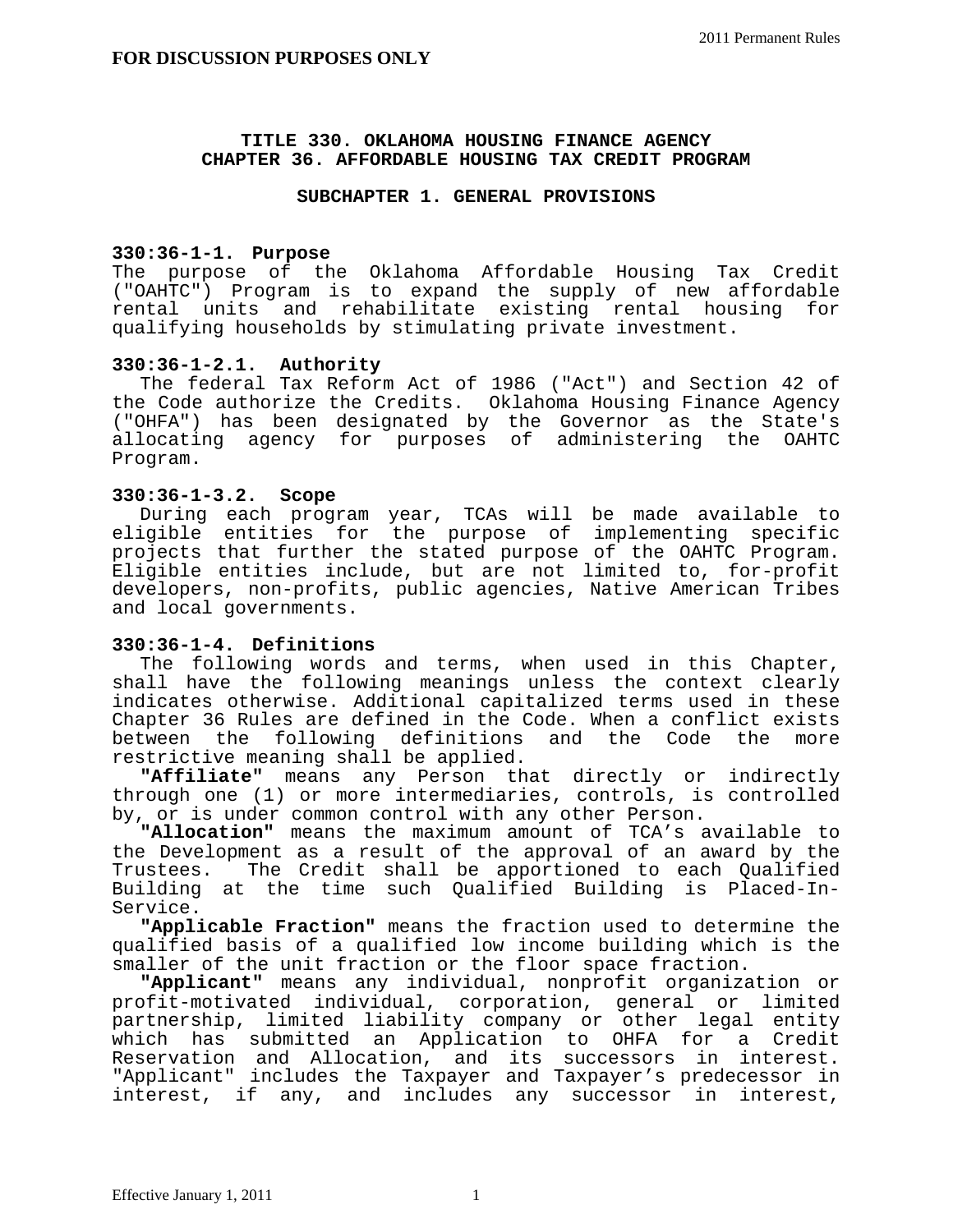Transferee, of all or any portion of the Development, and the heirs, executors, administrators, devisees, successors and assigns of any purchaser, grantee, Transferee, Taxpayer or lessee (other than a Resident) of all or any portion of the Development, and any other person or entity having any right, title, or interest in the Development.

 **"Application"** means an application in the form prescribed by OHFA, from time to time, in the AP, including all exhibits and other materials filed by an Applicant with OHFA in support of or in connection with the formal request by the Applicant requesting a TCA.

 **"Application Packet"** (referred to in these Rules as the "AP") means the Application in the form prescribed by OHFA from time to time, together with instructions and such other materials provided by OHFA to any Person requesting the same for the purpose of seeking to obtain from OHFA a TCA. OHFA will solicit public input on the Application Packet, and provide explanation of any significant changes. The AP may include definitive statements of what shall constitute Threshold Criteria, Selection Criteria, priorities, preferences, and compliance and monitoring requirements as may be authorized by or provided for in the Code and these Rules, and may include the necessary forms, instructions and requirements for Applications, environmental assessments, market studies, commitments, extensions, Carryover Allocations, Agreements, Elections, Set-asides, OHFA staff evaluation criteria for Threshold Criteria and Selection Criteria, final ranking, Credit amounts, tax exempt bond financed projects, compliance monitoring, and other matters deemed by OHFA Trustees, in their complete discretion, to be relevant to the process of evaluation of Applications and the Applicants in connection with the award or denial of TCAs.

 **"Area Median Gross Income"** means the median gross Income adjusted for household size, for the county or counties where each Building in a Development is located as determined and published annually by HUD.

 **"Building"** means a Residential Rental Property containing residential Housing Units located on the land and included in the Development. For purposes of the Credit Program, each Building is identified by its Building Identification Number assigned by OHFA BIN and its street address assigned by the United States Postal Service. In case of any inconsistency, the BIN shall control. In the event more than one Building is located on the land, each Building must be identified in the manner required by Code Section 42(g) to be treated as part of the Development. Any Allocation of Credit shall be effective only for the Building(s) identified in a Carryover Allocation Agreement, if applicable, or in Exhibit "A" to the Regulatory Agreement.<br>"Capital Needs Assessment" (CNA) means

**Assessment"** (CNA) means a qualified professional's opinion of a property's current physical condition determined after a physical inspection of the interior and exterior of the units and structures. The physical inspection should include an interview with the on-site manager and maintenance personnel. This assessment should identify deferred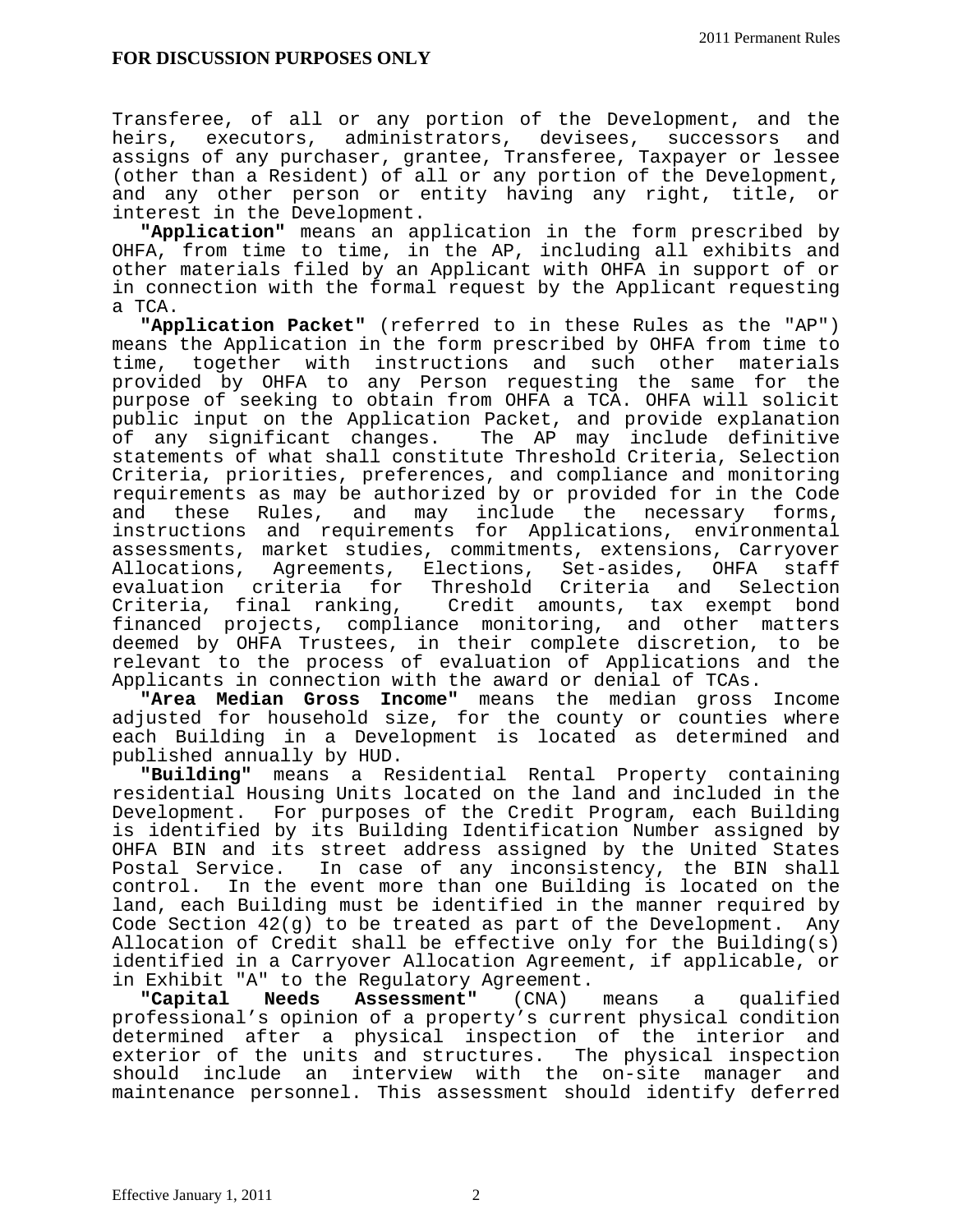maintenance, physical needs, remaining useful life of key components, building material deficiencies and material building code violations that affect the property use, structural and mechanical integrity, and the future physical and financial needs. The assessment must include the cost of labor and materials identified in detail and the extent of future expenditures contemplated to ensure the costs will be addressed through operating and replacement reserves. Components which should be examined and analyzed in this assessment include but are not limited to:

 (A) site, including topography, drainage, pavement, curbing, sidewalks, parking, landscaping, amenities, water, sewer, storm drainage, gas and electric utility lines;

 (B) structural systems, both substructure and superstructure, including exterior walls and balconies, exterior doors and windows, roofing system and drainage;

 (C) interiors, including unit and common area finishes (carpeting, vinyl or tile flooring, plaster walls, paint condition, etc.), unit kitchen finishes, cabinets and appliances, unit bathroom finishes and fixtures, and common area lobbies and corridors ; and

 (D) mechanical systems, including plumbing and domestic hot water, HVAC, electrical, lighting fixtures, fire protection and elevators.

 **"Carryover Allocation"** means, an Allocation which is made with respect to a Building or Development pursuant to Code Section  $42(h)(1)(E)$  and/or Code Section  $42(h)(1)(F)$ , as the case may be, and in conformance with IRS Notice 89-1 and Treasury Regulation Section 1.42-6.

 **"Carryover Allocation Agreement"** means the contract between Taxpayer and OHFA, authorized and approved by the Trustees, wherein subject to the satisfaction by Taxpayer of the terms, conditions, obligations and restrictions contained therein or in any Resolution of the Trustees, a Carryover Allocation is made pursuant to Code Section 42(h)(1)(E) and/or Code Section 42(h)(1)(F), IRS Notice 89-1 and Treasury Regulation Section

1.42-6.<br>"Certifications" means the representations made under penalties of perjury by the Applicant, Taxpayer, each Developer, each partner or general partner, party to a joint venture, and/or Resident, as applicable, including but not limited to those representations and certifications set forth in the Applications and the Regulatory Agreement and Exhibits. Certifications also mean any and all representations made under penalties of perjury with respect to the Development at any time from the date of submission of the Application and throughout the Development Compliance Period.

 **"Code"** means the Internal Revenue Code of 1986, as amended, and in effect at the date of the Regulatory Agreement, together with applicable rules and regulations, revenue rulings, guidelines, releases, pronouncements, notices or procedures promulgated thereunder or referred to therein or in the applicable rules and regulations.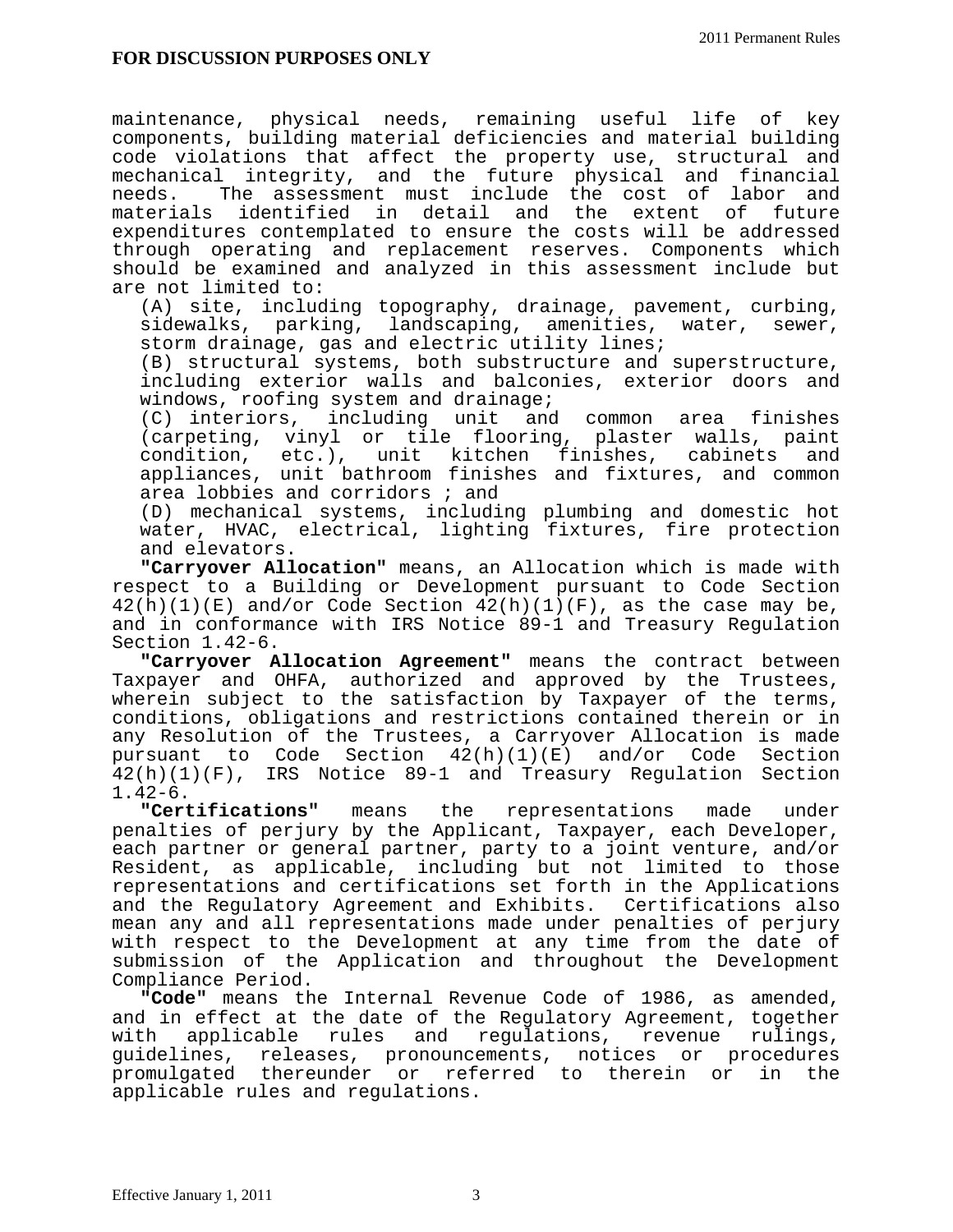**"Commitment"** means a representation or agreement of the Taxpayer/Applicant contained in the Application, or otherwise, which in all cases shall be irrevocable and binding upon Taxpayer and its Transferees and successors in interest throughout the Development Compliance Period, unless otherwise noted in the Regulatory Agreement, these Rules, the Application, or any other agreements entered into by Taxpayer with OHFA in connection with the Credit Program.

 **"Compliance Period"** means with respect to any Qualified Building, the continuous fifteen (15) year period over which the Qualified Building must satisfy all requirements of the Code and the Credit Program. The Compliance Period begins with the first year of the Credit Period.

**"Consultant"** means any person (which is not an Affiliate of an owner of the Development) that provides professional or expert services relating to an Application, a Development, or any activities pertaining to the filing of an Application, the award of a TCA, the Carryover Allocation, or cost certification documents filings with OHFA.

 **"Control"** (including the terms "controls", "controlling", "controlled by", and/or "under common control with") means the possession, directly or indirectly, of the power to direct or cause the direction or the management and policies or any other Person, whether through an ownership interest in the other Person, by contract, agreement, understanding, designation, office or position held in or with the other Person or in or with any other Person, or by coercion, or otherwise.

 **"Credit"** means the low-income housing tax Credit available for federal income tax purposes under Code Section 42 for a Qualified Building.

 **"Credit Period"** means the ten (10) year period over which the Credit may be claimed for a Building. The Credit Period begins when the Building is placed in service, for Credit purposes, or if the Taxpayer makes an election under Section 42(f)(1)(B) of the Code, the next year; but only if the Building is a qualified low-income building within the meaning of Code Section  $42(c)(2)$ , by the end of the first year of that period. For an existing Building with Rehabilitation Expenditures, the Credit Period shall not begin before the year that the rehabilitation Credit is allowed under Code Section  $42(f)(5)$ .

 **"Credit Program"** means OHFA's program for approving Allocations and includes, without limitation, adopting the Qualified Allocation Plan and OHFA's Credit Program Rules, the AP, and all things contemplated therein or appurtenant thereto, including without limitations, monitoring Developments throughout the Extended Use Period and notifying the IRS of the Building's or a Development's failure to comply with Code requirements.

 **"Credit Reservation"** means the reservation of a maximum amount available for Allocation to such Development and apportioned to each Qualified Building therein upon meeting the requirements of the Credit Program and Code Section 42.

 **"Developer"** means the person or entity with the responsibility of ensuring the effective construction or rehabilitation of the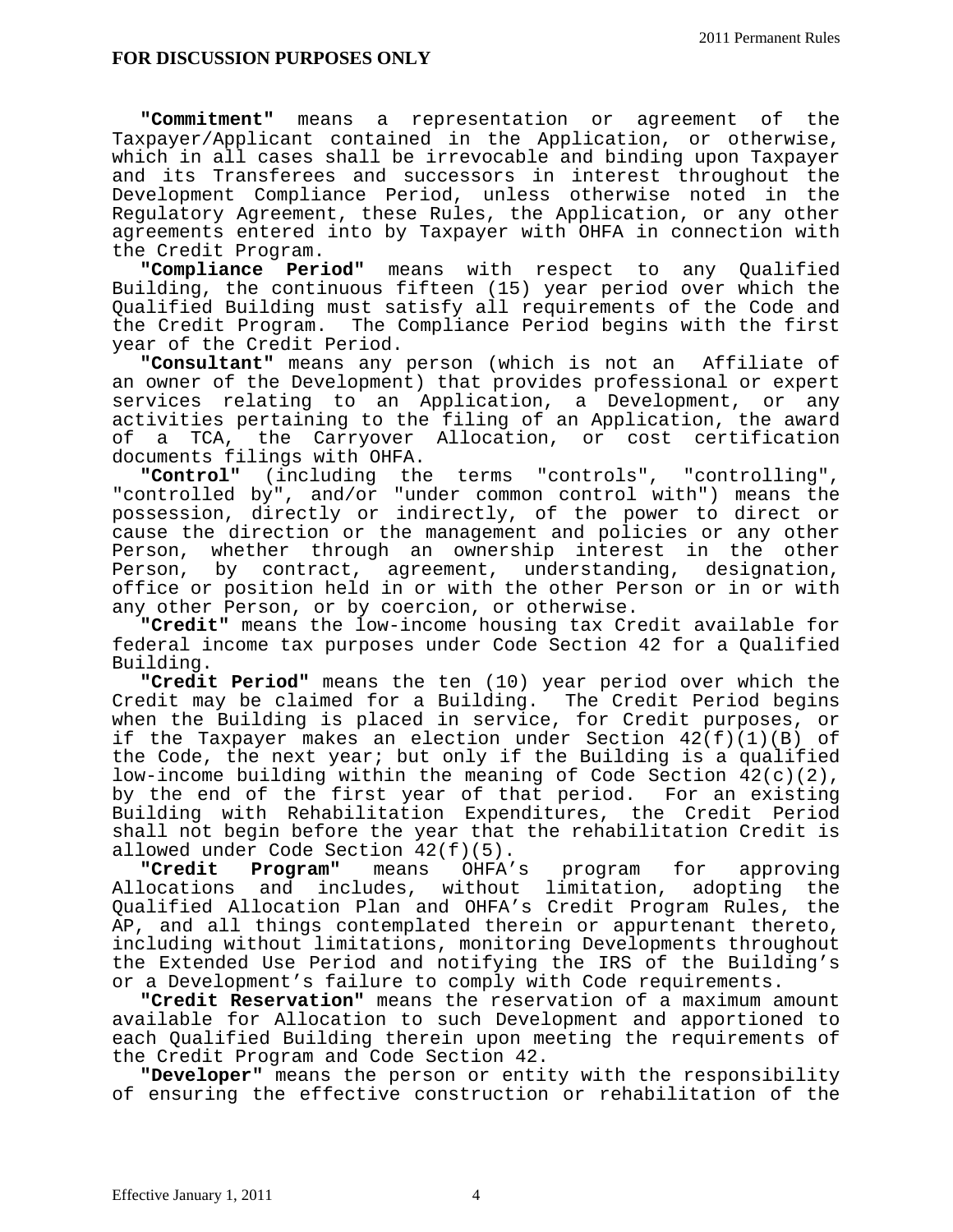Development, including any and all responsibilities as outlined in the Development Agreement, which may also be the Applicant and/or Taxpayer of the Development. Developer also includes any other person or organization affiliated with, Controlled by, In Control Of or A Related Party to, the Developer, as determined by OHFA.

 **"Development"** means the Land and one (1) or more Buildings, structures, or other improvements now or hereafter constructed or located upon the Land. If more than one (1) Building is to be part of the Development, each Building must be financed under a common plan and identified in the manner required under Code Section 42(g).

 **"Development Compliance Period"** means the period beginning with the first day the first Building of the Development is Placed-In-Service and continuing thereafter until the latest to end of the following periods for each Building in the Development: (i) the Compliance Period; (ii) the Extended Use Period; or (iii) the "Three Year Period."

 **"Development Team"** means the Applicant, architect, attorney, consultant, developer, general contractor, market analyst and/or appraiser, property management company, tax professional, Taxpayer, and the principals of each.

 **"Drug"** for purposes of these OAHTC Program Rules, means "a controlled substance" as that term is defined in Section 102 of the Controlled Substances Act, 21 U.S.C., Section 802.<br>"Drug-Related Criminal Activity" means the

**"Drug-Related Criminal Activity"** means the illegal manufacture, sale, distribution, or use of a drug, or the possession of a drug with intent to manufacture, sell, distribute or use the drug.

 **"Due Date"** if a due date for submission of documents or fees falls on a weekend or a designated Federal holiday, then the due date becomes the next business day.

 **"Elderly"** means a person sixty-two (62) years of age or older. This definition is for consideration for the Elderly set-aside and for points in which one hundred percent (100%) of units are for

Elderly. **"Eligible Basis"** means generally the depreciable basis in the property.

**"Extended Use Period"** means the continuous period, a minimum of fifteen (15) years, following the close of the Compliance Period during which a Qualifying Building must satisfy all requirements of the Code and the Credit Program. The Extended Use Period for the Development is set forth on Exhibit "A" to the Regulatory Agreement and may not be revoked or terminated prior to said date except as provided in the Code, these Chapter 36 Rules or in the Regulatory Agreement.

**"Gross Rent"** means the rent received for a Low-Income Housing Unit, including utility allowances but excluding (i) any payments under Section 8 or any comparable rental assistance program; (ii) any fees or supportive services (within the meaning of Code Section  $42(g)(2)(\overline{B})$ ; (iii) paid to Taxpayer (on the basis of the low-income status of the Qualified Resident of the Low-Income Unit) by a governmental assistance program or an organization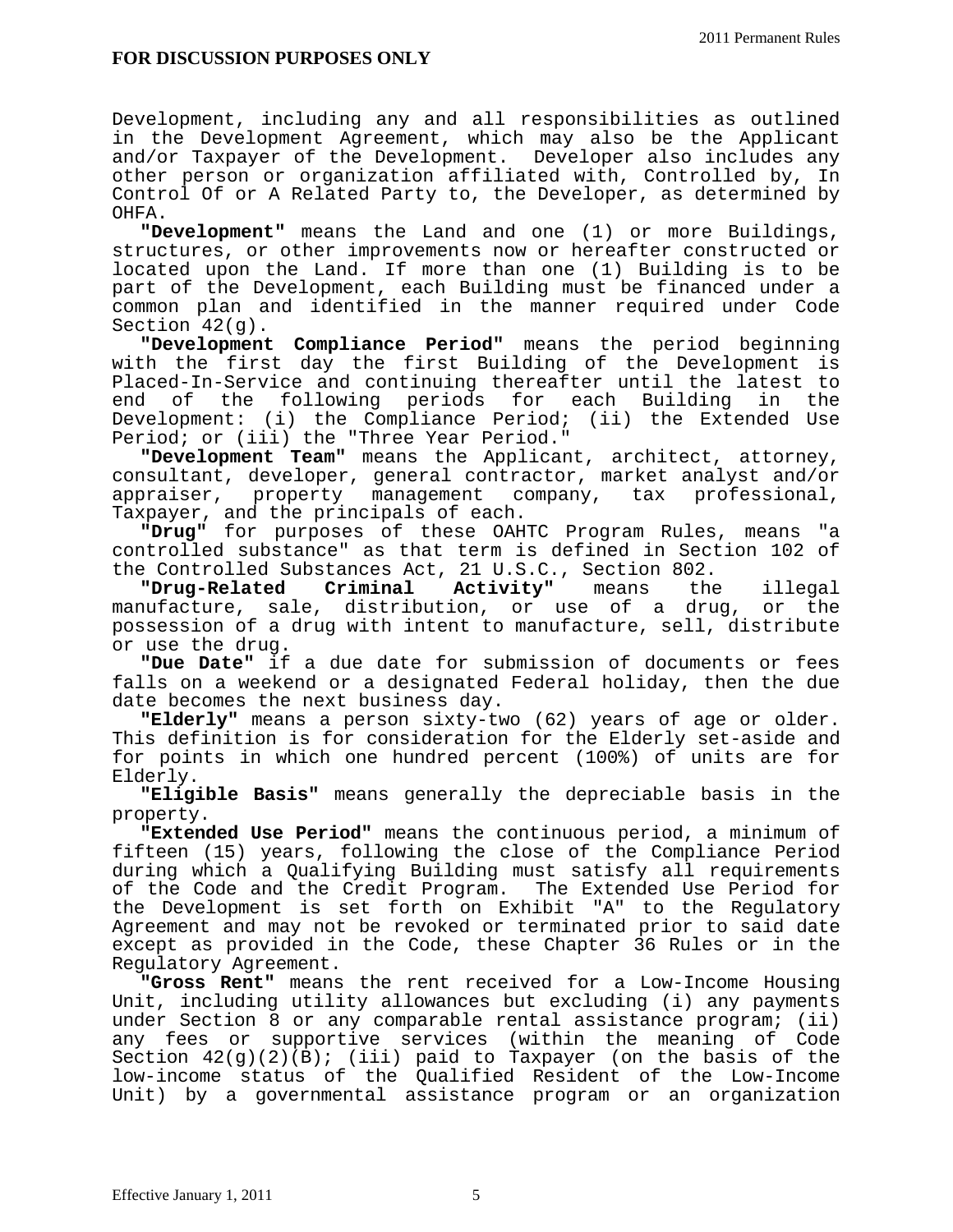exempt from federal income tax under Code Section 501(c)(3), if such program or organization provides assistance for rent and the amount of assistance provided for rent is not separable from the amount of assistance provided for supportive services; and (iv) rental payments to Taxpayer to the extent an equivalent amount is paid to the RHS under Section 515 of the Housing Act of 1949. Gross Rent includes the minimum amounts paid toward purchase of a Housing Unit as described in Code Section  $42(g)(6)$ . The amount of Gross Rent is determined annually based upon the Area Median Gross Income for the locality in which the Development is located. The annual amount may decrease but such amount will not be reduced below the amount of Gross Rent established in the first Year of the Credit Period.

**"Hard Construction Costs"** means the following types of activities, but not limited to, earthwork/site work, on-site utilities, roads and walks, concrete, masonry, metals, carpentry (rough and finish), moisture protection, doors/windows/glass, insulation, roofing, sheet metal, drywall, tile work, acoustical, flooring, electrical, plumbing, elevators, blinds and shades, appliances, lawns & planting, fence, cabinets, carpets, and heat & ventilation. For calculations of contractor fees, a reasonable contingency can be included.

 **"Homeless"** means (1) lacking a fixed, regular and adequate nighttime residence; and has a primary nighttime residence that is a supervised public or private shelter providing temporary accommodations or a public or private place not ordinarily used as sleeping accommodations for human beings, OR (2) displaced as a result of fleeing violence in the home; and has a temporary residence that is a supervised public or private shelter OR (3) certified by an agency involved in regularly determining homeless status. OR (4) displaced as a result of a major disaster and receives FEMA assistance. Homeless individuals are considered homeless for a period of twenty-four (24) months from the date of move-in, according to Section 103 of the Stewart B. McKinney Homeless Assistance Act and 42(i)(3)(B)(iii)(I) of the Code.

 **"Housing Unit"** means a Low-Income Unit and/or Market Rate Unit located in a Building which is available for rent or is rented by Residents. Common Area Units are not included.<br>"HUD" means the U.S. Department of Housing and Urban

means the U.S. Department Development.

 **"Income"** means the income of one or more Qualified Residents, as determined in a manner consistent with the methods under HUD's Section 8 Program.

 **"IRS"** means the Internal Revenue Service of the Treasury.

 **"IRS Form 8609"** means the IRS Form entitled "Low Income Housing Credit Certification" issued by OHFA no later than the end of the calendar year that such Building is Placed-In-Service<br>or to be issued. The IRS Form 8609 establishes the maximum The IRS Form 8609 establishes the maximum Credit for a Building.

 **"IRS Form 8823"** means the IRS form entitled "Low-Income Housing Credit Agencies Report of Noncompliance or Building Disposition" issued or to be issued by OHFA with respect to issues of noncompliance with the laws of the IRS and/or the sale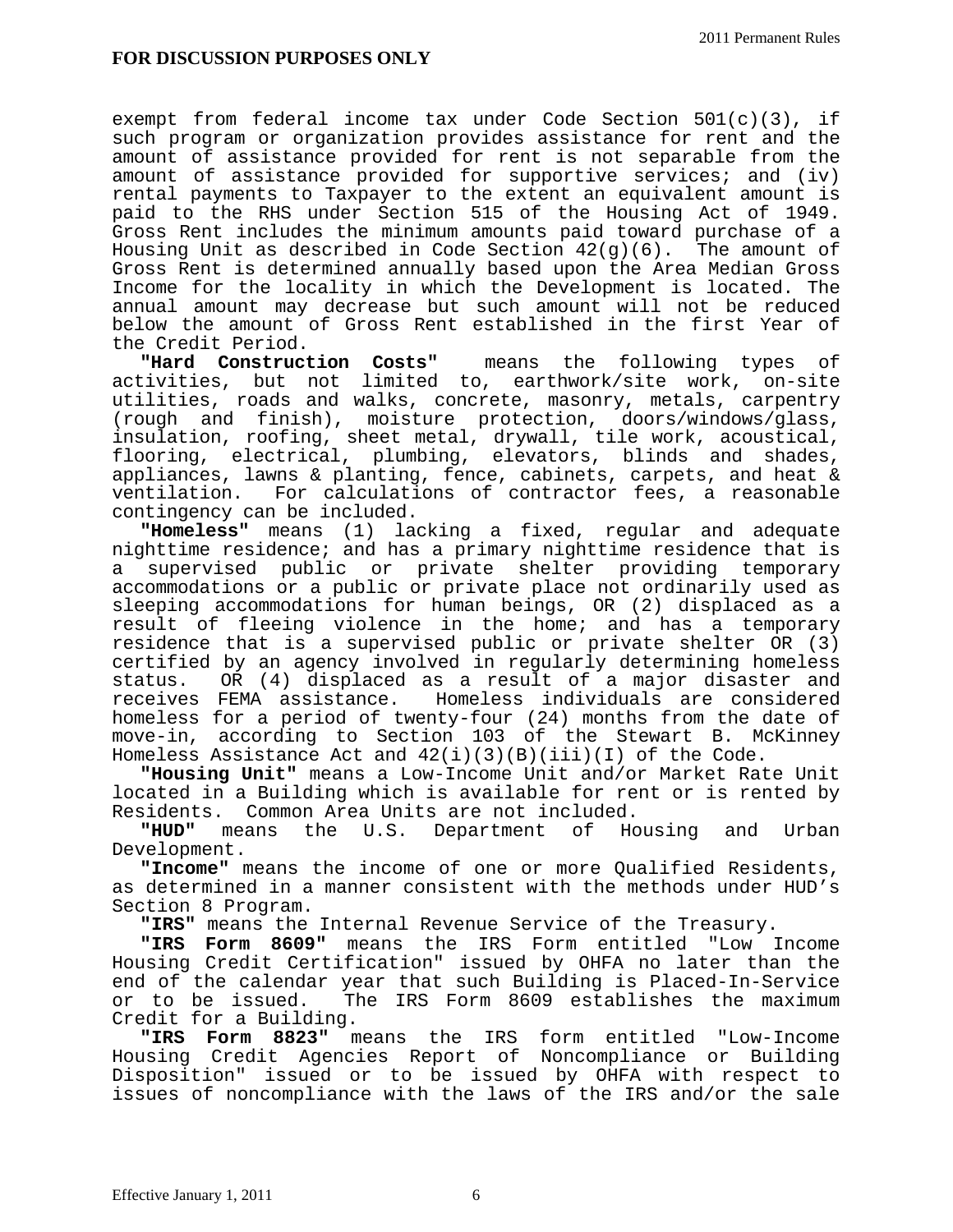or disposit ion of the Development.

 **"Land"** means the site(s) for each Building in the Development and having the legal description set forth described in the Carryover Allocation Agreement and Exhibit "A" to the Regulatory Agreement.

 **"Large Development"** means a Development with more than sixty (60) units.

 **"LIHTC Program"** means the Credit Program. "LIHTC Program" may be used interchangeably with the term "Credit Program" or "OAHTC Program".

 **"Low-Income Unit"** means a Housing Unit that is both Rent-Restricted and occupied by Qualified Residents, provided that: (i) Housing Unit shall constitute a Low-Income Unit only if it is suitable for occupancy taking into account local health, safety and building codes and it is used other than on a transient basis except in the case of transitional housing, all as determined under Code Section 42(i)(3); and (ii) Housing Unit in any Building which has four (4) or fewer Total Housing Units shall not constitute a Low-Income Unit if any Housing Unit in the Building is occupied by an Owner or a related person [within the meaning of Code Section  $42(i)(3)(C)$  unless such Building is described in Code Section  $42(i)(3)(E)$ .

 **"Market Rate Unit"** means a Housing Unit that does not meet the definition of a Low-Income Unit.

**"Minimum Low-Income Housing Set-Aside"** means the minimum percent required under Code Section 42(g) of Housing Units in the Development to be both Rent-Restricted and occupied by Qualified Residents, i.e., Residents whose Income is at or below a certain percentage of Area Median Gross Income. For purposes of Code Section 42(g), Taxpayer must have selected either: (i) twenty percent (20%) or more of the Total Housing Units to be Rent-Restricted and occupied by Residents whose Income is at or below fifty percent (50%) percent of the Area Median Gross Income; or (ii) forty percent (40%) or more of the Total Housing Units to be Rent-Restricted and occupied by Residents whose Income is at or below sixty percent (60%) of the Area Median Gross Income as the Minimum Low-Income Housing Set-Aside. The Applicant may, however, have made a Commitment to provide greater percentages of Housing Units that are both Rent-Restricted and occupied by Residents meeting the above Income limitations and/or making Housing Units available to Residents with Income below the above limitations, i.e., an Additional Low-Income Housing Set-Aside. Taxpayer and all Transferees, and successors in interest shall be bound by all Commitments, including the Minimum Low-Income Housing Set-Aside, or Additional Low-Income Housing Set-Aside made in the Regulatory Agreement, or included in the Carryover Agreement or any of the Resolutions of the Trustees respecting the Application, the Development, or Taxpayer**.** 

 **"National Non-Metro Area Median Income"** means as determined and published annually by HUD.

**"Nonprofit"** means a private nonprofit organization that is organized under State or local laws; has no part of its net earnings inuring to the benefit of any member, founder,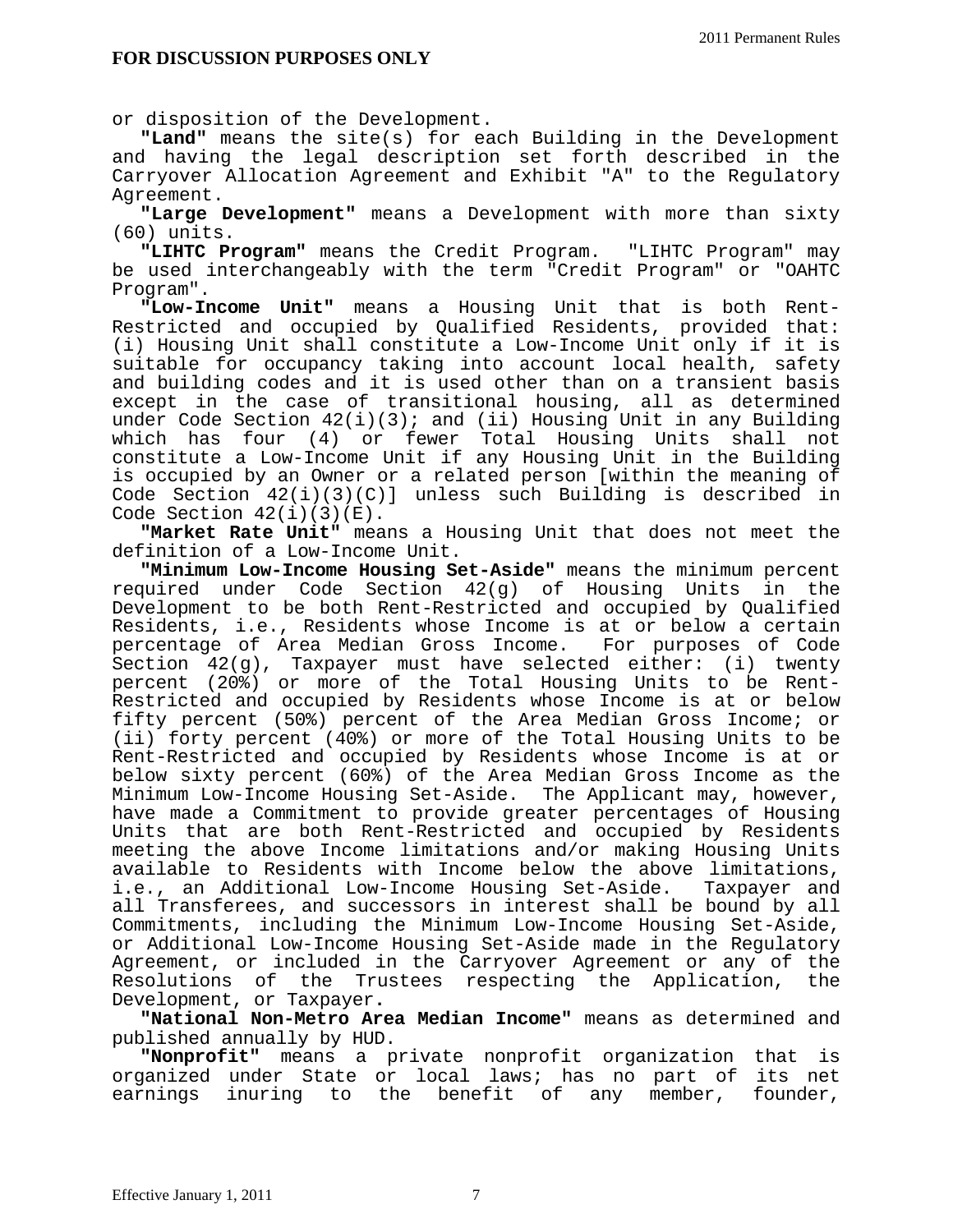contributor, or individual; is neither controlled by, nor under the direction of, individuals or entities seeking to derive profit or gain from the organization; has a tax exemption from the Internal Revenue Service under section 501(c) (3) or (4) of the Internal Revenue Code of 1986; does not include a public body; has among its purposes the provision of decent housing that is affordable to low income persons, as evidenced in its charter, articles of incorporation, resolutions or by-laws; and, has at least a one year history of providing affordable housing at the local level, and is duly qualified to do business within the State.

 **"Nonprofit Sponsored Development"** means and refers to a proposed Development that has or will have a Nonprofit that has a Controlling interest by reason of an ownership interest in a Person that is or will be the owner of the subject Development, and has materially participated, or will materially participate (within the meaning of the Code) in the Development and operation of the Development throughout the Compliance Period.

 **"OAHTC Program"** means the Credit Program. "OAHTC Program" may be used interchangeably with the term "LIHTC Program" or "Credit Program".

 **"OHFA"** means Oklahoma Housing Finance Agency a State-beneficiary public trust. OHFA is the allocating agency for the State for purposes of the Credit Program.

 **"One Year Period (1YP)"** means period commencing on the date on which OHFA and the owner agree to the Qualified Contract price in writing and lasting twelve (12) calendar months.

 **"Owner"** means the legal Owner of record of the Development, as set forth on page one of the Regulatory Agreement, and any and all successor(s) in interest of Owner, including any and all Transferees, Assignees, purchasers, grantees, owners or lessees (other than a Resident) of all or any portion of the Development, and the heirs, executors, administrators, devisees, successors and assigns of any Transferee, purchaser, assignee, grantee, owner or lessee (other than a Resident) of all or any portion of the Development, and any other person or entity having or acquiring any right, title, or interest in the Development. Owner is also the Taxpayer, Applicant or the Applicant's successor in interest.

 **"Partnership"** means any syndicate, group, pool or other unincorporated organization, through or by means of which any business, financial operation, or venture is carried on, and which is treated for federal income tax purposes as a partnership and is not considered within the meaning of the Code, a trust or estate or a corporation. A Partnership may be a general Partnership or a limited Partnership and must have partners and an objective to carry on business and divide the gains therefrom.

 **"Person"** means, without limitation, any natural person, corporation, partnership, limited partnership, joint venture, limited liability company, limited liability partnership, trust, estate, association, cooperative, government, political subdivision, agency or instrumentality, Community Housing Development Organization (CHDO), interlocal cooperative, or other organization of any nature whatsoever, and shall include any two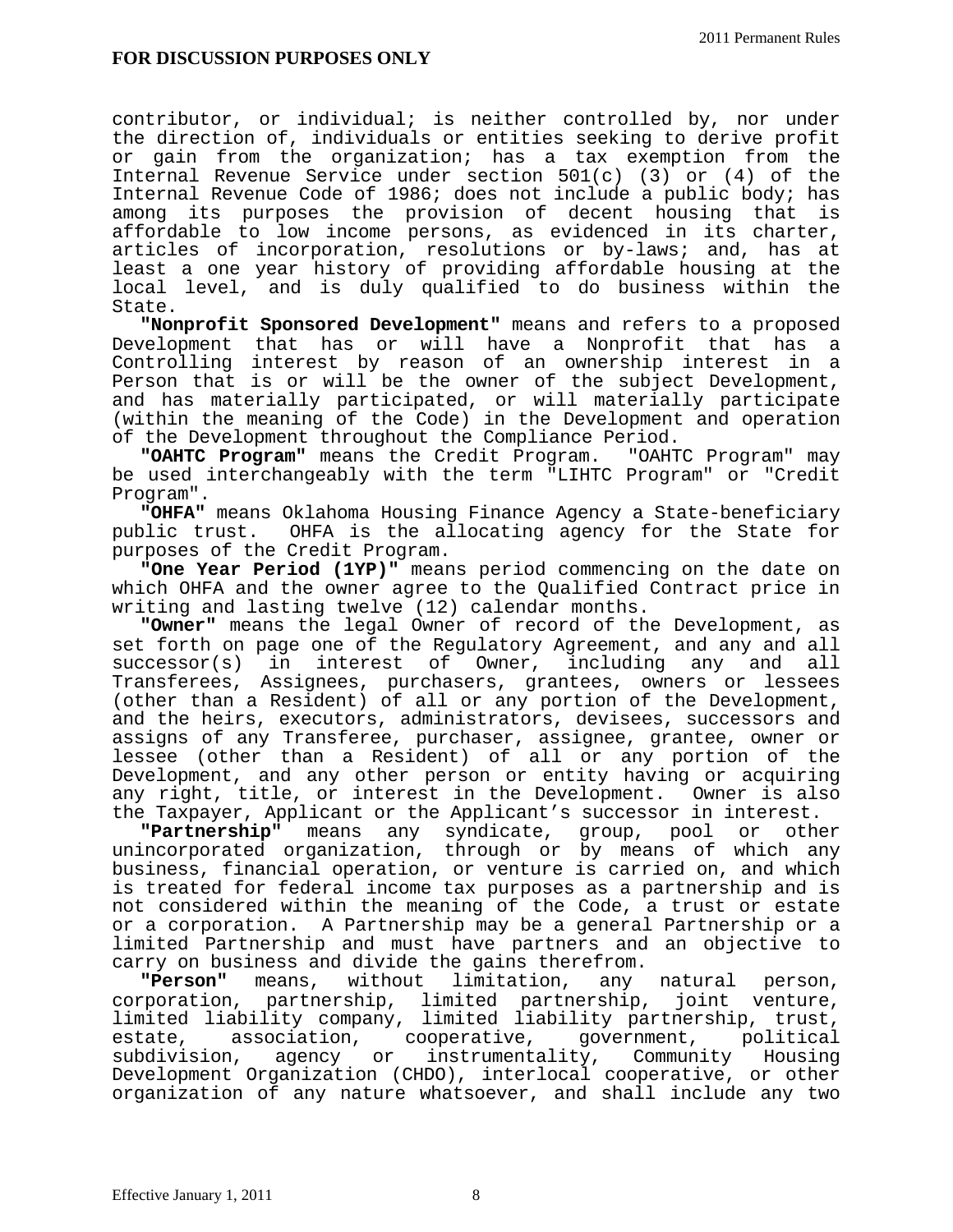or more Persons acting in concer t toward a common goal.

 **"Placed-In-Service" means:** (i) the date on which a new Building or existing Building used as residential rental property is ready and available for its specifically assigned function as evidenced by a certificate of occupancy or the equivalent; or (ii) for rehabilitation expenditures that are treated as a separate new Building, any twenty-four (24) month period over which such Rehabilitation Expenditures are aggregated.

 **"Preliminary Application (QCPA)"** means a request containing all information and items necessary for OHFA to determine the eligibility of an Owner to submit a request for a qualified contract.

 **"Program Rules"** means the various written criteria, requirement, rules, and policies adopted from time to time by the Trustees as the State's Qualified Allocation Plan to administer the Credit Program and to provide for Allocations. The Program Rules must be followed by any participant in the Program. The Program Rules may include requirements that are more stringent than those under Code Section 42.

 **"Qualified Allocation Plan (QAP)"** means these Chapter 36 Rules plus the Application Packet (AP) as defined and other materials<br>provided by OHFA. The deadline for all informal input sessions The deadline for all informal input sessions and the formal public hearing will be published by OHFA Staff.

 **"Qualified Building"** means a Building which meets the terms, conditions, obligations, and restrictions of the Program Rules, Carryover Allocation Agreement, Regulatory Agreement, Resolutions of the Trustees respecting Taxpayer or the Development, and Code Section  $42(c)(2)$  for an Allocation and the issuance by OHFA of IRS Form 8609.

 **"Qualified Contract"** means a bona fide contract to acquire the portion of a Building which is not Rent-Restricted for fair market value and the portion of the Building which is Rent-Restricted for an amount not less than the Applicable Fraction for the Building or the sum of: (i) the portion of outstanding indebtedness secured by, or with respect to the Building which is allocable to such Building; (ii) adjusted investor equity in the Building; and (iii) other capital contributions invested in the Building but not reflected in the amounts described in (i) or (ii) above; reduced by cash distributed from the Development or available for distribution from the Development; provided that in all cases, the purchase price for the Building required for a contract to be a Qualified Contract shall be determined in a manner consistent with the requirements of Code Section  $42(h)(6)(F)$ , or such other regulations as prescribed by the Code to carry out this section.

 **"Qualified Contract Application (QCA)"** means an application containing all information and items required by the OHFA to process a request for a Qualified Contract.

 **"Qualified Contract Price (QCP)"** means calculated purchase price of the development as defined within §42(h) (6) (F) of the Code and as further delineated in Chapter 36 Rules.

 **"Qualified Development"** means a Development or Residential Rental Property where an Applicable Percentage or more of the Housing Units are both Rent-Restricted and occupied by Residents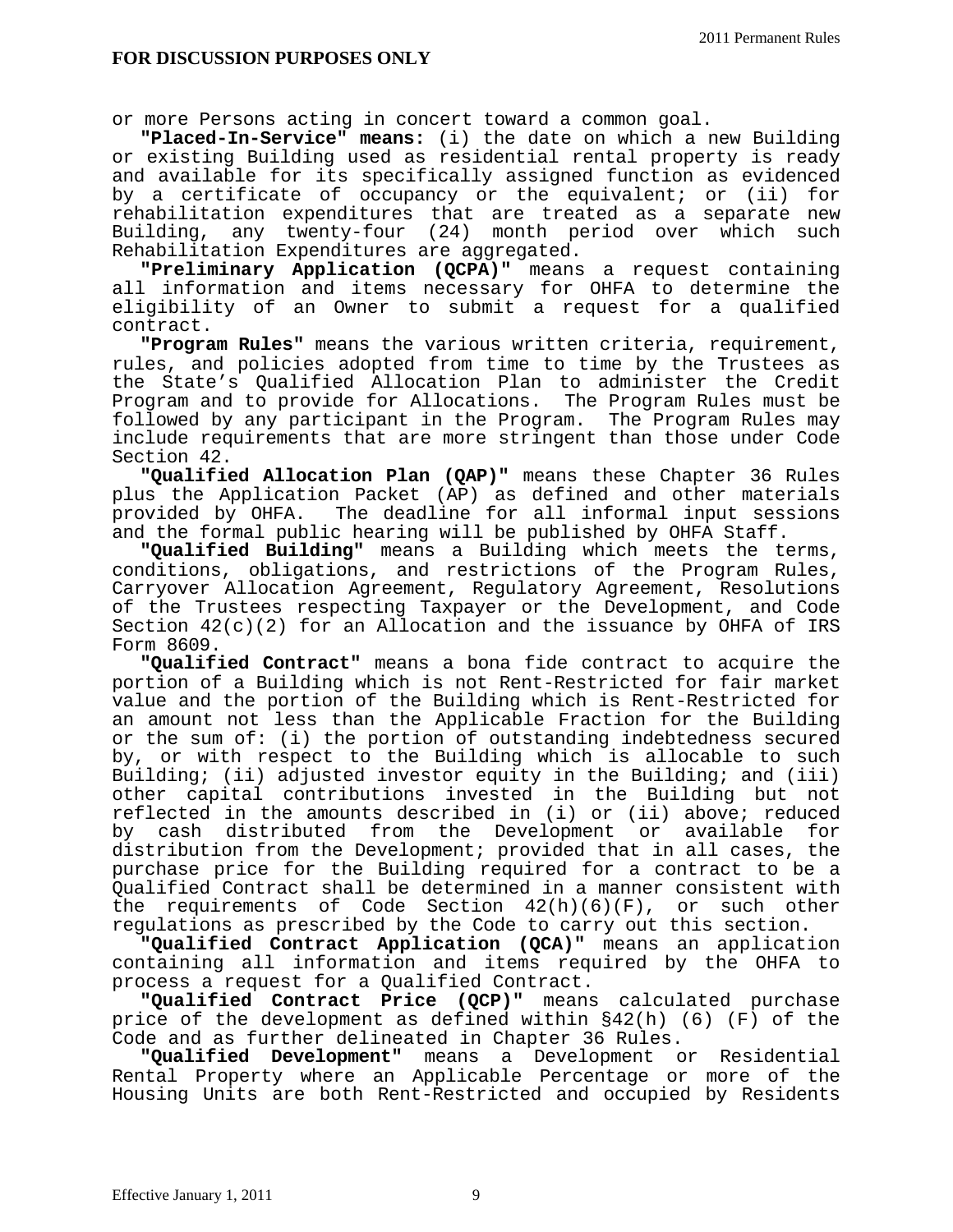whose Income is at or below the level selected as the Minimum Low Income Housing Set Aside.

 **"Qualifying Households"** means households whose annual incomes do not exceed the chosen set-aside (which is either 50% or 60%) of the median family income for the area.

 **"Regulatory Agreement"** means the written and recorded agreement between a recipient of a TCA and the allocating agency, OHFA, placing restrictive covenants upon the Development and the underlying land for a term of not less than thirty years (30) years, or such other term as may be required from time to time by provisions of the AP, these OAHTC Rules and Section 42 of the Code and the federal rules and regulations promulgated thereunder and containing other restrictions, covenants, warranties and agreements required by state, federal or local law and these OAHTC Rules.

 **"Rehabilitation Expenditures"** means amounts that are capitalized and incurred for the addition to or improvement of an Existing Building of a character subject to the allowance for depreciation under Section 167 of the Code. However, it does not include the costs of acquiring a Building or an interest in it, for example, any Developer Fee properly allocated in acquiring a Building or any other soft costs or any amount not permitted to be taken into account under Section  $42(d)(3)$  or Section  $42(d)(4)$  of the Code.

 **"Rent-Restricted"** means that the Gross Rent with respect to a Low-Income Unit does not exceed thirty percent (30%) of the income limitations for Qualified Residents adjusted by the Imputed Household Size, subject to the exception set forth in Code Section 42(g)(2)(E) (relating to certain Housing Units for which federal rental assistance decreases as Resident Income increases).

 **"Resident"** means an individual or group of individuals (other than an Owner) residing in a Housing Unit. **"Resolution"** means an official action of the Trustees and

includes all Resolutions adopted by the Trustees with respect to a Development.

 **"Review Report"** means the Threshold Criteria Review and Selection Criteria Review containing the results of OHFA's review of the Application and scoring of the Application. There are preliminary and final versions of the review report for each Application.

 **"Rural Area"** means any city, town, village, area or place generally considered rural by the Secretary of Agriculture (RHS) for rural housing programs. Verification will be obtained by contacting the Stillwater USDA-RD office.

 **"Rural Development"** means a Development that is, or will be located within a Rural Area. RHS 538 projects are not eligible for the Rural 515 set-aside, but may qualify under other setasides.

 **"Section 8"** means Section 8(c)(2)(A) of the United States Housing Act of 1937, as amended.

 **"Selection Criteria"** means the evaluation criteria, over and above the Threshold Criteria, set out in an applicable AP, which shall be established and may be changed by OHFA from time to time in an applicable AP (using the priorities for the State as they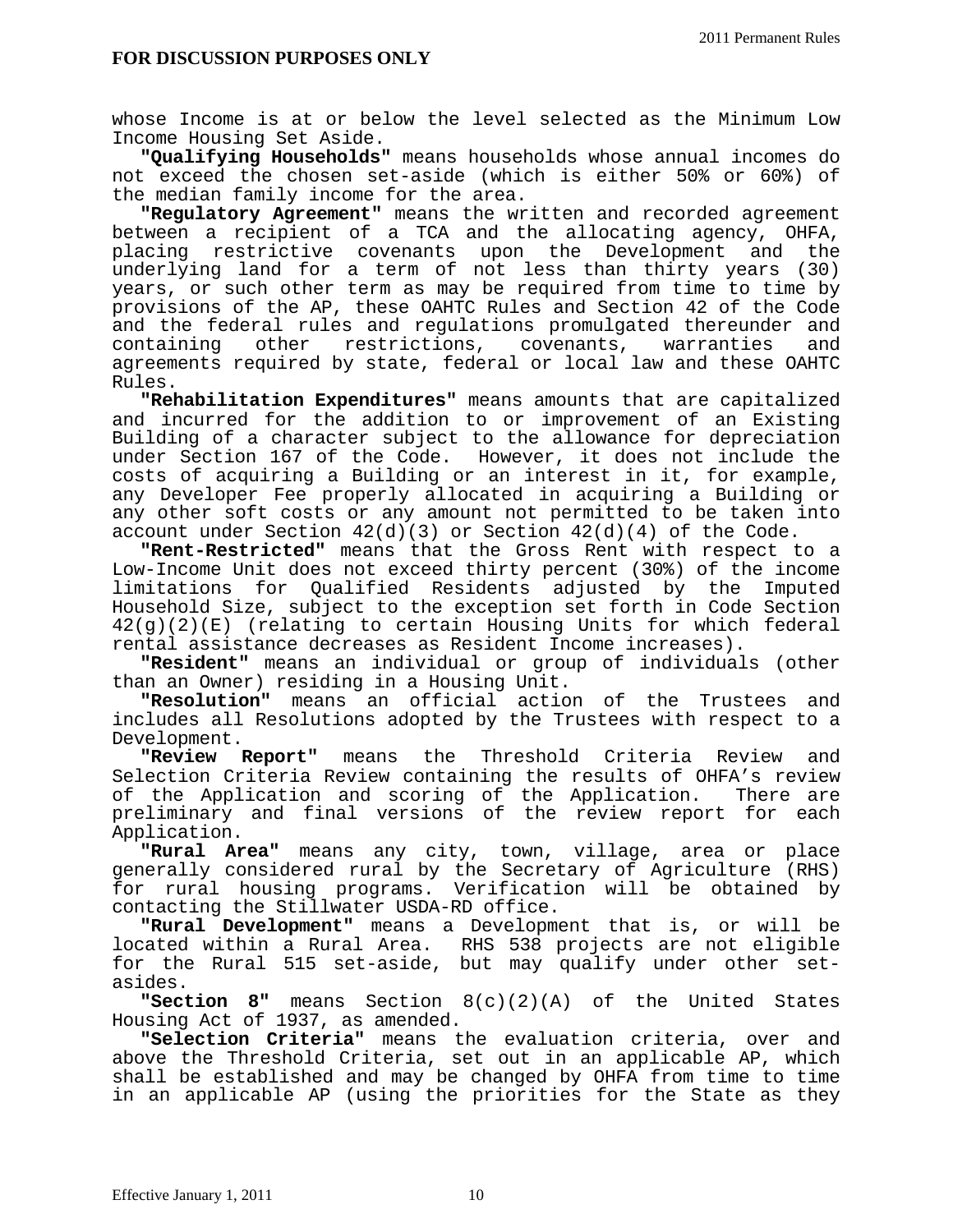are established from time to time under and pursuant to these Rules and the applicable AP), to determine the Development's qualifications, and which are the basis for ranking Applications and establishing a relative level of acceptability for consideration under the Rules and the applicable AP for the possibility of the award of a TCA by OHFA. Although the Selection Criteria may be given substantial weight by OHFA Trustees in deciding whether or not a particular Application and Applicant shall be awarded a TCA, the OHFA Trustees reserve the right to take into consideration such other factors as they, in their complete discretion, deem appropriate.

 **"Site Control"** means the exercise of dominion or control over the property through the execution of a purchase, sale, or longterm lease agreement (with a lease term that exceeds the extended use period), receipt of a deed or conveyance of the Land where the development will be located, or an option to purchase the property (where the option is not revocable on the part of the seller). OHFA alone will decide if an Applicant or Taxpayer has obtained Site Control.

 **"Special Needs"** means such targeted populations as may be designated from time to time in an Application Packet by official action of OHFA's Board, which designations may include, but are not necessarily limited to, the homeless, the elderly, persons with mental and physical disabilities and/or disabled persons.

 **"State"** means the State of Oklahoma**.** 

 **"TCA"** means a federal low-income tax Credit allocation by OHFA to a Development owner pursuant to Section 42 of the Code, these Rules, QAP, the Act, the applicable AP, the Application, and formal action by the OHFA Board of Trustees.

 **"Three-Year Period"** for a Building means the three (3) year period following: (a) the date of acquisition of such Building by foreclosure or forfeiture under a deed of trust, mortgage or real estate contract or by deed in lieu of foreclosure; or (b) the end of the Extended Use Period, or (c) in the case of the release of the affordability restriction due to the failure of OHFA to present a QC before the expiration of the One Year Period, the recording of a Release of Regulatory Agreement by OHFA. During the Three-Year Period the owner may no evict or terminate a tenancy of an existing tenant of any low-income unit except for good cause. During the Three-Year Period the owner may not increase the gross rent with respect to any low-income unit except as permitted under Section 42 of the Code.

 **"Threshold Criteria"** means the criteria set out herein and in an applicable AP, which shall be established and may be changed by OHFA from time to time in an applicable AP, to determine the qualifications of the Applicant and the Taxpayer and the Proposed Development, presented in each Application that are the minimum level of acceptability for consideration under the Rules and the applicable AP for the possibility of the award of a TCA by OHFA. Failure to satisfy all Threshold Criteria set out in the applicable AP shall result in the disqualification of the Application for further consideration, and shall require no further action by OHFA Staff except to notify the Applicant of the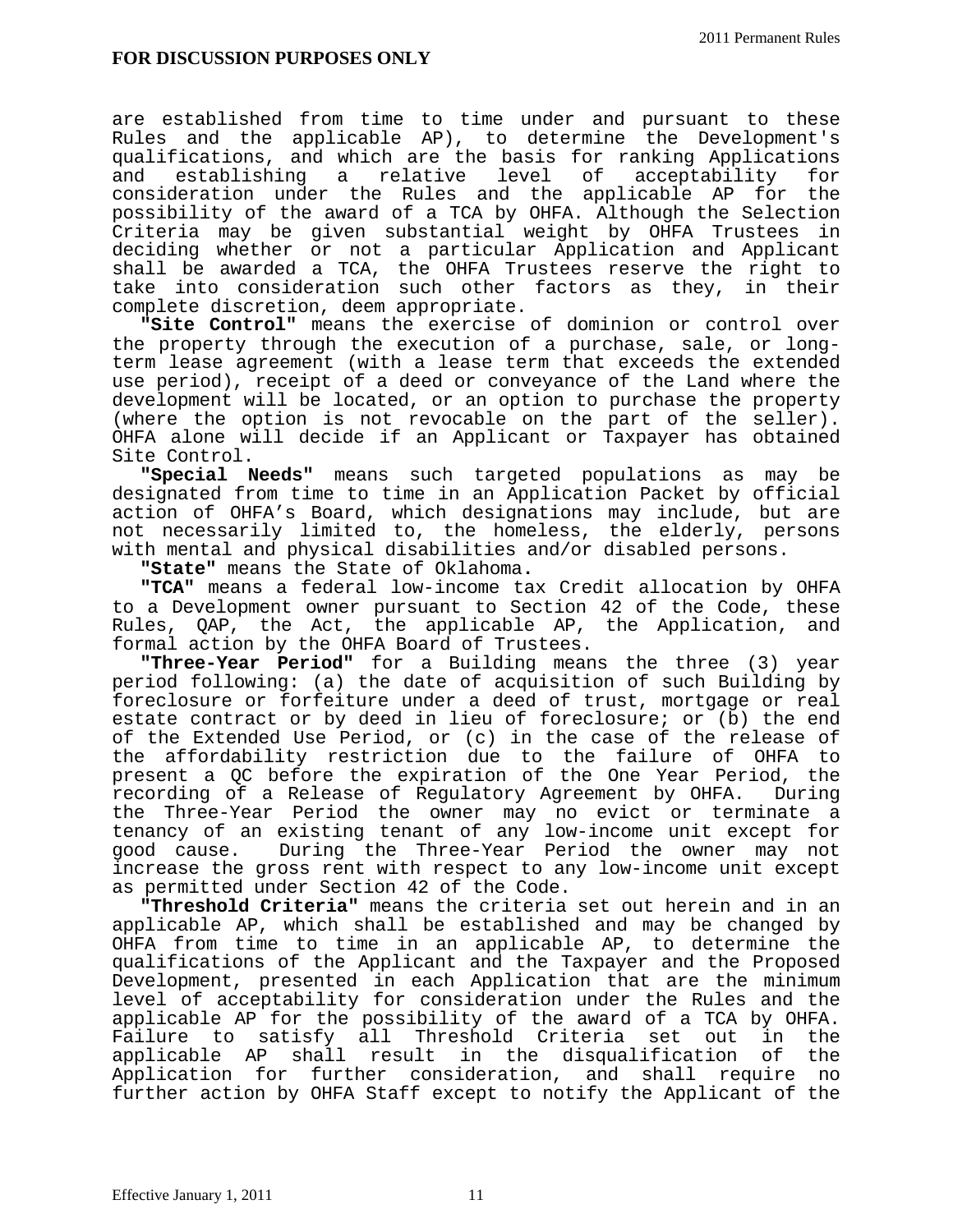disqualification.

 **"Total Housing Units"** means all Housing Units in a Building including both Market Rate Units and Low-Income Units.

 **"Total Development Costs"** means the total costs incurred in acquiring and developing the Development as set forth in the proposed budget for the Development included in the Application and in an independent certified public accountant's certification<br>of sources and uses of funds submitted to OHFA.

"Transfer" means any sale, transfer, merger, consolidation, liquidation, contribution, assignment, exchange or other change in all or part of Ownership of the Land and/or Development or any Building which is a part thereof, whether voluntary or involuntary, and also includes: a transfer, sale, contribution or assignment by the Applicant, Taxpayer or Developer of all or any part of its rights, title or interest in the Application, Carryover Allocation Agreement, Credit, Land, Building and/or Development to another party; or a withdrawal, change or addition of any partner to a general Partnership, general partner of a limited Partnership, any party to a joint venture or the manager of a limited liability company.

 **"Transferee"** means any and all successor(s) in interest of Taxpayer, including any and all purchasers, grantees, owners or lessees (other than a Resident) of all or any portion of the Development, and the heirs, executors, administrators, devisees, successors and assigns of any Transferee, purchaser, assignee, grantee, owner or lessee (other than a Resident) of all or any portion of the Development, and any other person or entity having or acquiring any right, title, or interest in the Development. Owner is also the Taxpayer, Applicant or the Applicant's successor in interest.

 **"Transitional Housing"** for purposes of these OAHTC Program Rules means transitional housing for the homeless which meets the requirements of Code Section  $42(i)(3)(B)(iii)$ 

 **"Treasury"** means the United States Department of the Treasury.

 **"Trustees"** means the Board of Trustees of OHFA.

**"Unit Fraction"** means the fraction of a Building devoted to lowincome housing, the numerator of which is the number of Low-Income Housing Units in the Building, and the denominator of which is the number of Total Housing Units, whether or not occupied, in the Building.

 **"Violent Criminal Activity"** means any criminal activity that has as one of its elements the use, attempted use, or threatened use of physical force substantial enough to cause, or be reasonably likely to cause, serious bodily injury or property damage.

## **330:36-1-7. National standards incorporated by reference**

(a) The national standards for Development of the OAHTC Program are hereby incorporated by reference, including Code Section 42 and all federal regulations, promulgated thereunder, including, but not limited to, 26 CFR Sections 1.42-5, 1.42-6, 1.42-11, 1.42- 13 and 1.42-17.

(b) Copies of Code Section 42 and applicable federal regulations may be obtained from OHFA, during regular business hours Monday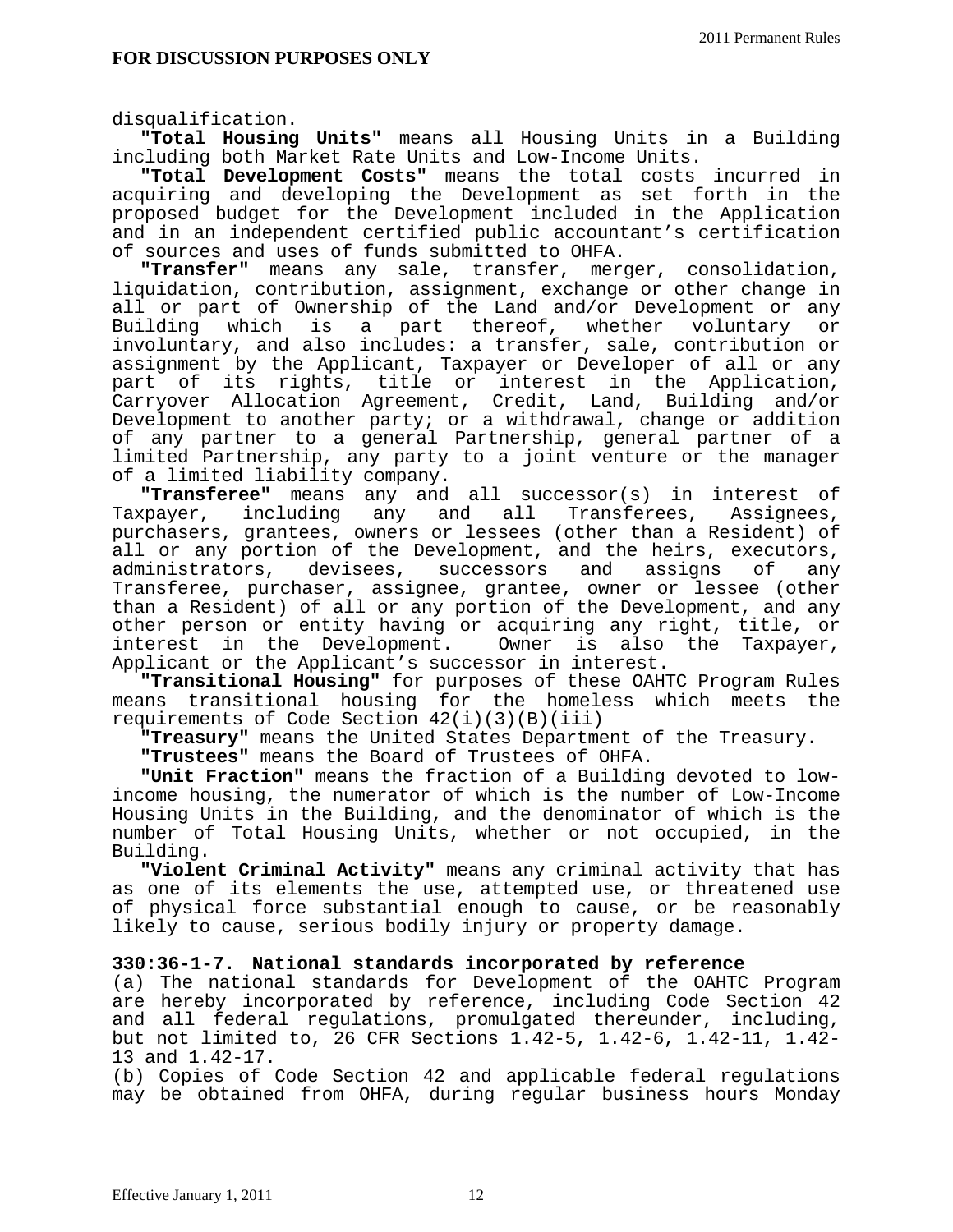through Friday 8:00 a.m. to 4:45 p.m., excluding legal holidays. They can also be accessed at www.ohfa.org.

## **330:36-1-9. Regulatory Agreement/Compliance Manual/Compliance with Applicable Laws**

(a) **Regulatory Agreement.** TCA recipients (taxpayers) must enter into a written Regulatory Agreement with OHFA. Requirements, procedures, and processes provided in the applicable Regulatory Agreement and amendments to it shall apply to Developments and the owner(s) thereof selected to receive a TCA.

(b) **Compliance Manual.** OHFA shall provide each owner upon request with a Compliance Manual at a cost sufficient to defray the cost of production. The Compliance Manual will also be available on OHFA's website at www.ohfa.org.

(c) **Compliance with Applicable Laws.** The Taxpayer, Applicant, the Development, the Owner(s) of the Development, the Development Team and the Affiliates of each must comply with all applicable federal, state and local laws, rules, regulations and ordinances, including but not limited to, Code Section 42, and regulations promulgated thereunder, the Oklahoma Landlord Tenant Act, the Titles VI and VII of the Civil Rights Act of 1964, as amended and Title VIII of the Civil Rights Act of 1968, as amended. Neither the Applicant, the owner(s) of a Development, the Development Team nor the Affiliates of each shall discriminate on the basis of race, creed, religion, national origin, ethnic background, age, sex, familial status or disability in the lease, use or occupancy of the Development or in connection with the employment or application for employment of persons for the operation and/or management of any Development. The owner(s) of a Development will be required to covenant and agree in the Regulatory Agreement to comply fully with the requirements of the Fair Housing Act as it may from time to time be amended, for the time period as promised in the application.

## **330:36-1-11. Technical assistance**

 OHFA will, from time to time, designate staff members who shall be available to provide OAHTC Program technical assistance regarding the Code, these Rules, the AP and their implementation and proposed Development concepts. The names of staff members designated from time to time to provide technical assistance may be obtained by contacting OHFA's Housing Development Team. Interested parties are strongly encouraged to make appointments for technical assistance sessions.

## **SUBCHAPTER 2. ALLOCATION PROCEDURES**

## **330:36-2-1. TCAs distribution**

(a) OAHTCs allocated annually to the State by the IRS shall be awarded to Applicants selected through a formal application process governed by the Qualified Allocation Plan (QAP).

(b) TCAs will be awarded according to the Act, Code, these Chapter 36 Rules, the applicable AP, and at the discretion of the OHFA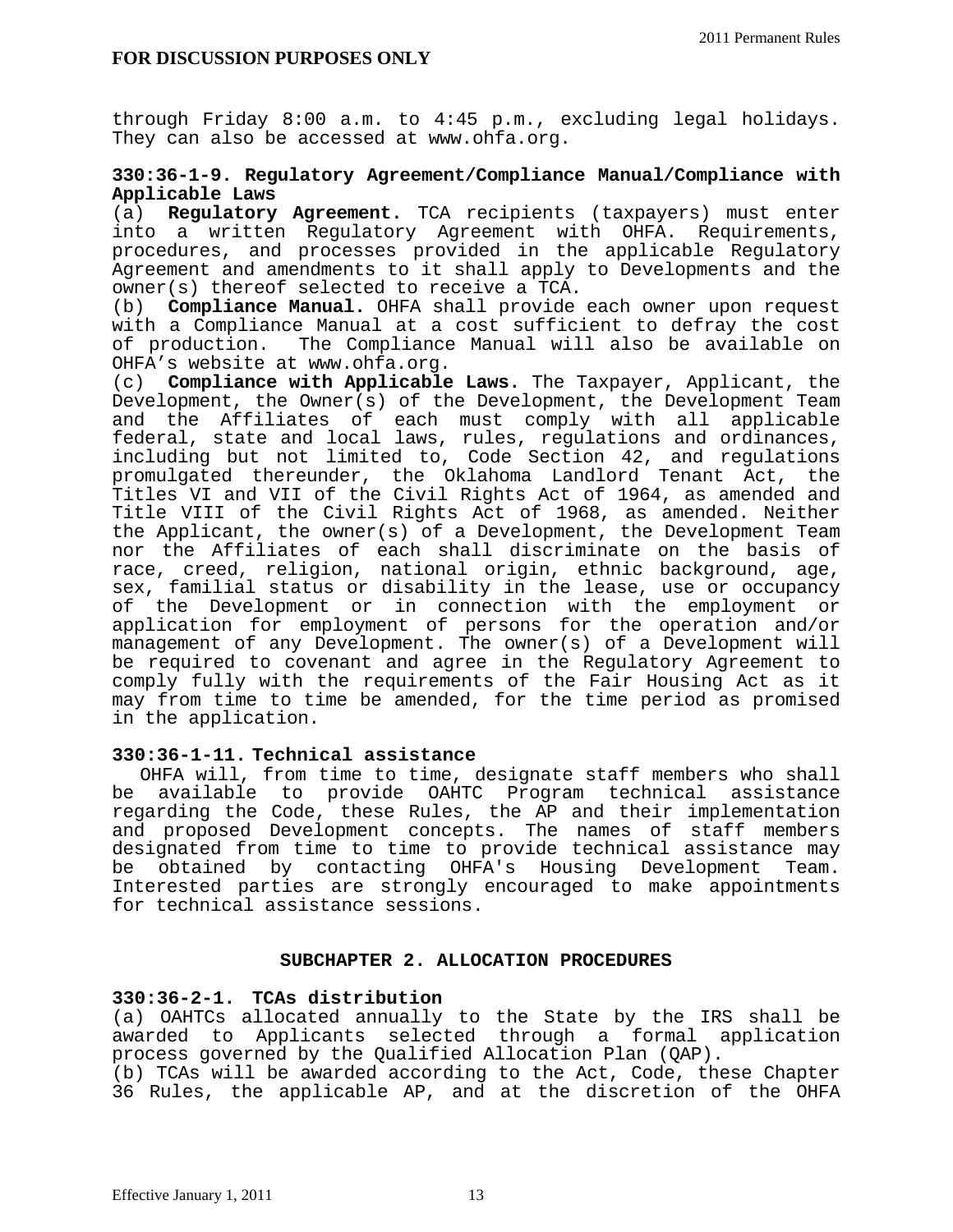Trustees, by their formal action, giving consideration to Staff recommendation following a thorough review and financial feasibility analysis.

(c) The Trustees reserve the right, to consider and make an award of TCAs at any time as the Trustees, in their sole discretion, deem such award appropriate under the circumstances and facts presented to them. Approval of such an award shall be at a regularly scheduled or special meeting of the Trustees and shall be made by formal action, giving consideration to Staff review and recommendations.

(d) The AP shall be made available to parties considering the filing of an Application and interested parties upon request. Requests for the AP should be directed to the OHFA Housing Development Team or the AP can be accessed at OHFA's website, www.ohfa.org.

## **330:36-2-2. Additional Credits**

(a) Guidelines for Applications for additional credits will be established in the annual AP. Limitations may be placed on types of developments, amount of additional credits, or type of applications.

(b) The timing of acceptance of applications for additional credits will also be established in the annual AP.

## **330:36-2-3. Set-aside categories for TCAs**

(a) The annual allocation of OAHTC Program tax Credits made available to the State shall be divided into various set-aside categories, including but not necessarily limited to, specific set-aside categories of non-profits (as identified by a written determination letter from the IRS), Rural 515, Other Rural, Elderly, and such other categories as OHFA Trustees, in their complete discretion, may adopt from time to time for inclusion in an applicable AP. Non-profits competing in the nonprofit set aside must be, at a minimum, a fifty-one percent (51%) Controlling general partner, managing member, or other such entity.

(b) Specific set-aside categories and amounts for each category may be determined from time to time by formal action of OHFA Trustees and shall be set out in the applicable AP. OHFA Trustees may, in their sole discretion, modify the amount of the State's annual allocation of Credits devoted to any set-aside, if they determine that the housing needs of the State so warrant, except for the maximum ninety percent (90%) allocation limitation to those other than non-profits as required by the Code.

## **330:36-2-5. Geographic allocation of TCAs**

 OHFA's jurisdiction for location of Developments shall be the entire State of Oklahoma, and, subject to the priorities established from time to time in the applicable AP, OHFA may make awards of TCAs throughout the State.

## **330:36-2-7. Award amounts**

(a) The maximum TCA for any one Development proposal shall be established in the AP.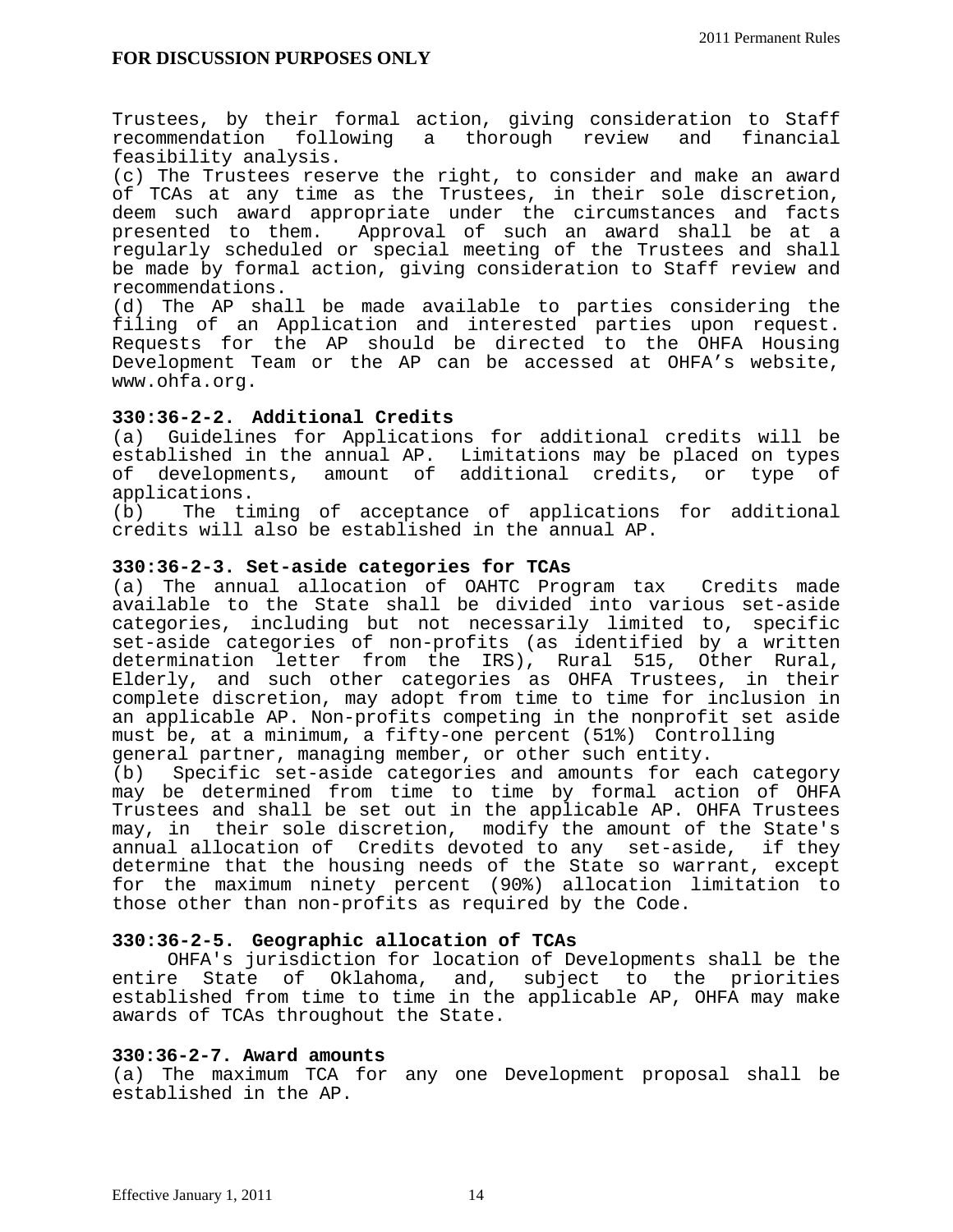(b) TCAs for amounts less than applied for based upon OHFA's financial and feasibility analyses. In order to make the most efficient, equitable and practicable utilization of the State's tax Credit allocation, the Trustees of OHFA may approve, giving consideration to the recommendations of OHFA's staff, the utilization of funding from other housing programs administered by OHFA which may also result in a decrease in the amount of the TCA approved.

## **330:36-2-9. Reallocation of additional tax Credits**

(a) Annually, additional tax Credits may become available for the award of TCAs as the result of:

- (1) Development cancellations;
- (2) Developments completed under original cost estimates;
- (3) Credits allocated but not utilized; or,
- (4) Other circumstances.

(b) In keeping with the applicable AP, OHFA may award TCAs based on the amount of Credits available, in the calendar year any such Credits first become available.

(c) The Trustees reserve the right, to consider allocations of TCAs outside the established reservation period for a given calendar year. The Trustees, in their sole discretion, reserve the right to approve such an allocation of TCAs, provided the facts presented to them demonstrate a special circumstance or need and said allocation promotes the development of residential use housing within the State. Provided however, the Trustees also reserve the right to deny any request for an allocation of TCAs made outside the established reservation period for a given calendar year. Consideration of all allocations of TCAs shall be made at a regularly scheduled or special meeting of the Trustees and shall be made by formal action, giving consideration to Staff review and recommendations.

(d) All Credits not awarded in any calendar year shall be carried over for use in the next calendar year, in accordance with the provisions of the Code, these Rules, the applicable AP and/or the formal action of OHFA Trustees.

## **330:36-2-11. OHFA Development notification**

(a) OHFA shall, within fifteen (15) business days of receipt of an Application, and not less than thirty (30) calendar days prior to OHFA Trustee consideration thereof, notify, in writing, by certified mail or other form of traceable delivery system to provide proof of transmission and receipt, the Chief Executive Officer of each Local Governing Body of the jurisdiction within which the proposed Development is located at the time of application and the legislators who are entitled to such Notice, regarding the characteristics of the proposed Development located within their jurisdiction/district. All comments received from said Chief Executive Officer and/or legislator(s) during this thirty (30) day comment period will be presented to the Trustees for their consideration when reviewing a request for an allocation of Credits.

(b) If the application is considered at a different Board meeting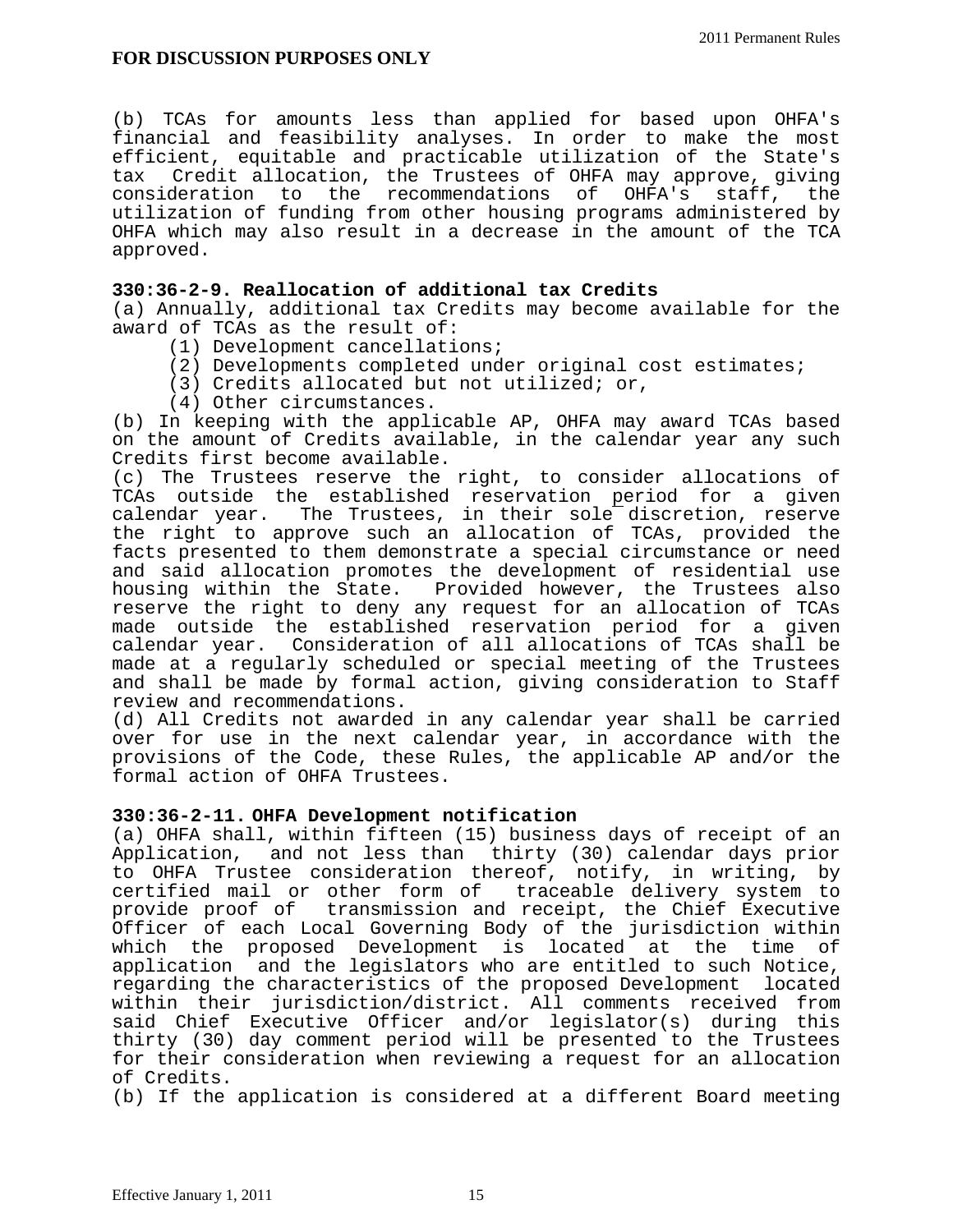than in the notice, this notification requirement is considered to be met.

**330:36-2-12. Communications with OHFA during Application Review**  (a) **Communications with OHFA Employees.** Following submission of an Application, neither the Applicant nor any representative or affiliate of the Applicant shall contact any OHFA employee, concerning the Application or any other Applications filed. OHFA reserves the right, in OHFA's sole discretion, to contact the contact person(s) identified by the Applicant for the purpose of clarifying any matter.

(b) **No Ex Parte Communications with the Board of Trustees of OHFA.** Neither an Applicant nor members of the public shall communicate, directly or indirectly, with the Board of Trustees regarding an Application under consideration by OHFA except upon notice and opportunity for all parties to participate. Applicants and others who wish to communicate with the Board of Trustees must follow the specific steps as set forth in 330:36-2- 13.1.

(c) **Preliminary Review Report.** Following the release of the preliminary Review Report, the Applicant may submit questions or request clarification concerning the preliminary Review Report. All such questions or inquiries must be in writing, addressed to the Staff member designated in the cover letter accompanying the preliminary Review Report. These questions may be submitted<br>electronically. OHFA reserves the right to grant or deny OHFA reserves the right to grant or deny requests for meetings with the Staff of OHFA at any time during<br>the Application process. Any and all requests must be in Any and all requests must be in

writing.<br>(d) **Final Review Report.** (d) **Final Review Report.** Upon issuance of the final Review Report by OHFA, communications with OHFA shall be made in the manner and time set forth in 330:36-2-13.

(e) **Noncompliance.** Failure to comply with this subsection 330:36-2-12 may result in termination of the review process and denial of the Application.

# **330:36-2-13. Preliminary Review Reports**

(a) Upon completion of its review of all applications, OHFA will forward OHFA's preliminary Review Report to the contact person identified by the Applicant in the Application. OHFA will mail the Review Report by certified mail with return receipt requested or other form of traceable delivery system to provide proof of transmission and receipt.

(b) The Applicant must provide OHFA with any information requested by OHFA in the preliminary Review Report or other clarifying information by the deadline given in the cover letter accompanying the preliminary Review Report. Neither the Staff nor the Trustees will be required to consider a late response to the preliminary Review Report.

(c) In the event the Applicant disputes any matter contained in the preliminary Review Report, including without limitation any finding, determination, recommendation or scoring by OHFA, the Applicant's response to the Review Report must identify with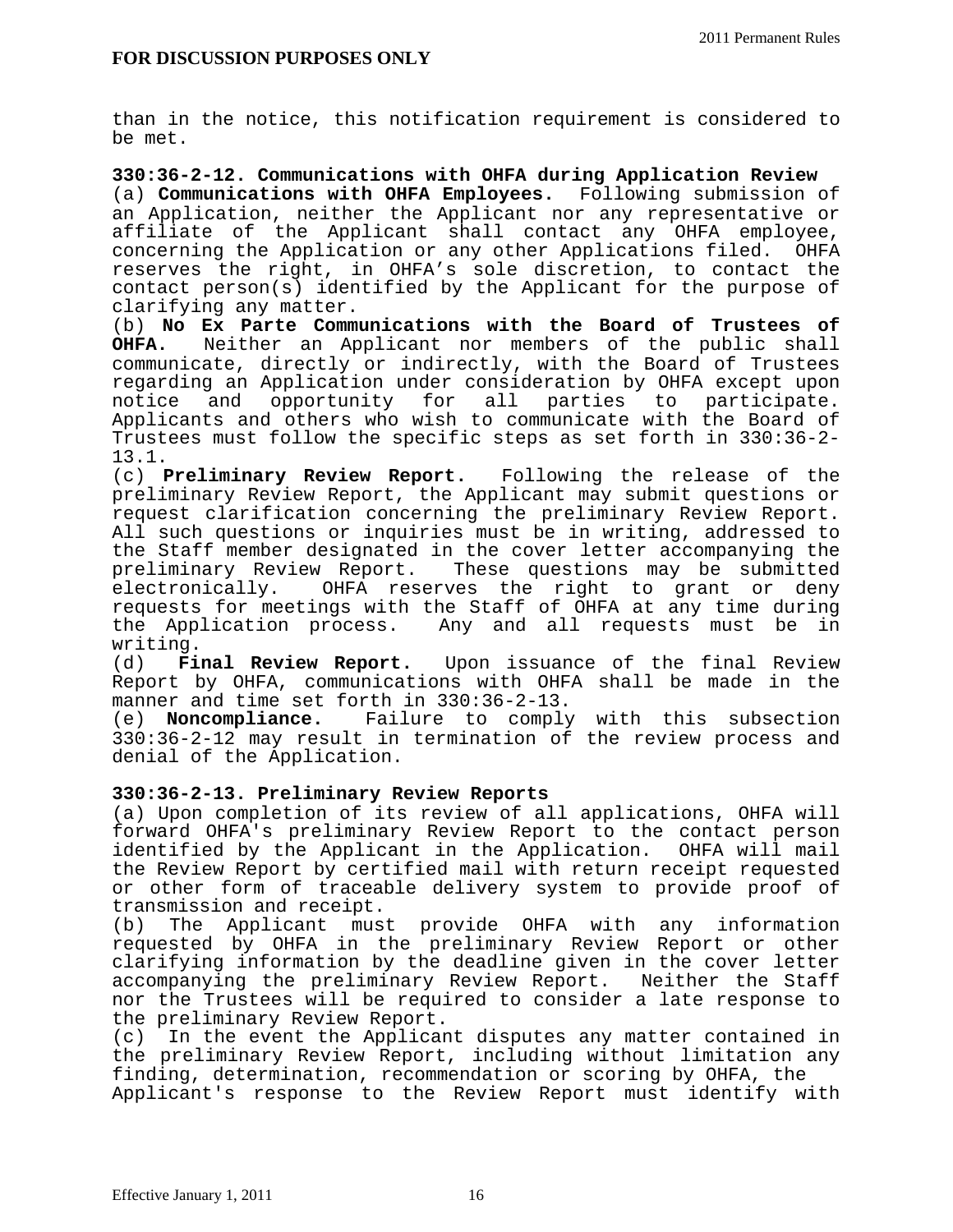specificity the disputed matter, finding, determination, recommendation, scoring, etc, and the Applicant's reason for disputing same, including any evidence which controverts the Review Report. Any applicable statutes, rules, regulations or ordinances should be cited. Documentary evidence should be attached.

(d) Failure to respond or dispute a finding or determination in the preliminary Review Report shall be deemed the acceptance of the finding or determination by the Applicant.

(e) The Applicant's response to the preliminary Review Report must be in writing. Electronically transmitted responses, including fax and e-mail transmissions, are not permitted and will not be reviewed. Applicants are encouraged to use certified mail, Federal Express or another carrier providing proof of timely delivery to OHFA.

# **330:36-2-13.1 Final Review Report.**

The Staff of OHFA will consider the Applicant's response to the preliminary Review Report prior to issuing the final Review Report and making its recommendations to the Trustees. The Applicant will be informed of Staff's recommendations prior to the meeting of the Trustees where the Application is being considered. OHFA will mail a copy of the final Review Report and Staff's recommendations by certified mail with return receipt requested or other form of traceable delivery system to provide proof of transmission and receipt.

(b) In the event the Applicant disputes any matter contained in the final Review Report, Applicants must file ten (10) copies of any response(s) to the final Review Report or other information they wish the Trustees to consider not less than forty-eight (48) hours prior to the commencement of the meeting where the Application will be considered.

(c) Failure to respond to Staff's final Review Report in a timely manner may result in the adoption of the final Review Report by the Trustees, including Staff's recommendations and exclusion of any additional documentation proffered by the Applicant for consideration of the Application by the Trustees.

(d) The Applicant's response to the final Review Report must be in writing. Electronically transmitted responses, including fax and e-mail transmissions, are not permitted and will not be accepted or considered by the Staff or the Trustees.

# **330:36-2-16. Carryover Allocations**

(a) **Code reference.** Code Section 42(h)(1)(E) provides that an Allocation may be made to a Qualified Building, as defined by Section  $42(h)(1)(E)(ii)$ , which has not yet been placed in service, provided the Qualified Building is placed in service not later than the close of the second calendar year following the calendar year of the Allocation.

(b) **Carryover Allocation requests.** An eligible Applicant must request in writing the approval of a carryover of an Allocation of the applicable calendar year, at a date specified in the AP. The Taxpayer must satisfy all requirements of the Code and this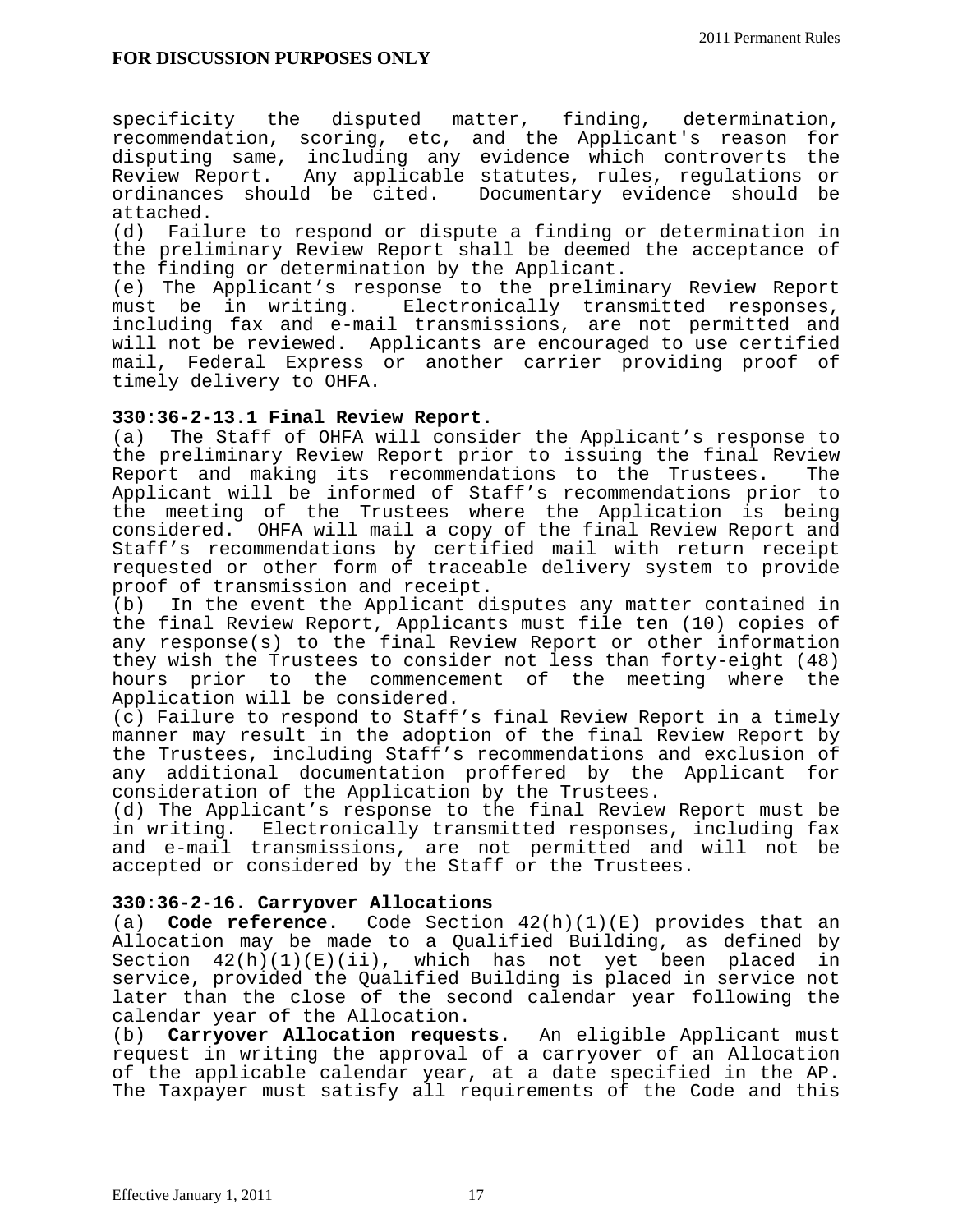section and file proof of same with OHFA, except the verifications required by 330:36-2-16(d) of the calendar year in which a Carryover Allocation is sought. The certifications and opinions required by 330:36-2-16(d) must be received by OHFA one (1) calendar year after the date that the allocation was made. All documents requested by OHFA must be provided by the Taxpayer. (c) **Carryover Allocation basis.** To qualify for a Carryover Allocation, the Taxpayer must demonstrate that the Taxpayer's basis in the Development, at one (1) calendar year after the date of allocation, is more than ten percent (10%) of the Taxpayer's reasonably expected basis in the Development. Developments that fail to meet the ten percent (10%) Test will not have a valid carryover allocation.

(d) **Verification of basis.** The Code requires OHFA to verify that the Owner has, by one (1) calendar year after the date of allocation, incurred more than ten percent (10%) of the reasonably expected basis in the Development (land and depreciable basis). The Taxpayer must file with OHFA a written certification, under penalty of perjury and in the form prescribed by OHFA, certifying that more than ten percent (10%) has been expended, in one (1) calendar year. The certification must be accompanied by a written opinion of the Taxpayer's certified public accountant, in a form acceptable to OHFA. It must state that said certified public accountant has examined all eligible costs incurred with respect to the Development and that, based upon this examination, it is the certified public accountant's belief that the taxpayer has incurred more than ten percent (10%) of its reasonably expected basis in the Development by one (1) calendar year as determined in conformity with the Code and Treasury Regulations. OHFA's determination as to the satisfaction of the ten percent (10%) requirement is not binding upon the IRS and does not constitute a representation by OHFA to the Taxpayer or any other party to that effect.

(e) **Carryover Allocation Agreement.** The Taxpayer must submit to OHFA an executed Carryover Allocation Agreement, in a form approved by the Trustees of OHFA, in the year in which the Carryover Allocation is requested.

(f) **Notification of placed in service date.** Applicant must notify OHFA within thirty (30) calendar days of the date the Development is placed in service or be subject to loss of any Allocation. Notice will consist of submission of copies of the Certificates of Occupancy for each building and completion of any and all forms as may be required in the AP.

(g) **Development based Allocation.** An Allocation pursuant to Code Section 42(h)(1)(F) must meet the requirements of Code Section 42(h)(1)(F), all applicable Treasury Regulations, and these Chapter 36 Rules.

## **330:36-2-17. Final Allocations**

(a) **Prior approval.** Applicants must have previously been approved for a Reservation, either in a prior year or previously in the calendar year in which the request is made.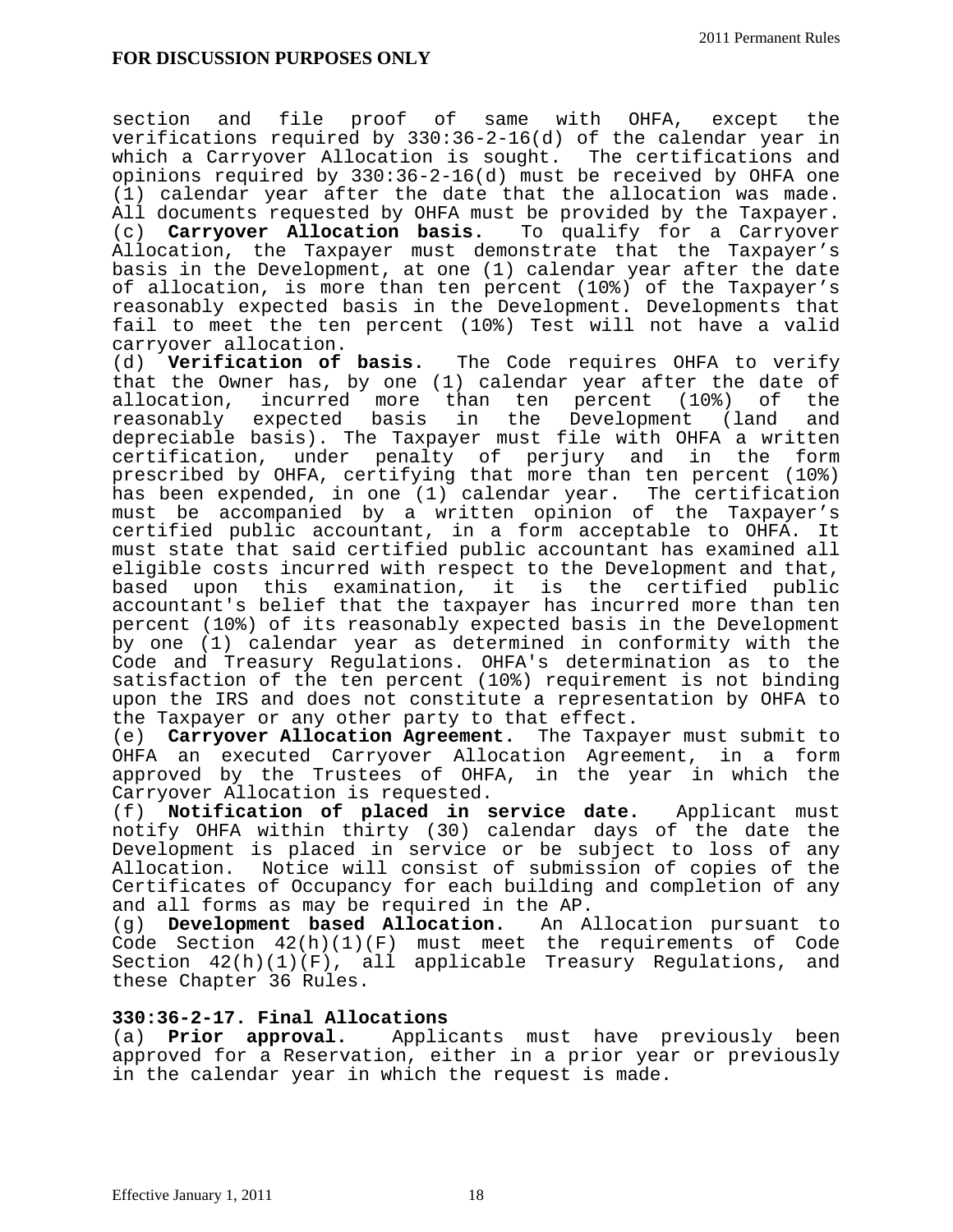(b) **Deadline for filing.** Owner's request for approval of the Final Allocation must be received by OHFA at such date as OHFA may specify in writing to the Owner. Failure to file a timely Final Allocation accompanied by all required documentation may result in the denial of the Final Allocation and a determination by the Trustees that the Credits have been returned by the Applicant.

(c) **Complete filing.** The Final Allocation must be accompanied by all evidence or documentation required by the Program Rules then in effect, and such other information or documentation which may be requested by OHFA, in its sole discretion, to verify compliance with the Code, the Program Rules and the Resolutions, and to verify the amount of the Final Allocation. A complete and executed Regulatory Agreement in the form provided by OHFA and ready for filing, together with the appropriate fees, including<br>without limitation applicable filing fees and compliance limitation applicable filing fees and compliance monitoring fees, must be filed with the Final Allocation. The Regulatory Agreement shall contain provisions for regulation and enforcement by OHFA and such additional provisions as may be necessary to assure compliance with Section 42 of the Code or to

give effect to the requirements of OHFA.<br>(d) **Additional requirements.** In addit In addition to the opinions and certifications of professionals which may be required to be filed with OHFA pursuant to 330:36-2-16 in connection with a request for a Carryover Allocation, prior to making a final Allocation, OHFA will require:

 (1) An audited certification of the total Development costs, and the eligible basis and qualified basis of each Building in the Development and the sources and uses of funds for the Development prepared from an independent certified public accountant.

 (2) All opinions must be in a form satisfactory to OHFA and must indicate that the professional has made an independent inquiry into the matters contained therein.

(e) **Approval.** Upon receipt of a completed Final Allocation, OHFA will conduct a final feasibility analysis. Approval of the Final Allocation is subject to Owner's continued compliance with the Code, the Program Rules, the Resolutions, all terms and conditions of this Agreement, Owner's payment of all fees required by the Program Rule.<br>(f) Issuance of Form 8609(s).

Subject to the approval of the Final Allocation by the Trustees, OHFA will, upon notification by Owner that the Development (or any Building therein) has been placed in service, issue IRS Form 8609(s) respecting each such Development (or each Building therein) to the extent required by, and in accordance with, the Code and the Program Rules. No Form 8609(s) shall be issued if OHFA has not received an executed Regulatory Agreement and all Exhibits thereto, applicable fees, and resolution of issues acceptable to OHFA's satisfaction.

## **SUBCHAPTER 4. DEVELOPMENT APPLICATIONS AND SELECTION**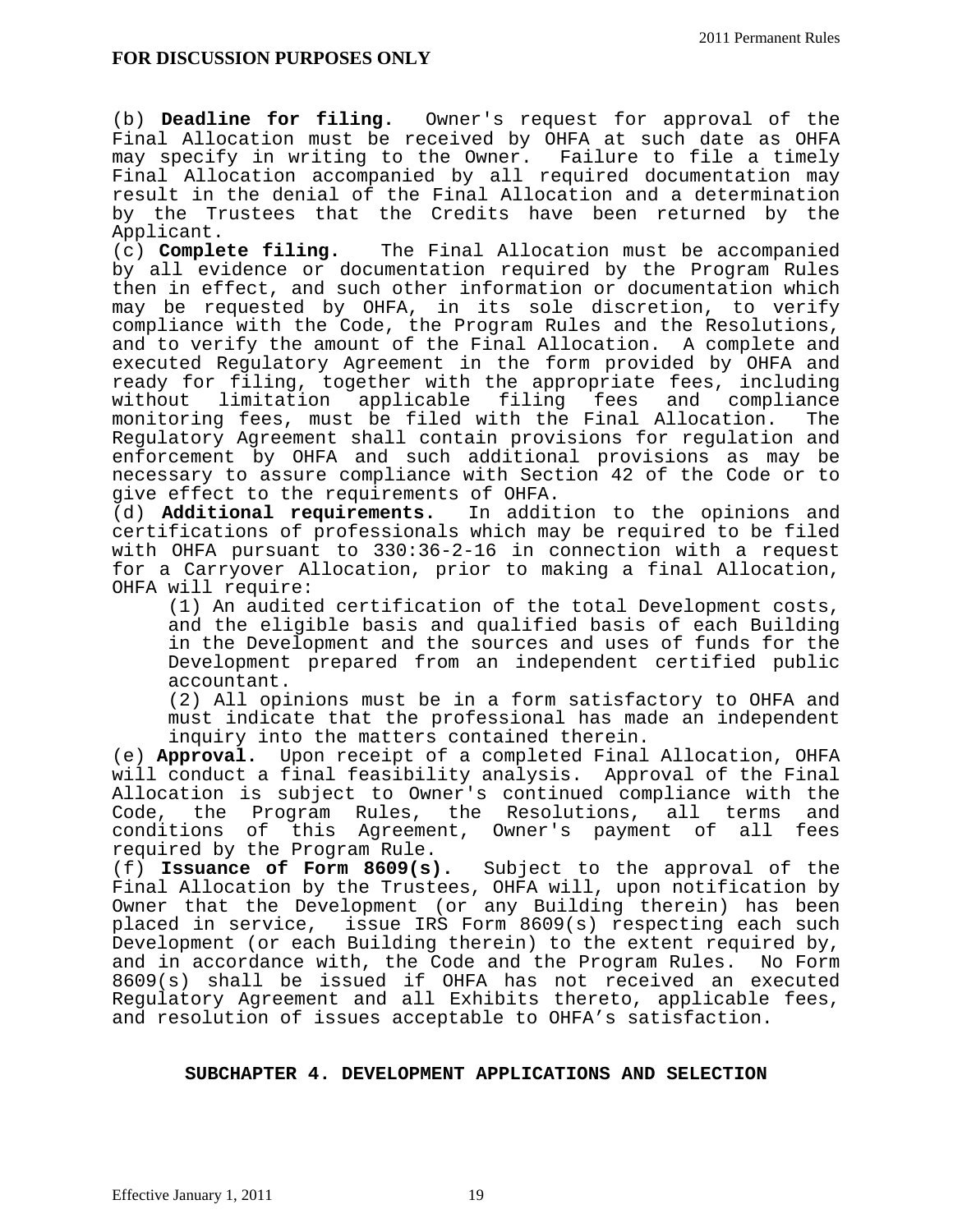## **330:36-4-1. Development Applications**

 For the purpose of selecting Applicants and Developments for awards of TCAs all Applicants must submit an Application in the form prescribed in the applicable AP. The Application shall set forth, in a clear and concise manner, Threshold and Selection Criteria that conform to the Code, these Chapter 36 Rules, QAP, and the applicable AP. All Applications submitted to OHFA must contain sufficient information to permit OHFA staff to:

(1) Make a factual determination as to whether, on its face, the Application satisfies each of the applicable Threshold Criteria, including Underwriting Standards set forth in the applicable AP; and

 (2) Make a factual determination as to whether, on its face, the Application is to be evaluated under any set-aside category established by the AP; and

 (3) Conduct a review, assessment, and evaluation for selection as described in the applicable AP.

## **330:36-4-1.1. Bond financed developments**

(a) Taxable or tax-exempt bond developments financed at least fifty percent (50%) with the proceeds of tax-exempt bonds subject to the private activity bond volume cap are required to comply with all the requirements of these Rules with the exception of the competitive selection process.

(b) Terms of the bond financing must be submitted at time of application for tax credits, and Evidence of the bond financing must be submitted at least ten (10) business days before the board meeting wherein the four percent (4%) tax Credits are to be awarded. Failure to comply with this requirement may result in no tax Credits being allocated.

(c) Code requirements for bond financed developments must be met in addition to the AHTC requirements, i.e., rental units, rents,<br>student exemptions, transfers on site, occupancy changes, transfers on site, occupancy changes, verification of assets.

(d) Deadlines for the submission of Applications for bond financed developments will be established in the AP.

# **330:36-4-2. Selection of Applications for award of TCAs**

(a) **General.** For the purpose of selecting Applications for awards of TCAs, OHFA may annually develop Threshold and Selection Criteria that conform to the Code, the OAHTC Program purposes and these Chapter 36 Rules for inclusion in the next year's AP. The number, severity, or value of any one or more of the Threshold or Selection Criteria items may be increased by adoption of an AP for a given year that contains such increased Threshold or Selection Criteria items. However, each AP must contain, as a minimum standard for approval of any Applications for the award of any TCAs, for any applicable AP, criteria to evaluate set-asides and all Threshold and Selection Criteria.

(b) **Minimum Threshold Criteria.** Failure to meet all Threshold Requirements set forth in the AP upon initial submission of the Application may result in the Application being rejected without further review. The Threshold Criteria may include, but are not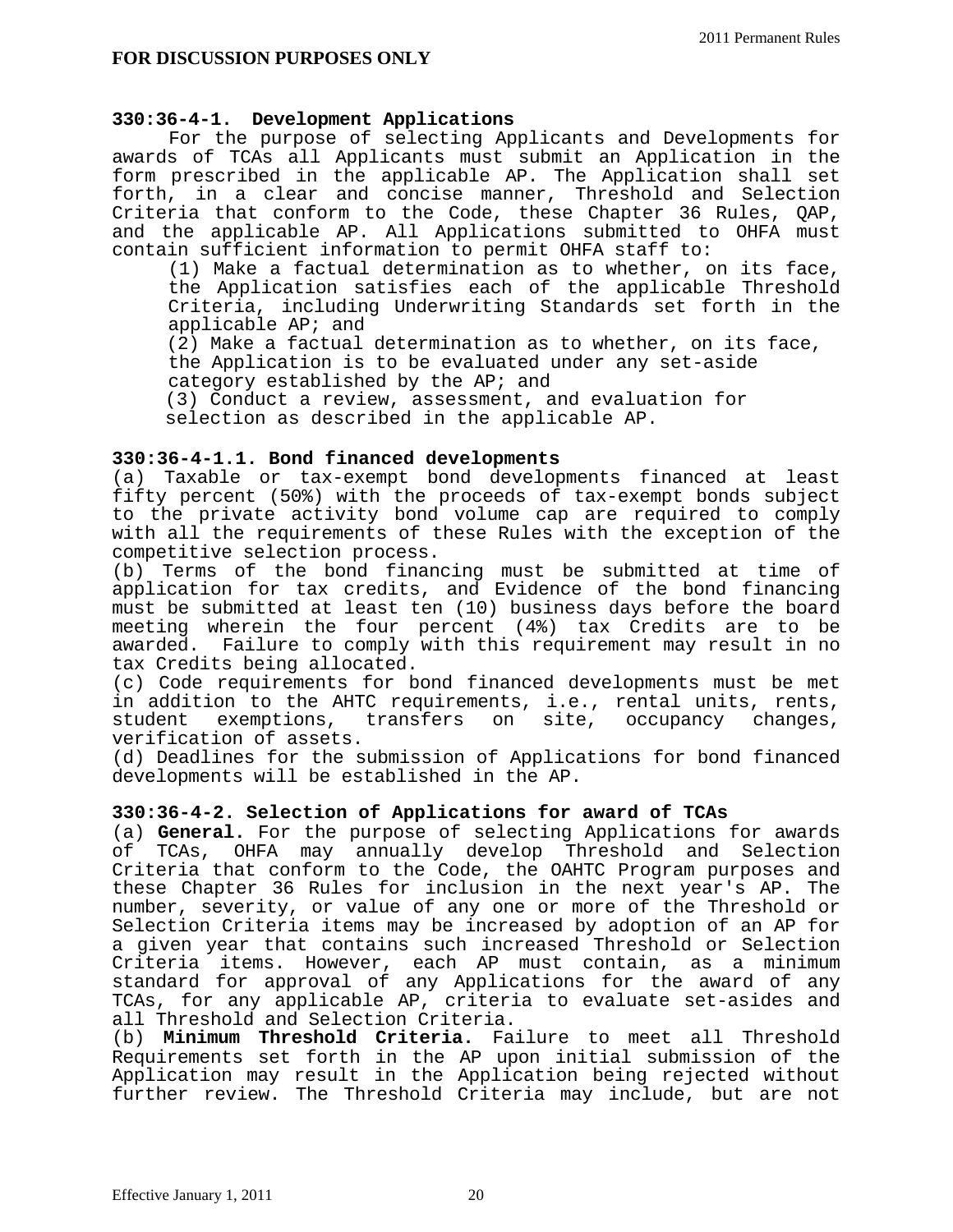necessarily limited to the following:

(1) **Notice Requirements.** The provisions of this subsection apply to all Applicants for a TCA, All notice requirements must be satisfied not less than thirty (30) and no more than ninety (90) calendar days prior to submission of an<br>Application. Each application requires notice. If the Each application requires notice. If the application is considered at a different Board meeting than in the notice, this notification requirement is considered to be met.

(A) **Written Notices.** The Applicant must notify, in writing and by certified mail, the local Chief Executive Officer of the local Governing Body, Chairman of the appropriate county commissioners, state legislators (or their successor) within whose district the development is located at the time of application regarding their intent to submit an application. This written notice shall serve to provide a reasonable opportunity to comment on the application. All notice requirements must be satisfied not less than thirty (30) and no more than ninety (90) calendar days prior to submission of an Application. Each application requires notice.

(B) **Additional notice requirements.** If the site for the development is not located within the specific corporate limits of an incorporated town or city, but is within two (2) miles of an incorporated town(s) or city(ies) limits, Applicant must provide the same notice to each such town(s) and city(ies) as if the site was located within the corporate limits of each such town(s) and city(ies). All notice requirements must be satisfied not less than thirty (30) and no more than ninety (90) calendar days prior to submission of an Application. Each application requires notice.

(C) **Publication notice.** Notice of an Applicant's intent to file an Application shall also be published in a newspaper of general circulation in the area wherein the Development will be located. All notice requirements must be satisfied not less than thirty (30) and no more than ninety (90) calendar days prior to submission of an Application. Each application requires notice. The requirements for the publication notice will be in the annual AP.

(2) **Market analysis.** All Applicants must submit third party, independent housing market analyses conforming to the Threshold Criteria set forth in the applicable AP, demonstrating and documenting the status of the market demand for the type and number of housing units proposed to be developed. The market analysis must be prepared no more than twelve (12) months prior to the date Application is filed with OHFA.

(3) **Nonprofit owners.** Applicants proposing Developments under the nonprofit set-aside must demonstrate and document that the Nonprofit owner and/or Nonprofit ownership participant meet the definition of a nonprofit as defined in Section 42h(5)(C) of the Code and these Chapter 36 rules at 330:36-1-4. Applicants for nonprofit set-aside TCAs must demonstrate that the Nonprofit participant:

(A) is at least a minimum of fifty-one percent (51%) co-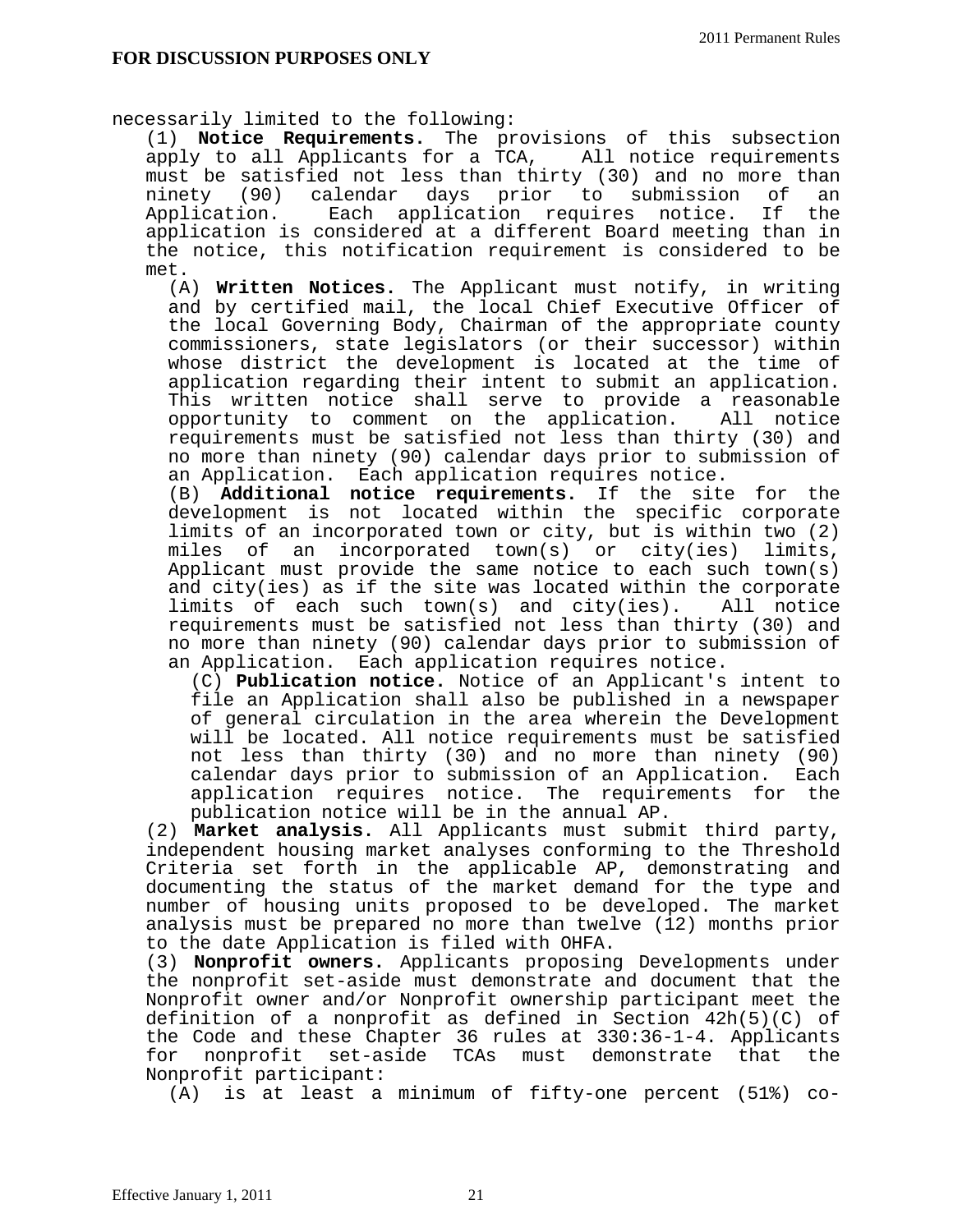general partner, co-managing member, or a controlling stockholder, or can otherwise demonstrate ownership of, or the contractual obligation to acquire a controlling interest in the proposed Development by not later than the date the Development is substantially completed and commences business;

(B) will materially participate, on a regular basis, in the planning and construction of the Development, and in the operation and management of the Development throughout the entire compliance period pursuant to 26 CFR § 1.469;

(C) has a Board of Directors and Officers that are independent from any for-profit Development partner;

(D) is duly authorized to do business within the State; and

(E) has at least one demonstrable year of affordable housing experience.

(4) **Resolution of local support.** Applicants must provide documentation of official local support for the Development by the jurisdiction within which the proposed Development is located at the time of application, i.e. the Local Governing Body. The required documentation must be in the form of a resolution duly adopted by the Local Governing Body, and must be in a form that shall be subject to approval by OHFA. If there are any conditions in the resolution, OHFA may exercise its discretion to contact the governing body to ascertain the potential impact of the conditions.

(5) **Capacity and prior performance.** Each Applicant must demonstrate and document the degree of expertise of Applicant<br>and owner in the use of TCAs and the Development, the use of TCAs and the Development, rehabilitation and/or conversion, management and operation of properties related to the type of the proposed Development. Applicants, Owners, and their Affiliates, including all Development team members, shall be examined in regard to their Placed in Service Developments, and the record of compliance performance within Oklahoma and other states in which the Development team members have developed or are developing affordable housing. The removal as a General Partner may be considered lack of capacity and performance. Applicants with existing Developments may be ineligible for a TCA where OHFA has or receives notice of uncorrected or repeated instance of nonperformance by Applicant, owner, or any of their Affiliates, and may include any of their Development team Instances of non performance may include, but not limited to:

(A) failure to meet and maintain minimum property standards; (B) failure to meet and maintain any material aspect of a

Development as represented in a Development Application;

(C) have been involved in uncured financing defaults, foreclosures, or placement on HUD's list of debarred contractors;

(D) events of material uncorrected non-compliance with any Federal or State assisted housing programs within the prior seven (7) years; or

(E) the appointment of a Receiver; conviction on a felony criminal charge; or bankruptcy within the prior seven (7)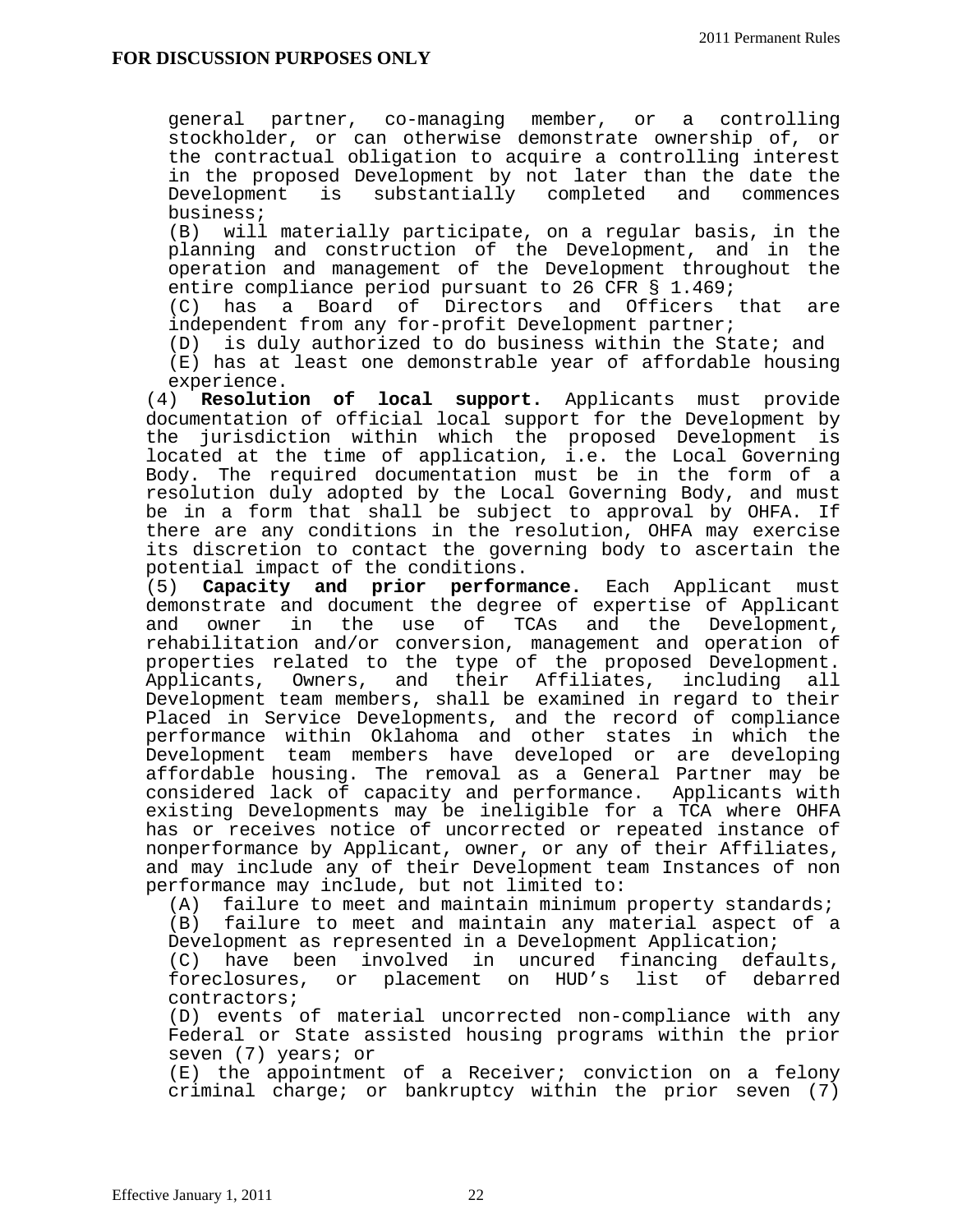years.

(F) failure to comply with OHFA's requests for information or documentation on any development funded or administered by OHFA.

(6) **Acquisition Credits.** Applicants requesting acquisition Credits must provide an opinion of counsel, in a form satisfactory to OHFA, that the requirements of Code Section 42(d) (2)(B) have been met or a waiver obtained from the IRS. If an existing waiver or waiver to be granted is claimed, copy of the waiver letter or a copy of the letter indicating a waiver will be granted and is forthcoming must be included in the applicant's Development proposal.

(7) **Financial feasibility and viability**. Applicants must their financing that there are firm commitments to the Development's financial feasibility and viability as a qualified low-income housing Development throughout the extended use period. Applicant must demonstrate to OHFA's satisfaction that the Applicant has financing commitments for one hundred percent (100%) of the project's total estimated construction and permanent financing. Commitment letters must include loan amount, interest rate, loan term, debt service coverage ratio (permanent lender), loan amortization period (permanent lender), borrower, loan fees, collateral and conditions precedent to funding. Requirements set out in  $36-4-2.1$  (b)(c) and (d) are part of the analysis for

financial feasibility.<br>(8) **Readiness to** proceed. Applicants must demonstrate readiness to proceed in a timely manner should they be awarded a TCA. Factors that may be considered regarding Development readiness may include but not be limited to:

- (A) site control; and
- (B) Applicant must provide preliminary plans or
- specifications; and

(C) proper zoning for the proposed Development.

(9) **Public Housing Wait Lists**. Each Application will be analyzed and evaluated as to the extent to which it is demonstrated that the local or State public housing authority documents the presence of a client waiting list for affordable housing units in the locale of the proposed development.<br>(10) **Capital needs assessment.** No allocations

(10) **Capital needs assessment.** No allocations for rehabilitation will be made unless preceded by a capital needs assessment performed by a qualified independent third-party (architect, engineer, contractor, Rural Housing Services) which considers the proposed rehabilitation activities to ensure that the proposed improvements plus reserves have a useful life that meets the full term of affordability based on extended use agreements. The assessment should also demonstrate the need for the rehabilitation work and in the degree proposed. In addition, all rehab developments must include a complete, detailed tenant income audit that identifies all existing tenants and their income. The audit shall separately identify those tenants whose income exceeds applicable income limits. (12) **Development amenities.** Each Application will be analyzed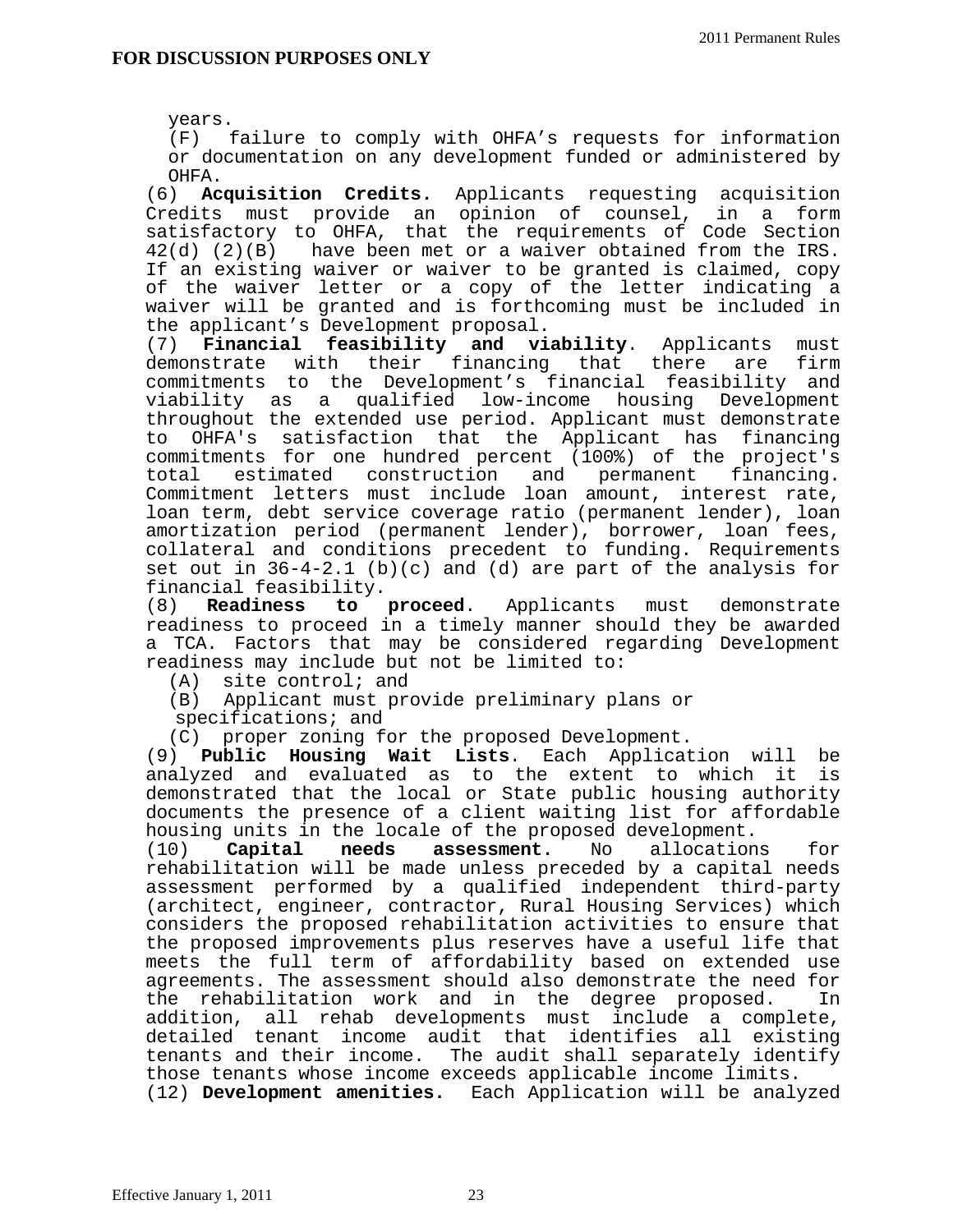and evaluated as to commitments made therein for the provision of amenities. Amenities and documentation requirements will be established in the annual AP.

(c) **Selection criteria.** The Selection Criteria shall be set forth in the appropriate AP, and may include, but not necessarily be limited to the following:

(1) **Income targeting.** Each Application will be analyzed and evaluated as to the extent to which it is demonstrated therein a commitment to target lower-income populations. Points will be awarded based on the percentage of total AHTC units targeted to persons at or below fifty percent (50%) AMFI to the total number of AHTC units in the project. A sliding scale for points will be established in the annual AP.

(2) **Term of affordability.** Each Application will be analyzed on its ability and evaluated as to any commitments made therein in regard to serving qualified tenants for a period of time longer than the minimum required by the Code. Points will be awarded for an extension of the term of affordability beyond the minimum required by the Code and established in the annual AP.

(3) **Development location and housing characteristics.** Each Application will be analyzed and evaluated as to the geographic location and prevailing market conditions for the proposed Development. Locations and points will be established in the annual AP.

(4) **Development Leverage.** Each Application will be analyzed and evaluated as to the extent to which it results in tangible, cost beneficial investments or contributions to the proposed Development. Leverage shall be considered as the proportion or percentage of leverage resources to total eligible basis. Points for this criterion will be established in the annual AP. (5) **Community Support.** The extent to which local governments and other community partners commit support for a proposed development will be analyzed. Support must be directly related and of direct value to the proposed project. Eligible evidence of support and points will be established in the annual AP.

(6) **Applicant/Owner Experience.** Each Application will be analyzed and evaluated as to the experience of the Applicant and/or the Development Team in owning and successfully operating Developments in the LIHTC Program. Points available under this criterion will be established in the annual AP.

(7) **Management Experience.** Each Application will be analyzed and evaluated as to managing or providing management for Developments in the LIHTC Program. Points available under this criterion will be established in the annual AP. This evaluation will be based on the experience of the management team members. Changes in management may not occur after the Reservation without the prior written approval of OHFA.

(8) **Tenant/Special Needs Populations.** Each Application will be analyzed and evaluated as to the extent to which commitments are made therein to serve Special Needs populations. Points available under this criterion will be established in the annual AP and will be based upon a percentage of units dedicated to special needs.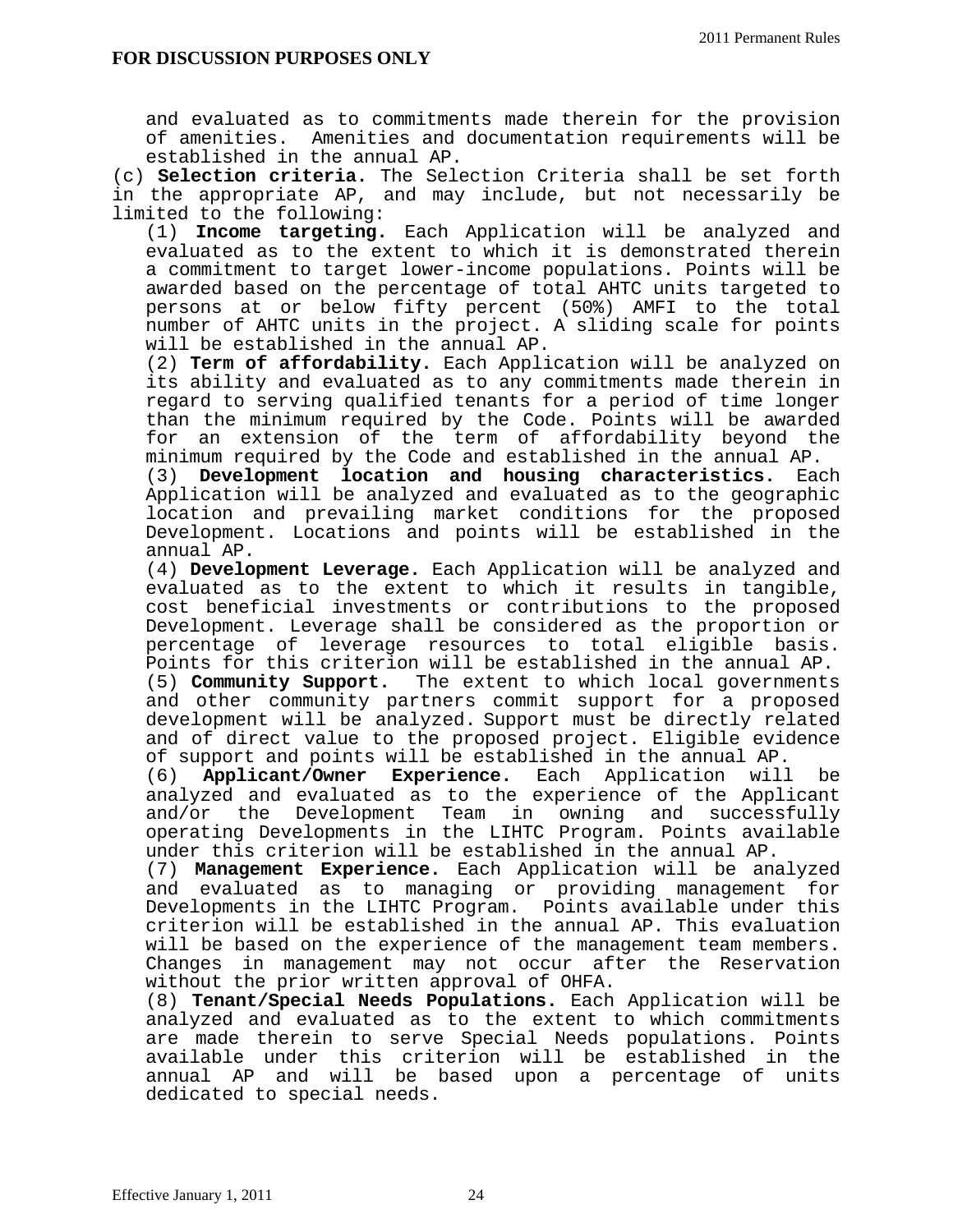(9) **Tenant populations of individuals with children.** Each Application will be analyzed and evaluated as to the extent to which it is demonstrated that the development will provide amenities and a unit mix conducive to families/individuals with children. Points available under this criterion will be established in the annual AP. To be eligible, the market study must indicate a need for family units.

(10) **Tenant ownership.** Points available to applicants proposing for single family home ownership after the Compliance Period will be established in the annual AP. Applicants must submit a detailed plan which includes projections on maintenance, tenant reserve funds, etc. which will be evaluated for feasibility.

(11) **Preservation of 15 year old affordable housing units.**  Points and criteria may be established in the AP for the preservation of affordable housing.

(12) **Energy Efficiency of a development.** Points will be established in the AP to encourage energy efficiency of developments. This may be a separate point category, or it may be combined within another threshold or selection category.

(13) **Historic Nature of a development.** Points will be established in the AP regarding the historic nature of developments. This may be a separate point category, or it may<br>be combined within another threshold or selection category.

(14) **Negative Points**. OHFA Staff will deduct points for records of poor performance. Point deductions will be established in the AP.

(15) **Tie-breaker.** In case there are applications with the same final score in any set-aside, a drawing shall occur at the Board of Trustees meeting in which the applications are being considered for funding. All applications with the same score<br>in any set-aside will be entered in the drawing. The first in any set-aside will be entered in the drawing. application drawn, will be funded first, the second application drawn, will be funded next, and so forth until such time as the tax credits have been allocated under the set-aside. Applications not drawn under a set-aside will be placed in the next set-aside in which they qualify in rank score order.

(d) **OHFA discretion.** Not withstanding the point ranking under the Selection Criteria set forth above under  $330:36-4-2.1(c)$ , the OHFA Board of Trustees may in their sole discretion allocate Credits to a project irrespective of its point ranking, if allocation is:

(1) in compliance with Code Section 42;

(2) in furtherance of the housing goals set forth herein, in the AP or any formally adopted resolution of the Trustees; and (3) determined by the Trustees to be in the interests of the

citizens of the State.

## **330:36-4-2.1. General program requirements and limitations** (a) **General. [Reserved]**

(b) **Developer Fee limitations.** The amount of allowable Developer Fees shall be limited to:

(1) **Small developments.** Developer Fees may not exceed eighteen percent (18%) of the Eligible Basis, excluding the Developer Fees.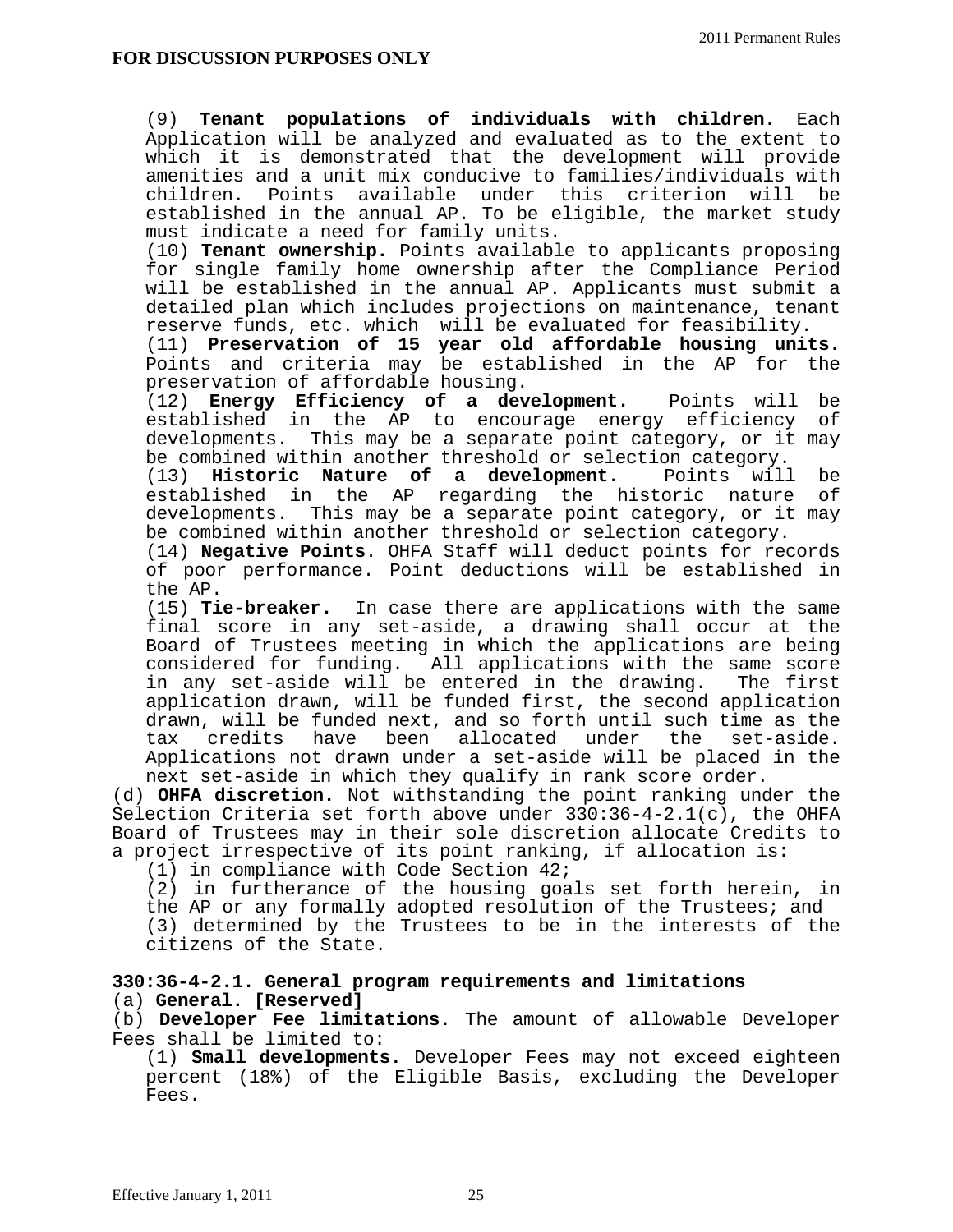(2) **Large Developments.** Developer Fees may not exceed fifteen percent (15%) of the Eligible Basis, excluding the Developer Fees.

(3) OHFA may, in its sole discretion, increase the Developer Fees allowable in order to create special financing incentives to meet a pressing local affordable housing need. All determinations of allowable Developer Fees shall be made in a manner consistent with the Code, IRS regulations and/or any directives of the Internal Revenue Services at the time of Allocation.

(c) **Contractor Fee limitation.** Allowable Contractor Fees shall be limited to:

(1) **Small Developments**. Total allowable Contractor fees may not exceed sixteen percent (16%) of the hard construction costs. Allowable Contractor Fees are further limited as follows:

(A) General requirements may not exceed six percent (6%) of the hard construction costs;

(B) General Overhead may not exceed two percent (2%) of the hard construction costs; and

(C) Builders Profit may not exceed eight percent (8%) of the hard construction costs.

(2) **Large Developments**. Total allowable Contractor fees may not exceed fourteen percent (14%) of the hard construction costs. Allowable Contractor Fees are further limited as follows:

(A) General requirements may not exceed six percent (6%) of the hard construction costs.

(B) General Overhead may not exceed two percent (2%) of the hard construction costs; and

(C) Builders Profit may not exceed six percent (6%) of the hard construction costs.

## (d) **Underwriting standards**.

## (1) **Operating and replacement reserves.**

(A) Minimum operating reserves must equal six months of projected operating expenses plus:

(i) debt service payments and

(ii) annual replacement reserve payments.

(B) Minimum replacement reserves should equal \$250.00 per unit annually for new construction and \$300.00 for rehabilitation developments.

(C) Developer guarantees or letters of Credit may be accepted in lieu of operating reserves, at the discretion of OHFA. The developer must demonstrate financial capacity and liquidity. OHFA will also consider the developer's track record and the number of other guarantees outstanding.<br>(D) Notwithstanding the foregoing.

Notwithstanding the foregoing, these underwriting standards shall not apply if the project is being constructed in accordance with another federal program, such as Rural Housing 515 or 538, and such program provides for sufficient budgeting for operating and replacement reserves.

#### (2) **Debt service coverage.**

(A) Debt service coverage means the ratio of a property's net operating income to debt service obligations.

(B) The minimum acceptable debt service coverage ratio will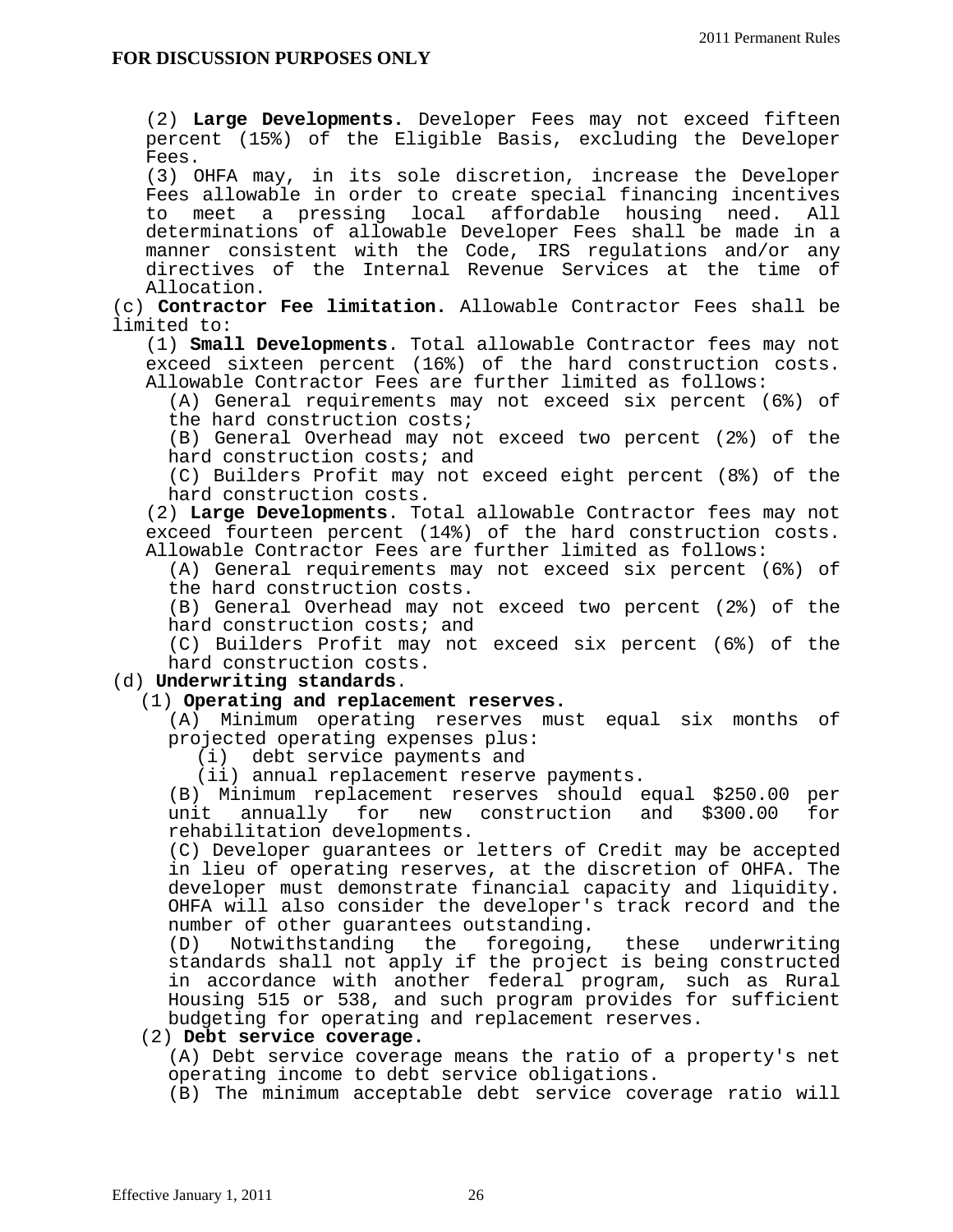be established in the AP.

(3) **Projections.** All projections and pro-formas must contain realistic operating expense and vacancy rate projections consistent with prevailing market conditions.<br>(4) **Cost limits.** Costs per unit must

Cost limits. Costs per unit must be realistic and consistent with prevailing market rates. OHFA encourages cost efficient production, but will not give a preference solely for lowest construction costs.<br>(5) **Minimum hard con** 

hard construction costs per unit for **rehabilitations.** No allocations for rehabilitation will be made unless a minimum of \$20,000 in hard construction costs per unit will be expended or at least twenty percent (20%) of eligible basis, whichever is greater.

(6) **Buildings Designated by OHFA to receive increase in credit.**  OHFA will allow up to one hundred thirty percent (130%) boost for reasons determined and identified in the annual AP.

(e) **Progress reports.** Progress reports must be filed by the Applicant/Owner beginning with the calendar quarter following the approval of a reservation of Credits until the Final Allocation Application is submitted to OHFA. Due dates are January 10, April 10, July 10 and October 10. The report must contain, at a minimum, the status of site preparation and/or construction, including the percentage of completion of each building, and costs incurred to date. The report must address any other requirements set forth in a Resolution of the Trustees and/or the Carryover Agreement. Within thirty (30) calendar days after the Certificate of Occupancy is issued for the last building in the project, the Taxpayer must notify OHFA and submit a copy of the Permanent Certificate of Occupancy for each building in the Development. Remedies for violation of these provisions include those denoted at 330:36-6-3, including but not limited to return of unused Credits.

(f) **Construction time period**. Construction, not including site prep work, must begin within Construction, not including site prep work, must begin within nine (9) months of the last calendar day of the month of the Credit reservation, unless extended for cause by OHFA. Remedies for violation of these provisions include those denoted at 330:36-6-3, including but not limited to return of unused tax Credits.

(g) **Additional requirements.** OHFA may, as it deems necessary in its sole discretion, impose additional requirements or Program limitations on any Applicant, Taxpayer, Owner or Development. Said requirements or limitations may be set forth in a Resolution of the Trustees or in any contract between the Applicant or Owner and OHFA.

(h) **Timeliness and completeness of filings.** Deadlines for filing Applications will be established in the AP. Should OHFA request additional information, the deadline for filing same with OHFA will be set forth in the letter requesting same. Applicants/Owners must strictly comply with all deadlines and all filings must be complete when filed.

## **330:36-4-3. Fees**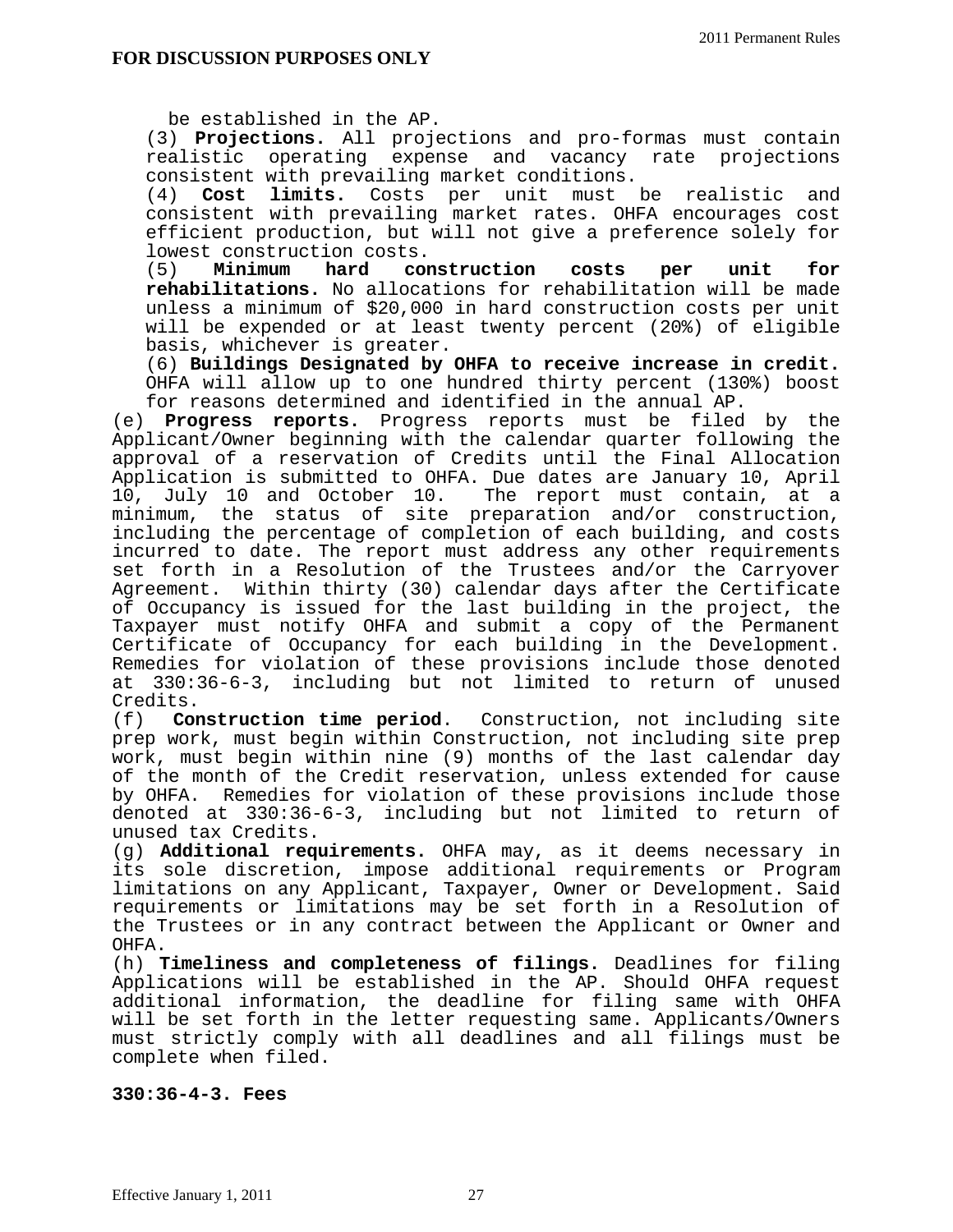(a) **General.** Application and TCA Fees will be used to support overall OAHTC Program delivery and operation activities. Application fees shall be calculated as follows:

# (1) **Application fees.**

for single site or contiguous site Developments consisting of one to four Units, the application fee shall be \$500.00;

(B) for single site or contiguous site Developments consisting of five to fifty Units, the application fee shall be  $$1,000.00;$ <br>(C) for si

single site or contiguous site Developments consisting of fifty one to one hundred units, the application fee shall be  $$2,000.00$ ;<br>(D) for single site

(D) for single site or contiguous site Developments consisting of over one hundred units, the application fee shall be \$3,000.00;

(E) for scattered sites, the application fee shall be \$500.00 per site, up to a maximum of \$3,000.00.

(F) For non-profit sponsored Developments the application fee shall be \$500.00.

(2) **Reservation fees.** A non-refundable Reservation fee of two percent (2%) of the reservation amount is due within fourteen (14) calendar days of notification from OHFA of the approval of a Reservation. Non-payment may result in revocation of credits.

(3) **Allocation fee.** An Allocation fee shall be paid in an amount equal to eight percent (8%) of the total TCA, but in any event not less than \$1,000.00. The Allocation fee must be paid at the time a request for allocation is submitted to OHFA. A Carryover Allocation Agreement will not be executed, nor will Form 8609(s) be issued unless this fee has been received by OHFA. Non-payment may result in revocation of credits.

(4) **Processing fee.** A processing fee of three quarters of one percent (.75%) of the TCA must accompany the request for a final Allocation. A service fee of \$100.00 must accompany the Request for Final Allocation of Credit. Form 8609(s) will not be issued unless this fee has been received by OHFA.

(5) **Regulatory Agreement filing fee.** Upon approval of a final Allocation, an executed Regulatory Agreement must be submitted to OHFA and be accompanied by a check payable to the County Clerk of the county or counties in which the Development is located. The check or checks shall be in an amount sufficient

to cover the filing fees of that county(ies).<br>(6) **Compliance monitoring fees**. In addition (6) **Compliance monitoring fees**. In addition to the documentation required by OHFA, an annual compliance monitoring fee shall be paid to OHFA. The compliance fee is payable on or before January 28th for each year during the compliance period and extended use period subject to annual adjustment. If the Development includes scattered sites, a compliance monitoring fee for each site shall be paid to OHFA. If the Compliance fee is not paid within thirty (30) calendar days of the due date, then a Late Fee will be assessed. The Late Fee is equal to ten percent (10%) of the Compliance fee. Failure to remit timely payment of compliance monitoring fees may result in the filing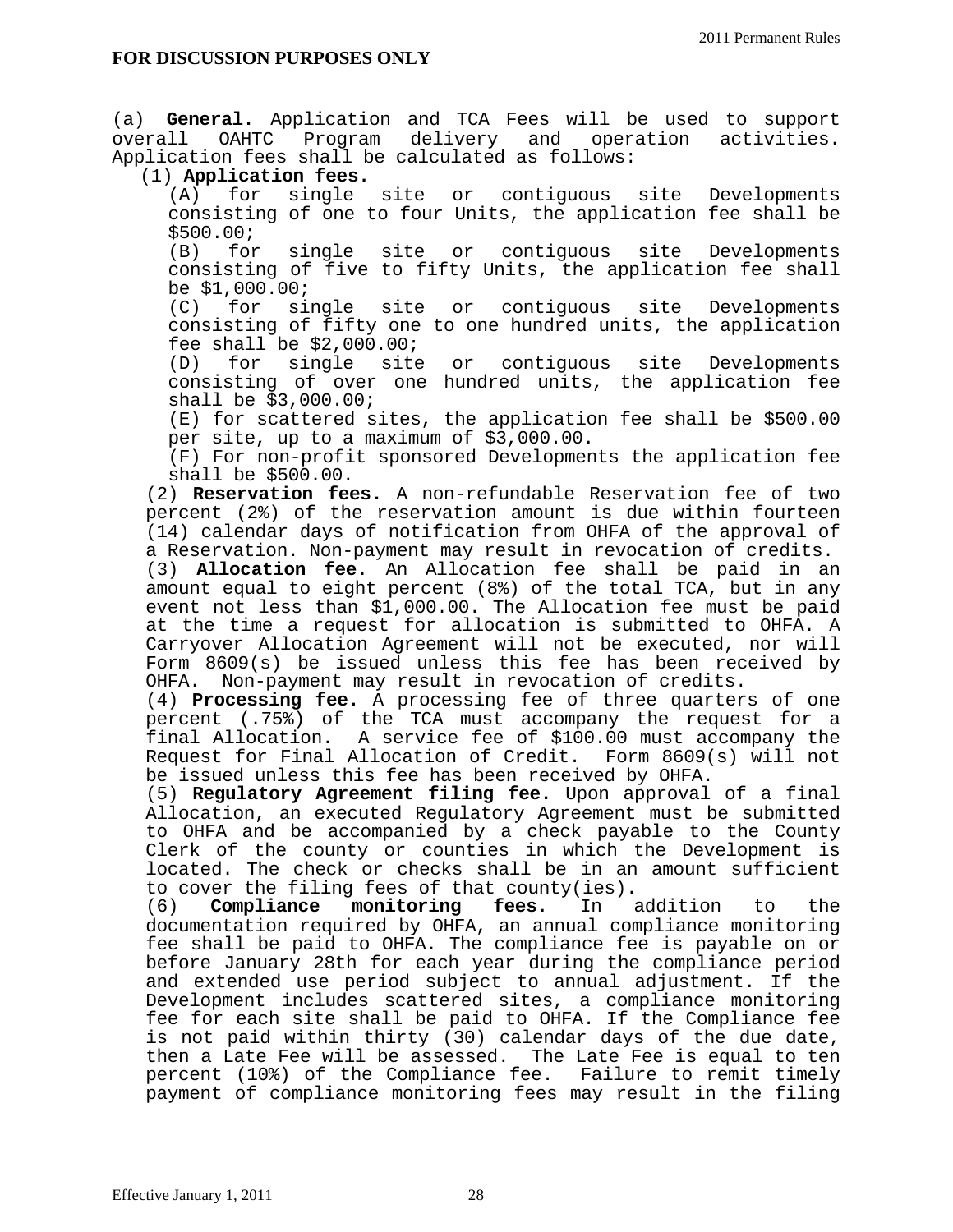by OHFA of a lien against the Development. The compliance monitoring fee shall be computed as follows:

(A) For Developments financed by RHS under the Section 515 (and otherwise qualify under the Code) where an agreement has been entered into between OHFA and RHS wherein the RHS to provide OHFA with the required information respecting the income and rent of the tenants in the Development, the fee shall be \$210.00 per Development per year, plus \$9.00 per OAHTC unit per year within any building within the Development;

(B) For developments where no agreement has been entered into between OHFA and RHS wherein RHS agrees to provide OHFA with the required information respecting the income and rent of tenants-the fee shall be \$350.00 per Development per year, plus \$19.00 per OAHTC unit per year within any building within the Development.

(C) For single site or contiguous site Developments of four units or less-the fee shall be \$275.00 per Development per year.

(D) For all other Developments the fee shall be \$350.00 per Development, plus \$19.00 per OAHTC unit per year within any building within the Development.

(7) **Additional monitoring fees.** In the event of noncompliance with the Code or Regulatory Agreement or these Chapter 36 Rules requiring OHFA to conduct an examination of the owner, any building within the Development or any documentation to verify correction of said noncompliance, OHFA shall be reimbursed its costs by the Development or owner for such an examination, including an hourly rate for the OHFA examiner, not to exceed \$30.00 per hour, plus any and all actual travel, lodging and per diem expenses of such examiner. Such reimbursement of expenses and costs shall be paid to OHFA within ten (10) calendar days of receipt of OHFA's statement of same.

(8) **Ownership/General Partner transfer fee.** In the event that the owner submits a request for approval of a transfer of ownership/general partner of the Development or any of the Buildings therein, a fee of three percent (3%) of the amount of annual tax Credit allocation, but no less than \$2,500.00, shall be imposed to cover OHFA's costs of handling the request. This fee shall accompany the request and shall be nonrefundable.

(9) **Management Transfer fees.** In the event that the owner submits a request for approval of a transfer of the management company of the Development, a \$500.00 fee per development shall<br>be imposed to cover OHFA's costs of handling the request. This be imposed to cover OHFA's costs of handling the request. fee shall accompany the request and shall be non-refundable.

(10) **Notice costs.** All costs of copies and postage costs incurred by OHFA in connection with the notification provisions contained in these Chapter 36 Rules at 330:36-2-11, Review Report at 330:36-2-13, and any occasion when OHFA incurs extra postage costs to accommodate the Applicant, must be reimbursed by the Owner within ten (10) calendar days of OHFA's statement of same. Failure to do so may result in the rejection of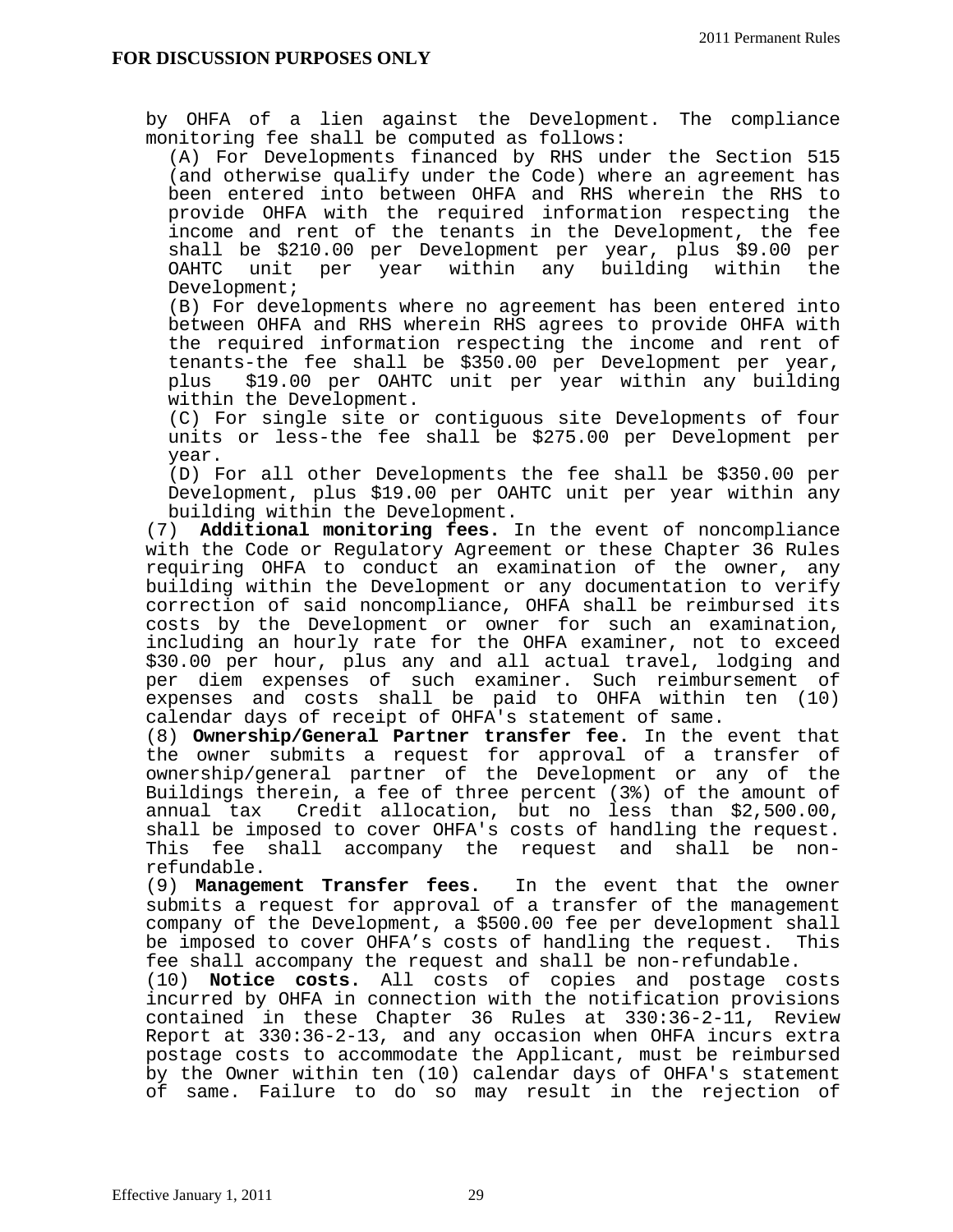consideration of the Application.

(11) **Copies of Rules.** Copies of these Chapter 36 Rules will be provided at a cost of \$10.00 per copy, but can be accessed via OHFA's website, www.ohfa.org.

(12) **Compliance Workshops.** A cost sufficient to defray the total cost of the presentation will be charged for attendance at the Compliance Workshop.

(13) **Qualified Contract fees.** Submission deadlines for these fees will be established in the Qualified Contracts Application<br>materials. Preliminary Application (PA) fee shall be Preliminary Application (PA) fee shall \$1,500.00. Additionally, the Qualified Contract Application (QCA) fee shall be \$12,500.00 plus any third party fees and expenses incurred by OHFA and not paid directly by the applicant. Third party fees and expenses include but are not limited to appraisals for the entire property, market study, title reports, environmental reports, accountants review and reports, and legal services. This is not an all inclusive listing. Any third party fees and expenses incurred by OHFA will be identified and applicants will receive notice of the charge and reason.

(14) **Late fees.** The Form 8609(s) will not be issued unless these fees have been received by OHFA.

(A) **Progress reports.** Progress reports as required in 36-4- 2.2 when filed late will be assessed a late fee of \$10.00 per calendar day, per each late report.

(B) **Carryover Allocations.** Owners who fail to timely file all requirements in the AP as to Agreement, Application, ten percent (10%) cost certifications, opinions and documents shall incur \$100.00 late fee per calendar day. (C) **Final Allocations.** Owners who fail to timely file all requirements in the AP as to the Regulatory Agreement, Application, cost certifications, opinions and documents shall incur \$100.00 late fee per calendar day.

(D) **Transfer Documents.** Owners who fail to timely file all requirements in regard to the transfer of ownership or general partnership interest (or other type of entity) may incur \$25.00 late fee per calendar day.

(E) **Acknowledgment of Placed in Service Form.** Owners who fail to timely file an Acknowledgment of Placed In Service Form in accordance to timelines established in the AP shall incur \$10 late fee per calendar day.

## **SUBCHAPTER 6. PROGRAM ADMINISTRATION**

#### **330:36-6-1. Program violations and revocation.**

(a) The following are violations of OAHTC Program policies and procedures and these OAHTC Program Rules:

(1) The filing of false information in an Application and/or a Development report;

(2) Failure of an Applicant or owner, as the case may be, to satisfy any of the requirements of the Code, applicable state or federal statutes, rules or regulations, these OAHTC Program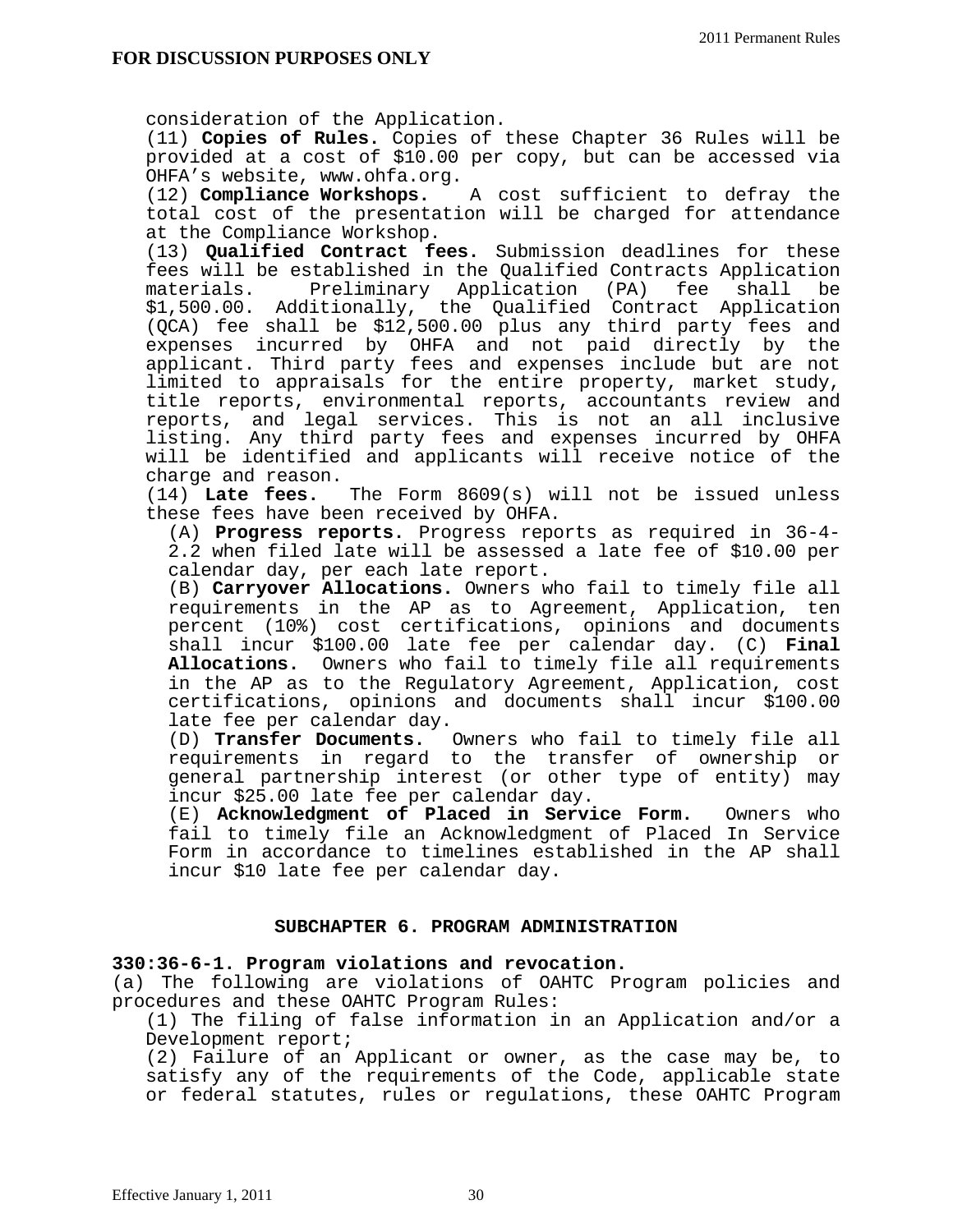Rules, or any requirements contained in the applicable AP, or any commitments made in the Application upon which the award of a TCA was based;

(3) Breach of any of the terms, conditions, obligations, covenants, warranties, or representations of the owner or Applicant contained in the Regulatory Agreement and/or the Carryover Allocation Agreement or the breach of any terms conditions, obligations or requirements set forth in any Resolution of the Trustees pertaining to the Applicant/Owner or the Development;

(4) Notice by OHFA to the owner that significant corrective actions are necessary to protect the integrity of the Development and that such corrective actions have not been, or can not be, effected within a reasonable time, in the judgment of OHFA staff;

(5) An administrative or judicial determination that the Applicant or owner has committed fraud, waste, or mismanagement in any current or prior State or federally funded project;

(6) The housing of a person(s) convicted of a felony or engaged in any illegal or criminal activities as set forth in this subsection, if the owner, or managers of the Development, or any of their Affiliates, have knowledge of or about, or by reasonable inquiry should have known of same. The prohibition on housing shall apply to any person who:

(A) is currently engaged in, has been convicted of using, distributing, or manufacturing methamphetamine or has engaged in Drug Related Criminal Activity. Housing of such person shall be prohibited for a period of three (3) years from the date of the conviction, or end of the incarceration, whichever is most recent.

(B) is currently engaged in, has been convicted of Violent Criminal Activity. Housing of such person shall be prohibited for a period of ten (10) years from the date of the conviction, or end of the incarceration, whichever is most recent.

(C) has been convicted of any other felonious activities other than Drug Related Criminal Activity or Violent Criminal Activity. Housing of such person shall be prohibited for a period of three (3) years from the date of the conviction or end of the incarceration, whichever is most recent.

(D) is subject to a lifetime registration requirement under a Federal or State sex offender registration program.

(E) is a sex offender, not subject to lifetime registration. Housing of such person shall be prohibited for a period of ten (10) years from the date of the arrest, conviction, or end of incarceration (whichever is later) or the period of required registration as a sex offender, whichever is greater.

(7) The prohibition on the housing of a convicted felon shall not apply to qualified tenants of Transitional Housing, except that the housing of a person in any Transitional Housing shall be prohibited if said person:

(A) is subject to a lifetime registration requirement under a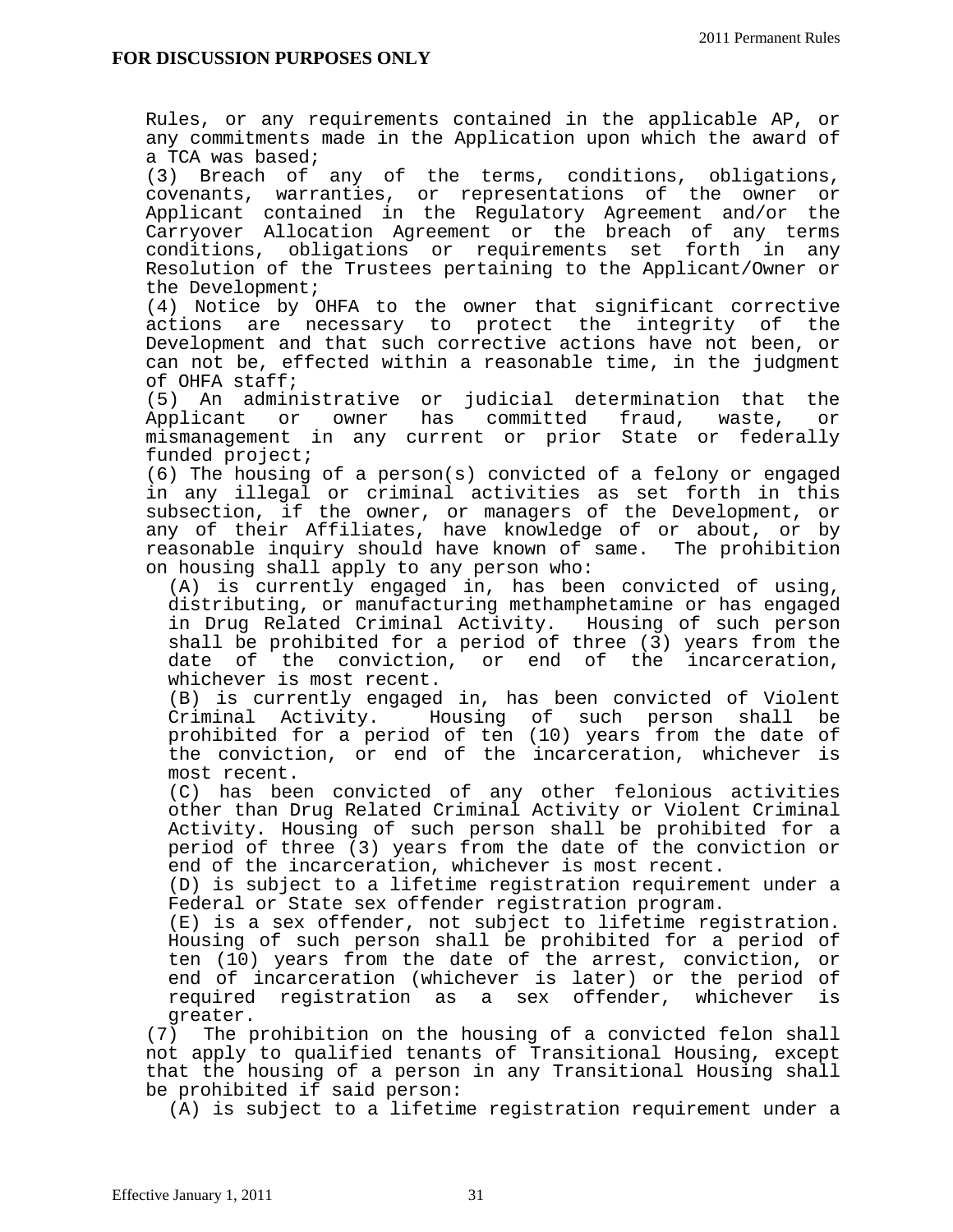Federal or State sex offender registration program, or

(B) is currently engaged in or has been convicted of a violent felony in the last three (3) years.

(8) From and after the date of the filing of the Application, failure to notify OHFA of any material changes effecting the proposed development, including, but not limited to, modifications to any representations contained in the Application, any amendments or modifications of the financing plan, syndicators or equity partners or any other Threshold requirement and/or changes in Development Team Members, contractors, property managers, and the like. Notification must be filed with OHFA not less than sixty (60) calendar days prior to the proposed change. Approval by the OHFA Board of Trustees is required for any changes or amendments involving the ownership or control of the Development or the Owner after the Application is filed. This would; include, but not be limited to, changes or transfers of the Development, changes or modifications of the ownership or composition of the general partner entity (i.e. addition or removal of members, partners, stockholders, etc.), any addition, substitution, withdrawal or removal of any general partner. Other amendments may be handled administratively by staff, although staff reserves the right to refer any amendments to the OHFA Board of Trustees for their consideration; or

(9) Failure to submit reports including but not limited to the timely filing of progress reports, updates, compliance reports, etc., and failure to provide OHFA with any additional information requested by OHFA within the period set forth in any request for information. Failure to pay fees when due. If payment is returned for insufficient funds, it will be deemed nonpayment and the amount to defray bank costs will be due.

(10) Little or no progress has been achieved with previous tax Credit reservations approved for the Applicant or Developer or any of the Principals of either. This would include, but not be limited to: failure to meet the minimum carryover allocation requirements resulting in the return of Credits; failure to place a development in service within twenty-four (24) months receiving the carryover allocation; involvement of a foreclosure or deed-in-lieu of foreclosure within the past seven (7) years.

(b) Failure to follow all required procedures throughout the allocation process could jeopardize the final allocation or result in housing Credits being revoked.

#### **330:36-6-3. Corrective and remedial actions**

(a) Upon a determination by OHFA staff that a violation has occurred during the Application stages or prior to the filing of the Regulatory Agreement, OHFA may take any one or more of the following actions when the cited violations are not corrected in a timely manner:

- (1) Condition regulatory agreements;
- (2) Withhold allocations of tax Credits;
- (3) Reduce the total amount of the tax Credit award;
- (4) Require the return of unused tax Credits;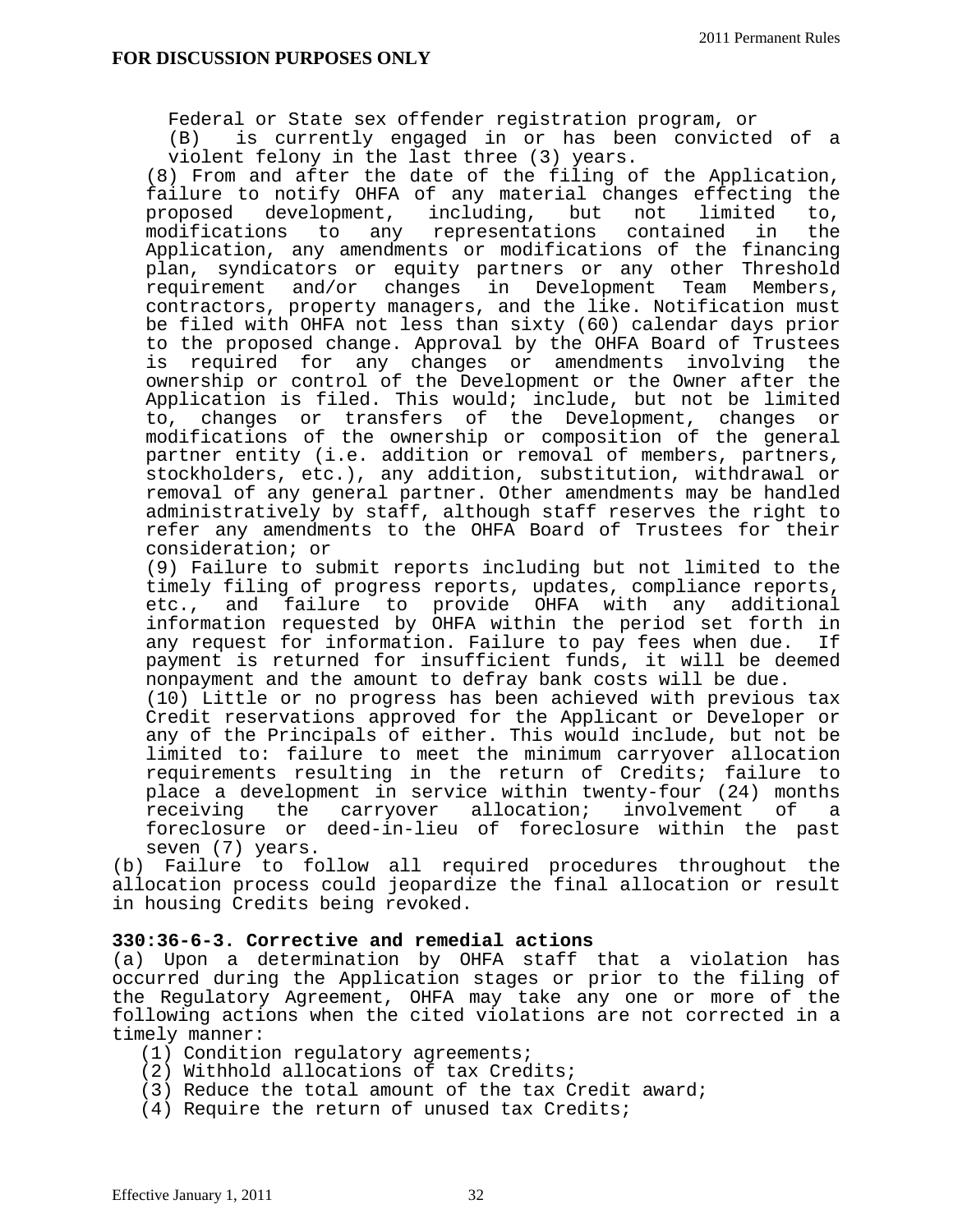(5) Deny future program Applications and participation for a specified period of time as determined by OHFA;

(6) Indefinitely suspend from program participation;

(7) File an action for specific performance; and/or

(8) Notify the IRS.

(b) Additionally, OHFA shall have the right, upon discovery of facts or statements indicating possible program violations by an Applicant or owner in regard to a Development, or a proposed Development or a pending Application, or a pending TCA, to request and obtain information regarding:

(1) The administrative, planning, budgeting, management and evaluation functions, actions being taken to correct or remove the cause of the program violation(s);

(2) Any activities by an Applicant and/or owner, or by an Affiliate of either of them that are, or might be in violation or breach of the commitments made in the Application or that are, or might be, in violation of applicable laws, these Rules, the applicable AP, and/or the applicable Carryover Agreement and/or the applicable Regulatory Agreement;

(3) The ability of the Applicant and/or owner to fulfill the commitments made to OHFA in the Application and/or the applicable Carryover Agreement and/or the applicable Regulatory Agreement, in a timely manner; and

(4) Progress schedules for completing and/or performing the commitments made to OHFA in the Application and/or the applicable Carryover Agreement and/or the Regulatory Agreement in a timely manner.

(c) Prior to OHFA taking any corrective and/or remedial actions, OHFA, may, in its sole discretion, issue a notice of a show cause hearing. The Applicant and/or owner shall have thirty (30) business days to appear and show cause as to why corrective and/or remedial actions should not be taken. This language shall not be construed as a limitation on the compliance monitoring and reporting requirements of the Code and these Chapter 36 Rules.

## **330:36-6-5. Applicant and/or owner responsibilities**

(a) An Applicant and/or owner under the OAHTC Program shall be responsible for:

 (1) Taking all action necessary to enforce the terms of the Regulatory Agreement against any private or public owner that fails to comply with applicable provisions of the Regulatory Agreement or any subcontract or documents resulting from it, and to recover on behalf of OHFA, all costs and expenses incurred by or on behalf of OHFA. Nothing in this subsection shall restrict OHFA's right to independently enforce the terms of the commitments made to OHFA in the Application and/or the Regulatory Agreement or in any subcontracts or documents resulting from either of them, or to recover any sums that may become due to OHFA as the result of a breach of any of the commitments made to OHFA in the Application and/or the Regulatory Agreement, or in any such subcontracts or documents. (2) Complying with all applicable provisions of the Code, state and federal regulations, guidelines, circulars, rulings and notices, these Rules, the applicable AP, the Application, the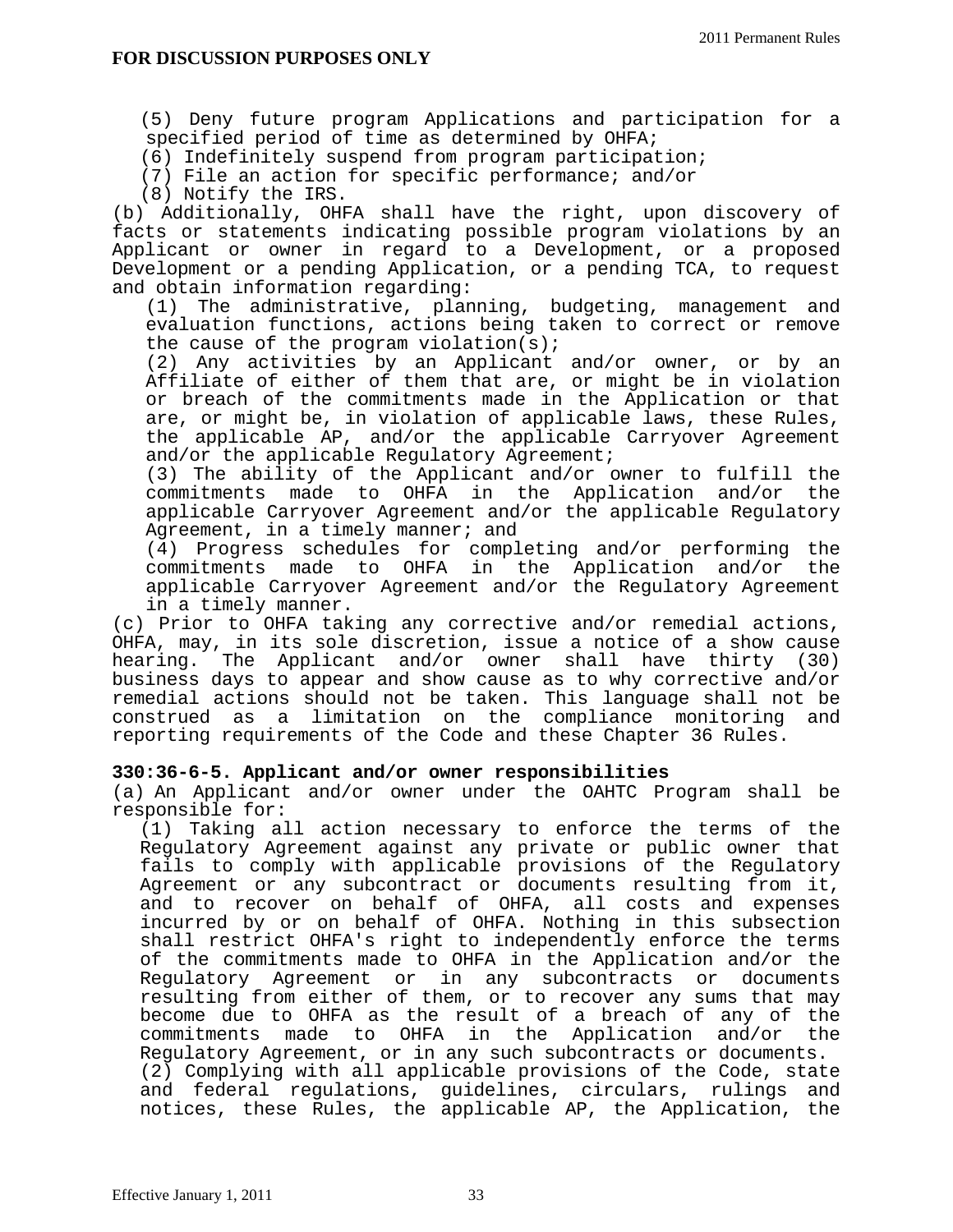Regulatory Agreement between the Applicant and/or Owner, and/or in any subcontracts or documents resulting from either of them, and OHFA or other Program requirements that may be released by the Internal Revenue Service or OHFA from time to time.

 (3) Maintaining records and accounts, including, but not limited to, property, personnel, financial and tenant records that properly document and account for all Development funds and compliance with the tenant income certification requirements of the Code, these Rules, the applicable AP, and the Application and the Regulatory Agreement. All records required by the Code or 26 CFR1.42-5, as presently effective or as may be amended in the future, must be kept and retained by the Owner. Additional requirements of OHFA respecting said records may be included in the Regulatory Agreement. OHFA may require specific types and forms of records. All such records and accounts shall be made available upon request by OHFA for the purpose of inspection and use in carrying out its responsibilities for administration of the tax Credits.

 (4) Retaining all books, documents, papers, records, and other materials involving all activities and transactions related to

 the Owner's commitments to OHFA found in the Application and in the Regulatory Agreement, as required by the Code, federal regulations, the AP, the Application and the Regulatory Agreement.

(b) OHFA may require the Applicant and/or Owner to provide special narrative and financial reports related to the elements of a written agreement in the forms and at such times as may be necessary or required by OHFA.

(c) OHFA shall have the right to perform as many audits of any Development, from time to time, in the complete discretion of OHFA, as OHFA deems necessary or appropriate to discharge its compliance duties to the IRS in regard to each Development for which TCAs have been awarded, at least through the end of the compliance period and extended use period of the buildings and units in the Development. Audits may include physical inspection of any building in the Development, as well as a review of the records described in this subchapter. The cost of any such audit shall be borne by the Applicant and/or Owner. The audit and inspection provisions of this subsection are in addition to any inspection of OAHTC certifications, supporting documentation, or inspection of records performed pursuant to annual compliance review.

## **330:36-6-7. OHFA monitoring procedures**

(a) **General.** Section 42(m)(1)(B)(iii) of the Code mandates that state housing Credit agencies monitor all placed in service tax Credit projects for compliance with the provisions of Section 42. The Code also mandates that the Internal Revenue Service be notified, by the state housing agencies, of any instances of noncompliance, this includes failure to comply with the Code and federal regulations and these Chapter 36 Rules, as well as failure to pay all compliance fees in a timely manner. OHFA will also monitor for compliance with the Regulatory Agreement (Land Use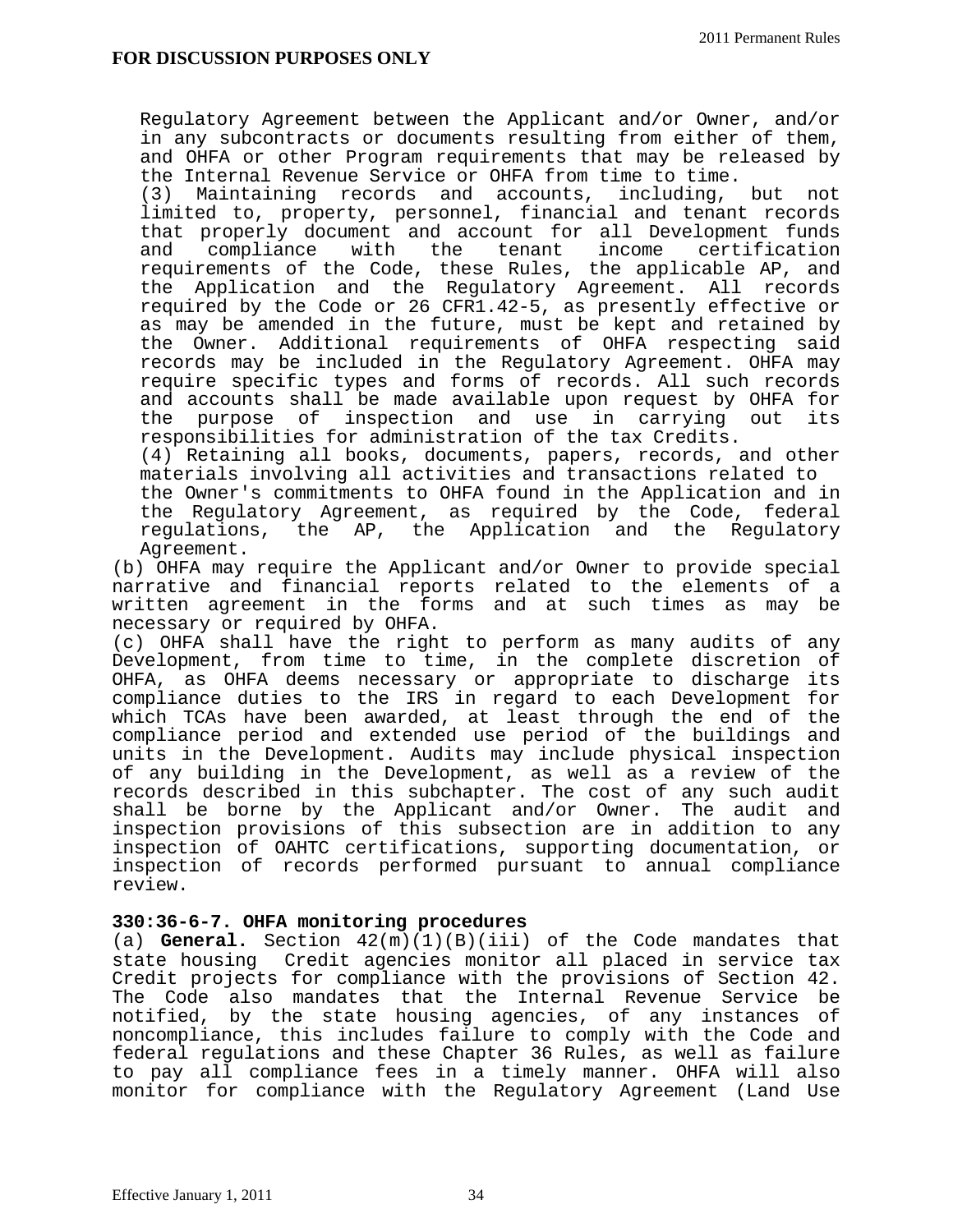Restriction Agreement) provisions which contain additional owner commitments made to secure points in the project selection process, e.g. additional low-income units or an extended lowincome use period. OHFA has assembled and will make available to the development owners**,** a Compliance Manual explaining the OAHTC monitoring process in detail. An owner representative and a management agent representative will be required to successfully complete a compliance training session conducted by OHFA or approved by OHFA and submit proof thereof with the first Quarterly report. OHFA will monitor the documents and certifications set forth in 330:36-6-7(b) and (c) for compliance with the Code.

## (b) **Record keeping and record retention provisions**.

(1) The owner of a low-income housing project is required to keep records for each qualified low-income building in the project showing:

(A) The total number of residential units in the building (including the number of bedrooms and the size in square feet of each residential rental unit);

(B) The percentage of residential rental units in the building that are low-income units;

(C) The rents charged on each residential rental unit in the building (including any utility allowances;

(D) The number of occupants in each low-income unit;

(E) The low-income unit vacancies in the building and information that shows when, and to whom the next available units were rented;

(F) The initial income certification of each low-income tenant per unit, and any additional recertification that may be required;

(G) Documentation to support each low-income tenant's income certification;

(H) The eligible basis and qualified basis of the building at the end of the first year of the Credit period;

(I) The character and use of the nonresidential portion of the building included in the building's eligible basis under Section 42(d) of the Code (e.g. tenant facilities that are available on a comparable basis to all tenants and for which no separate fee is charged for use of the facilities, or facilities reasonably required by the project); and

(J) Copies of all correspondence with the IRS.

(2) The owner is required to retain the records described in this section for each building in the project for at least six (6) years after the due date (with extensions) for filing the federal income tax return for that year. The records for the first year of the Credit period must be retained for at least six (6) years beyond the due date (with extensions) for filing the federal income tax return for the last year of the compliance period of the building.

# (c) **Certification and review provisions.**

(1) Between the placed in service date of a building and the submission of an application for a final allocation of Credits, and prior to the issuance of an 8609, OHFA may physically inspect the property. An on-site review will again be conducted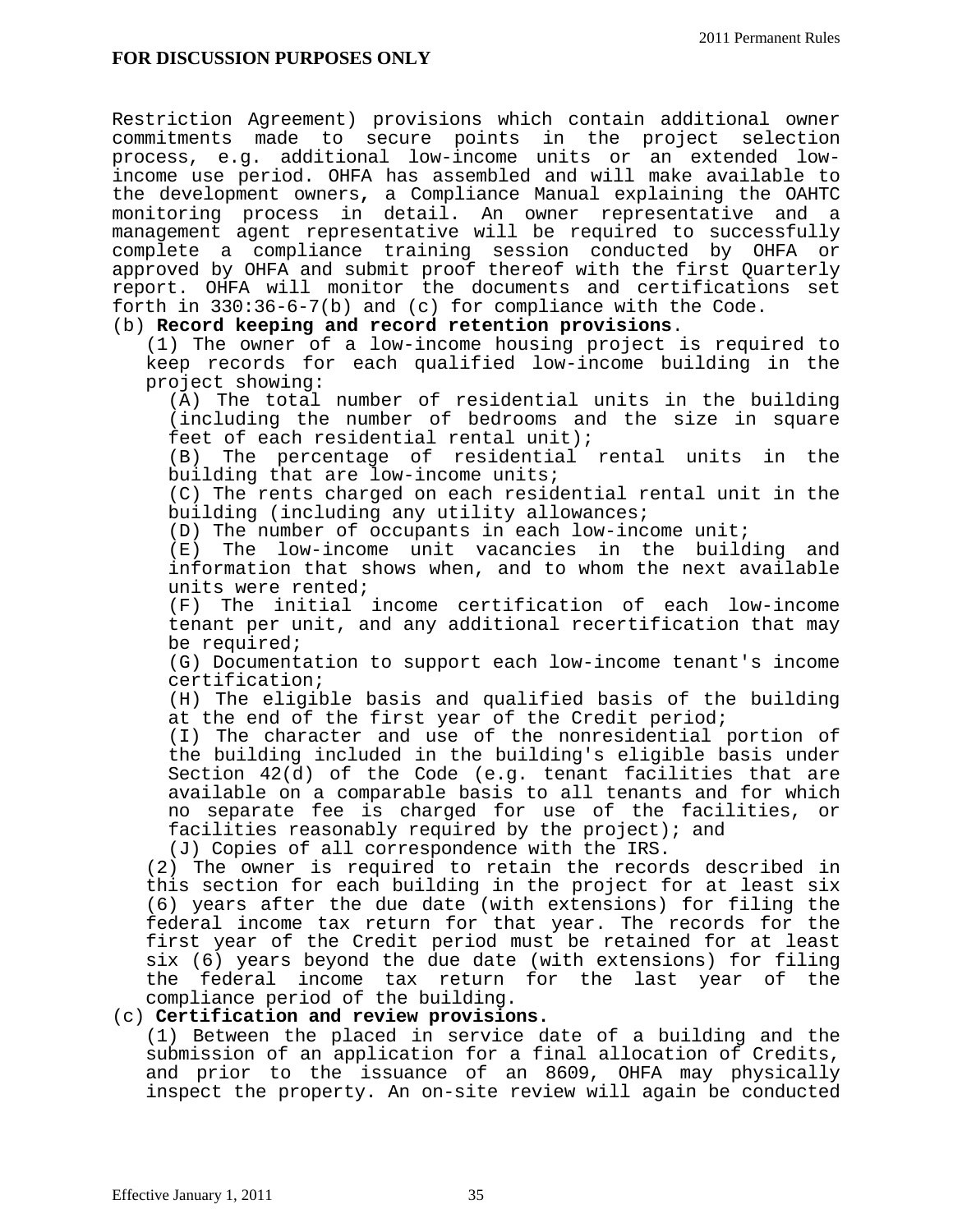within the following year as described in 330:36-6-7 (c)(6) of these Rules.

(2) In accordance with Section 42(l)(1), following the close of the first taxable year in the Credit period, the owner must certify to the Secretary of the Treasury:

(i) the taxable year in which such building was placed in service,

(ii) the adjusted basis and eligible basis as of the close of the first year of the Credit period,

(iii) the maximum applicable percentage and qualified basis, and

(iv) the election made for the low-income targeting threshold.

(v) This certification is accomplished by completing Part II of the 8609(s). A copy of the completed 8609(s) must also be submitted to OHFA. The due date for submission is May 10, or as extended by the Service or Staff, of the year due to The Service for the first Credit year.

(3) Owners must prepare and submit a quarterly report beginning with the first full calendar quarter after the last building is Placed in Service, and for the subsequent three quarters. This report must be accompanied by copies of the Tenant Income Certifications for each tenant and new move-ins for the appropriate quarter. If a project is determined not to be in compliance with Program requirements or there is indication of possible noncompliance, OHFA, at its discretion, may require reports each quarter until compliance is demonstrated.

(4) The owner of a low-income housing project is required to certify annually, in a form prescribed by OHFA, that for the preceding 12-month period:

(A) The project met the requirements of the 20-50 or 40-60 test under Section 42(g)(I) of the Code, whichever minimum set-aside is applicable to the project, and, if the applicable to the project, the 15-40 test under Section 42(g)(4) for "deep rent skewed" projects;

(B) There was no change in the applicable fraction (as defined in Section  $42(c)(1)(B))$  of any building in the project, or that there was a change and a description of the change;

(C) The owner has received an income certification from each low-income tenant and documentation to support that certification;

(D) Each low-income unit in the project was rent-restricted under Section  $42(g)(2)$ ;

(E) All units in the project were for use by the general public and used on a non-transient basis (except for transitional housing for the homeless);

(F) Each building in the project was suitable for occupancy, taking into account local health, safety, and building codes (or other habitability standards), and the state or local government unit responsible for making building code inspections did not issue a report of a violation for any building or low-income unit in the project;

(G) There was no change in the eligible basis (as defined in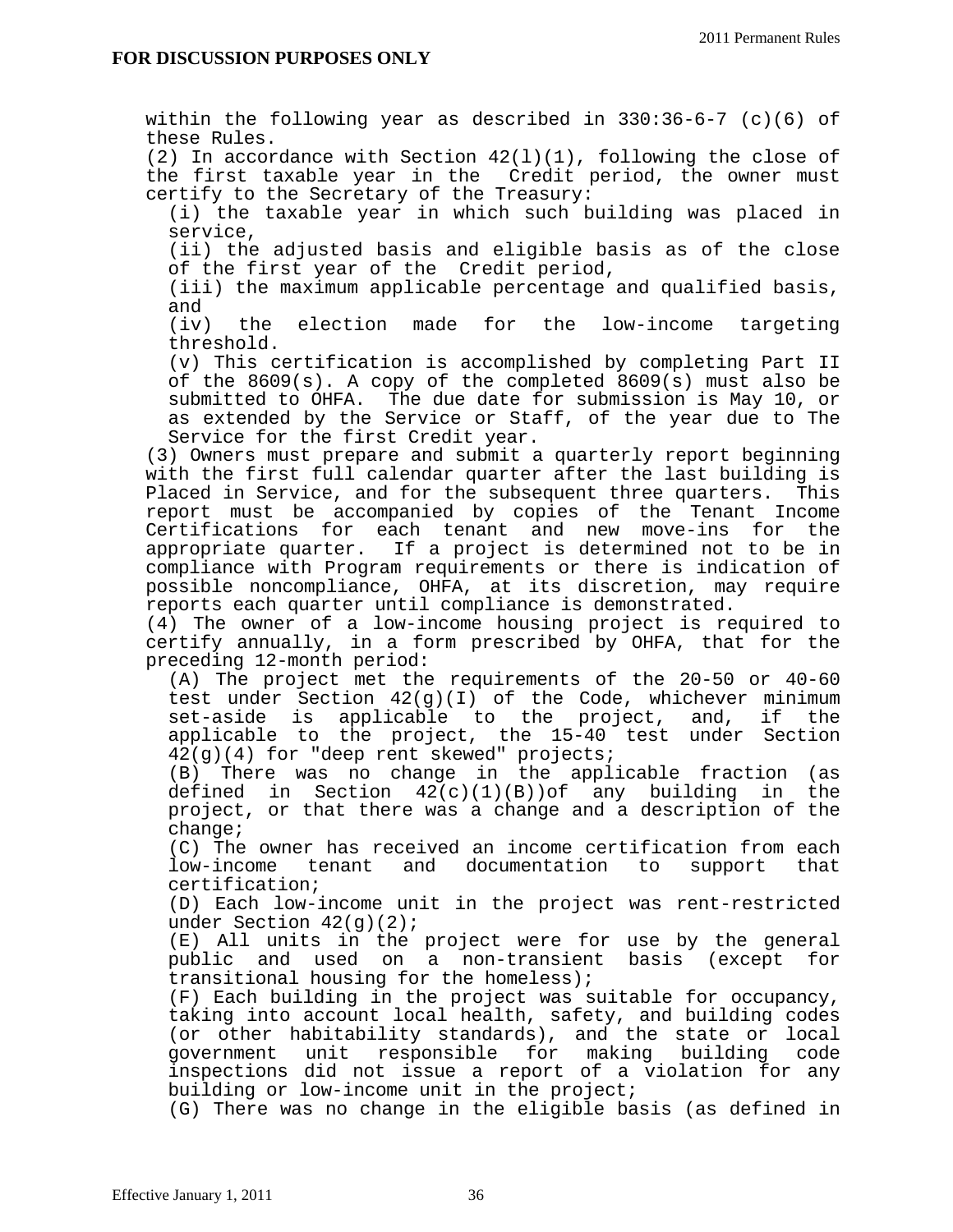Section 42(d)) of any building in the project, or that there was a change, and the nature of that change; (H) All tenant facilities included in eligible basis under Section 42(d) of any building in the project, such as swimming pool, other recreational facilities, and parking areas, were provided on a comparable basis without charge to all tenants in the building; (I) If a low-income unit in the project became vacant during the year, reasonable attempts were, or are being made to rent that unit or the next available unit of comparable or smaller size to tenants having a qualifying income before any units in the project were, or will be rented to tenants not having a qualifying income; (J) If the income of the tenant of a low-income unit in the project increased above the limit allowed in Section 42(g)(2)(D)(ii), the next available unit of comparable or smaller size in the project was, or will be, rented to tenants having a qualifying income; (K) An extended low-income housing commitment, as described in Section 42 (h)(6), was in effect; (L) The project meets the additional requirements contained in the Land Use Restriction Agreements; (M) There was no change in the Owner entity (for example, transfer of general partnership interest); (N) If the owner received its Credit allocation from a portion of the State's ceiling set-aside for projects involving "qualified non-profit organizations" under Section 42(h)(5) of the Code, the non-profit organization has materially participated in the operation if the development (within the meaning of CFR § 1.469)and complete the Non-Profit Addendum or other form prescribed by OHFA; (O) No finding of discrimination under the Fair Housing Act, 42 U.S.C. 3601-3619, has occurred for this project. A finding of discrimination includes an adverse final decision by a substantially equivalent state or local fair housing agency, 42 U.S.C. 361a(a)(1), or an adverse judgment from federal court; and (P) An extended low-income housing commitment as described in Section 42(h)(6) was in effect, that an owner cannot refuse to lease a unit in a project to an applicant because the applicant holds a voucher or certificate of eligibility under Section 8 of the United States Housing Act of 1937, 42 U.S.C. 1437s. (Q) Collect data required by HUD in a form prescribed by OHFA. In no way will the data collection be in violation of Fair Housing. (5) OHFA will review the owner certifications submitted pursuant to 330:36-6-7(c)(4), for compliance with the requirements of Section 42 of the Code. (6) OHFA must and will conduct on-site inspections of all buildings in the project by the end of the second calendar year following the year the last building in the project is placed in service, and for at least twenty (20) percent of the project's low-income units, inspect the units and review the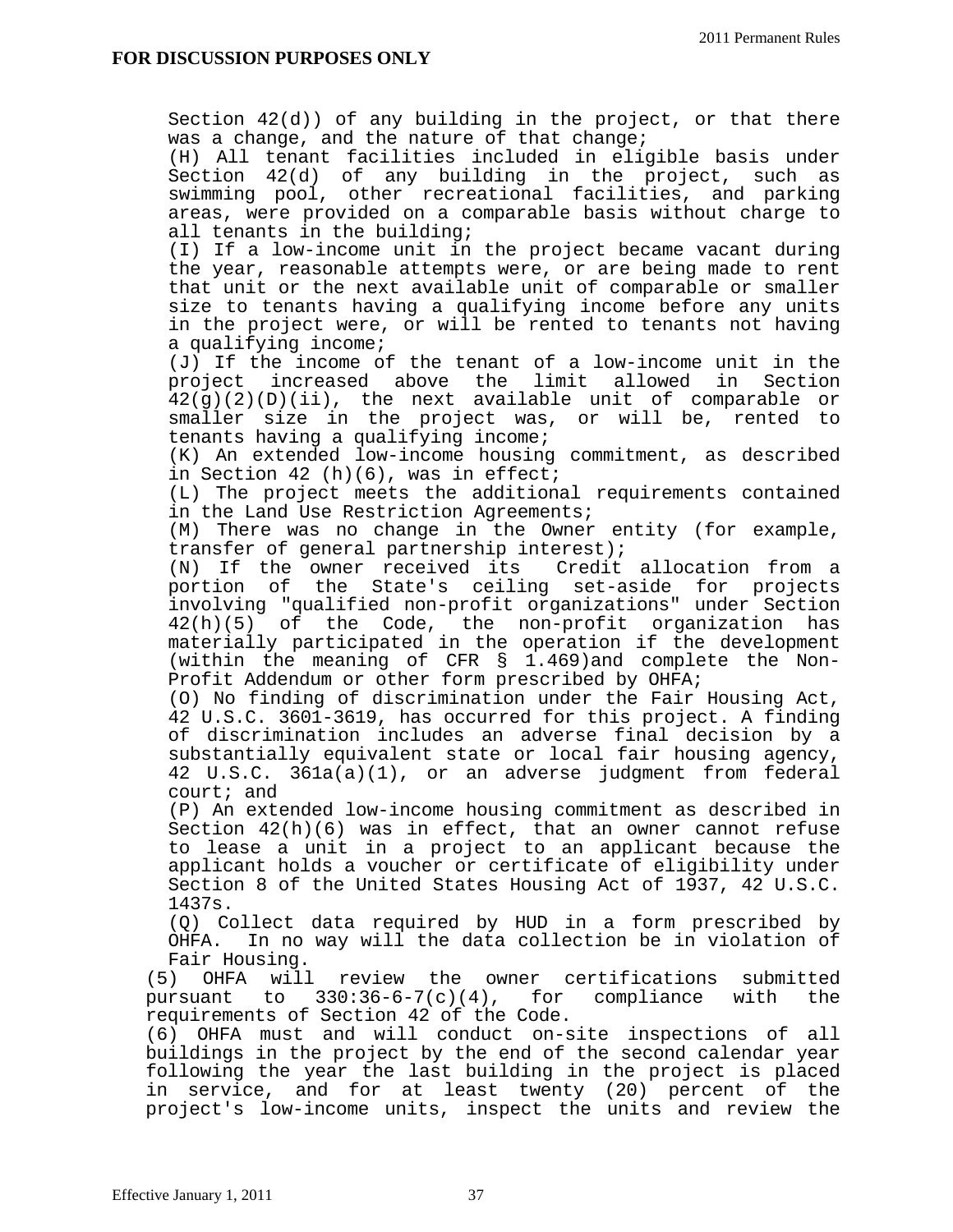low-income certifications, the documentation supporting the certifications, and the rent records for the tenants in those units.

(7) At least once every three (3) years through the extended use period, OHFA must conduct on-site inspections of all buildings in the project and, for at least twenty percent (20%) of the project's low-income units, inspect the units and review the low-income certifications, the documentation supporting the certifications, and the rent records for the tenants in those units.

(8) The certifications and reviews of paragraphs 330:36-6- 7(c)(2) and (c)(4) of these Chapter 36 Rules are required to be made at least annually until the end of the extended use period, and the certifications are to be made under penalty of perjury.

(9) The owner is required to provide to OHFA, for the first Credit year, a copy of the completed Part II 8609, 8609 Schedule A and Form 8586 that is submitted to the Internal Revenue Service.

(10) The owner is required to provide to OHFA, as it occurs, copies of all correspondence with the Internal Revenue Service.

(d) **Auditing provisions.** OHFA has the right to perform an audit of any low-income housing project during the term of the Land Use Restriction Agreement. An audit includes physical inspection of any building in the project, as well as a review of the records described in 330:36-6-7(c)(1) of these Chapter 36 Rules. The auditing provision of this paragraph is in addition to any inspection of low-income certifications and documentation under 330:36-6-7(c)(7)of this Chapter 36 Rules.

## (e) **Notification of non-compliance provisions.**

(1) OHFA will provide prompt written notice to the owner of a low-income housing project if OHFA does not receive the certification described in 330:36-6-7(c)(4) of these Chapter 36, or does not receive, or is not permitted to inspect, the tenant income certification supporting documentation and rent records, or discovers on audit, inspection review, or in some other manner, that the project is not in compliance with the Code or these Chapter 36 rules. The owner shall have a period of time, not to exceed thirty (30) calendar days, from the date of such notice (the "Correction Period") to supply any missing certifications and bring the project into compliance. OHFA may extend, in its own discretion, the Correction Period for up to an additional thirty (30) calendar days for good cause.

(2) OHFA must file IRS Form 8823 Report of Noncompliance with the Internal Revenue Service no later than forty-five (45) calendar days after the end of the Correction Period whether or not the noncompliance or failure to certify is corrected. OHFA will explain on Form 8823 the nature of the noncompliance or failure to certify and indicate whether the owner has corrected the noncompliance or failure to certify. Any change in either the applicable fraction or eligible basis that results in a decrease in the qualified basis of the project under Section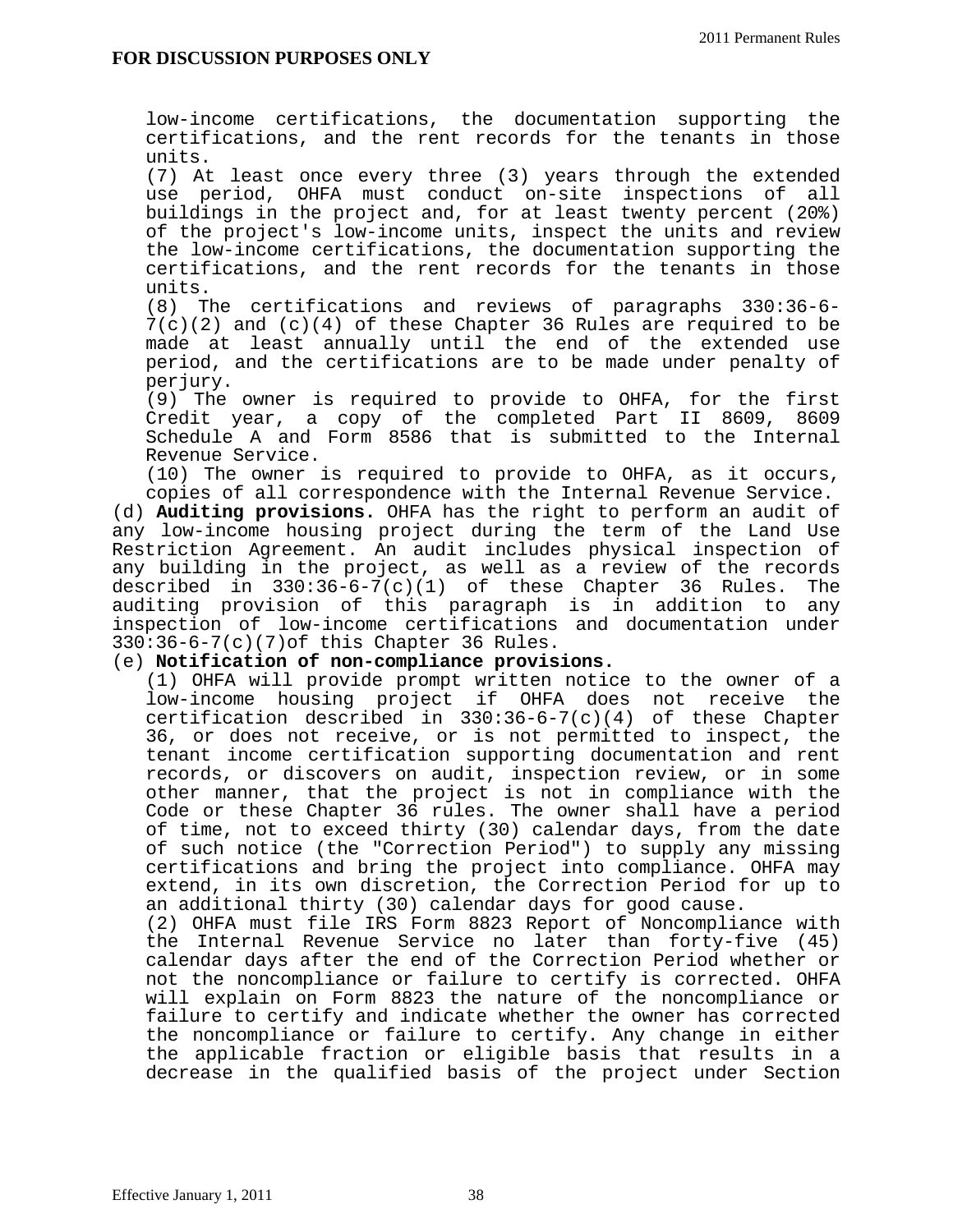42(c)(1)(A) is an event of noncompliance that must be reported under this paragraph.

#### **SUBCHAPTER 8. QUALIFIED CONTRACT**

## **330:36-8-1. Purpose**.

Pursuant to  $42(h)(6)$  of the Code, after the end of the 14th year of the Compliance Period, the owner of a LIHTC Development can request OHFA as the allocating agency to find a buyer at the Qualified Contract Price (QCP). If a buyer cannot be located within one year, the extended use commitment will terminate. This process provides the procedures for the submittal and review of the qualified contract requests.

## **330:36-8-2. [RESERVED]**

## **330:36-8-3. Authority.**

 In the Omnibus Budget Reconciliation Act of 1989 (1989 Act), Congress modified the LIHTC Program by creating an Extended Use Period which lengthened the affordability period of Credit Developments from 15 years to 30 years. However, the 1989 Act also provided an option for owners to exit the LIHTC Program at the end of the 15-year Compliance Period by requesting that the state allocating agency either purchase the Development or assign the agency's purchase right to another entity for a formula price pursuant to a "Qualified Contract".

## **330:36-8-4. [RESERVED]**

## **330:36-8-5. Policies and Procedures**

(a) LIHTC Developments that received an allocation of Credits in 1990 or subsequent years are eligible to submit a Preliminary Application (QCPA) any time after the end of year 14 of the<br>Compliance Period. This is available unless the owner Compliance Period. This is available unless the owner voluntarily waives it in the Regulatory Agreement.

(b) OHFA will develop a Qualified Contract application process to administer requests from eligible Owners for a Qualified Contract pursuant to Code Section  $42(h)(6)(E)(i)(II)$ .

(c) In keeping with the clear purpose of IRS Code Section 42, OHFA will resolve every case of doubt or interpretation in determining the QCP, both with regard to the overall process and for particular properties, in favor of a lower value.

## **330:36-8-6. [RESERVED]**

# **330:36-8-7. Eligibility**

(a) In determining the eligibility of a Development with multiple Allocations or Credit periods, OHFA will only consider the last Allocation. Owners may not submit a QCPA or QCA until after the 14th year of the Compliance Period:

 (1) for the last Building placed in service (Developments with buildings that were placed in service in different years), or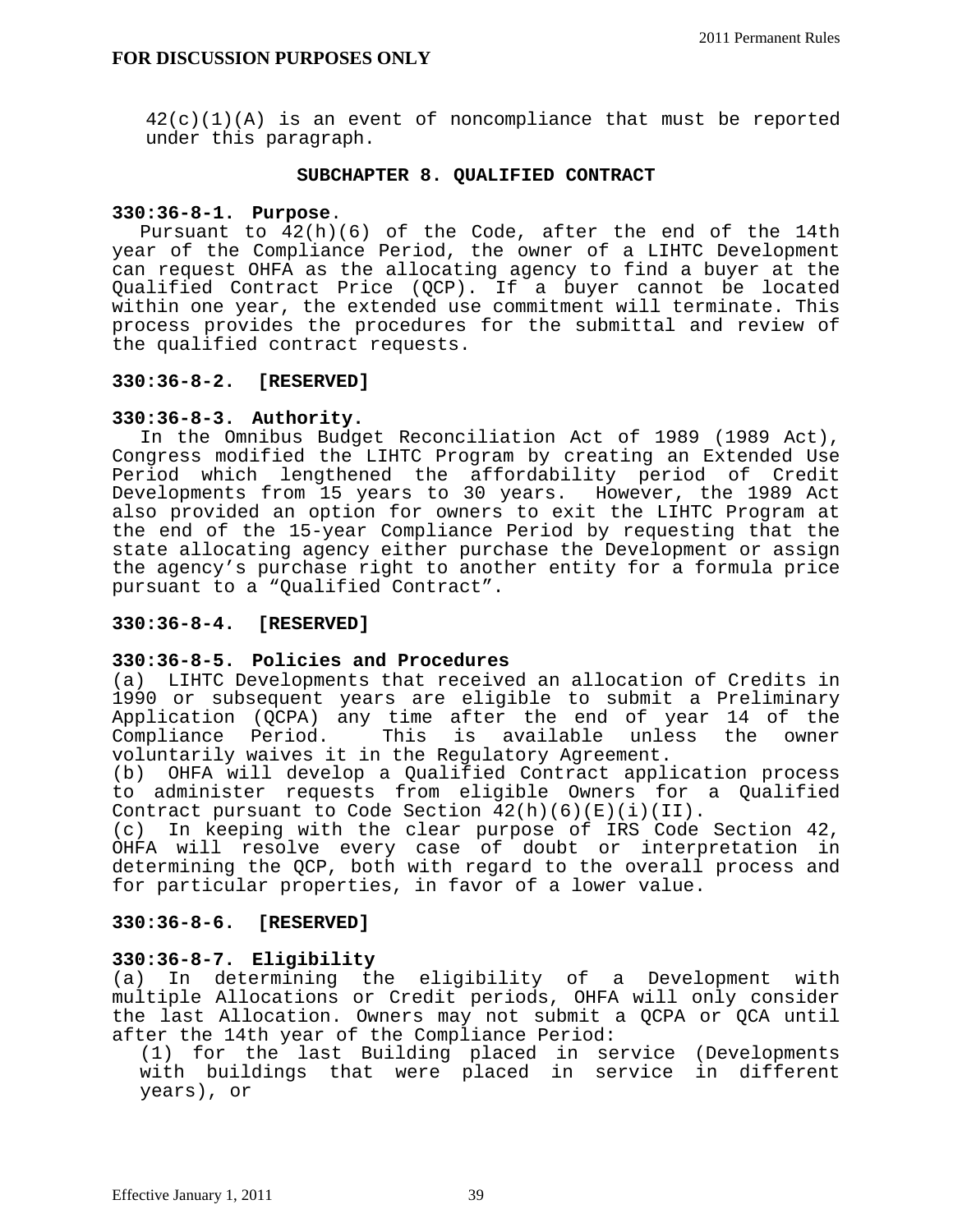(2) for the last Allocation to the Development or any Building therein (Developments with multiple Allocations).

(b) OHFA will not consider a QCA until the owner secures a complete, unconditional waiver of all purchase options, including a nonprofit general partner's right of first refusal.

(c) Properties that do not meet the basic physical compliance standards that are (or would be) necessary to claim some or all of the Allocation are ineligible for consideration. Owners must correct all such compliance issues or violations prior to submitting a QCA.

## **330:36-8-8. [RESERVED]**

#### **330:36-8-9. Three-year Period**

(a) If OHFA fails to present a QC before the expiration of the 1YP as described herein, the Development will remain subject to the Three-Year Period requirements of Code Section  $42(h)(6)(E)(ii)$ .

(b) The Three-Year period will commence with the recording of a Release of the Regulatory Agreement.

(c) During the Three-Year Period the owner may not evict or terminate a tenancy of an existing tenant of any low-income unit except for good cause. During the Three-Year Period the owner may not increase the gross rent with respect to any low-income unit except as permitted under Section 42 of the Code.

#### **330:36-8-10. [RESERVED]**

## **330:36-8-11. Qualified Contract**

(a)Under IRC §42(h)(6)(E)(i)(II), OHFA's only obligation is to present to the owner a bona fide Qualified Contract to acquire the Development for the Qualified Contract Price. There is no requirement in the IRS Code that the prospective buyer actually purchase the Development. Whether or not the Owner and the prospective buyer execute a contract and close the transaction is beyond the responsibilities and control of OHFA.

(b) Presentation of a Qualified Contract by OHFA terminates any future possibility of terminating the Extended Use Period set forth in the Regulatory Agreement whether or not the Qualified Contract is executed and the transaction close.

#### **SUBCHAPTER 9. RESERVED**

#### **SUBCHAPTER 10. CREDIT ASSISTANCE/STIMULUS LEGISLATION**

#### **330:36-10-1. Purpose.**

 The purpose of this Subchapter is to outline OHFA's procedures for implementing new funding resources specifically identified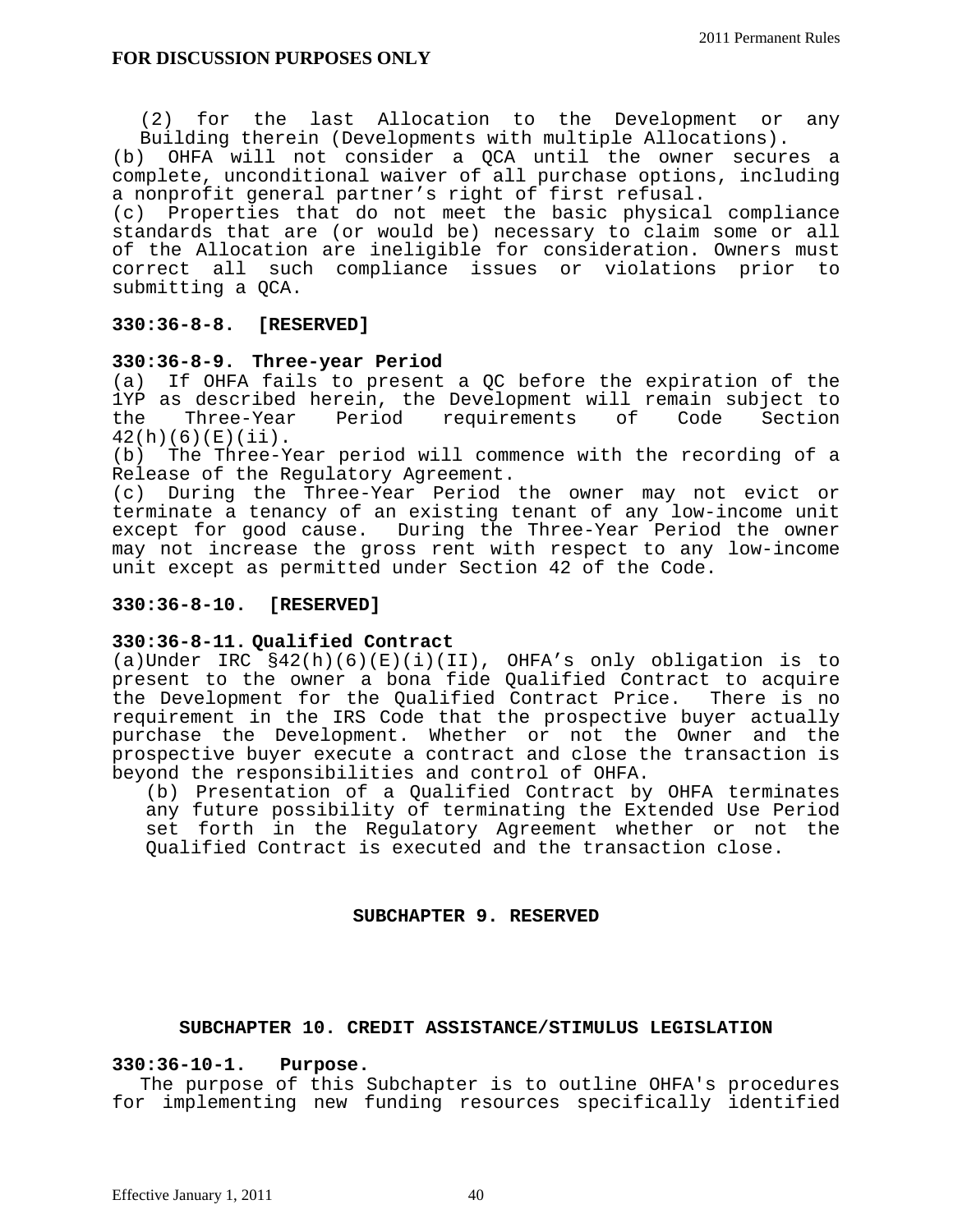for use in connection with the OAHTC Program. The American Recovery and Reinvestment Act (ARRA), enacted on February 17, 2009 provides new federal stimulus programs for eligible Owners of Credit Developments. The purpose of this Subchapter is to outline OHFA's procedures for implementing the stimulus programs of the ARRA and future programs which may be authorized and funded federally or at the state level.

## **330:36-10-2. [RESERVED]**

## **330:36-10-3. Authority.**

OHFA has been designated as the State's housing credit agency responsible for the Allocation of Credits made available to the State. This authority provides that OHFA shall administer any funding resources directed to the OATHC Program. Both the "Tax Credits: Exchange" and the "Tax Credit Assistance Program (TCAP)" sections of ARRA provide that these funds shall be administered by the "State Housing Credit Agency".

## **330:36-10-4. [RESERVED]**

## **330:36-10-5. Definitions.**

 Reference is made to 330:36-1-4 and the Section 42 of the Code for any words or terms used in this Subchapter.

## **330:36-10-6. [RESERVED]**

## **330:36-10-7. Tax Credits: Exchange.**

(a) The ARRA provides that OHFA has the option of exchanging certain Credit Allocations to the State for a cash payment to OHFA. The cash payment received by OHFA may be used by OHFA to make ARRA sub-awards to selected Applicants who qualify under the QAP for a Credit Reservation and Allocation. In OHFA's sole discretion for the best use of these funds, these sub-awards may be made in the form of either a grant or a loan.

(b) OHFA shall develop an Application process for applying for ARRA funds. The Application process will be consistent with the QAP and Section 42 of the Code and any regulations provided by Treasury as to the use of the funds made available under ARRA for sub-awards.

(c) At the time of the Application for an ARRA sub-award, the Applicant must demonstrate a good faith effort to obtain investments commitments for Credits previously allocated to the Owner.

(d) The Owner of the Buildings(s) identified in the Carryover Allocation Agreement and/or Regulatory Agreement receiving an ARRA sub-award must maintain said Building(s) as Qualified Low-Income Building(s) during the Development Compliance Period. Failure to maintain the Building(s) as Qualified Low-Income Building(s) shall result in the recapture of the ARRA sub-award. (e) Recipients of ARRA sub-awards will be required to enter into such agreements and documentation as OHFA, in its sole discretion, deems necessary to ensure that the provisions of any requirements of the U.S. Department of the Treasury, these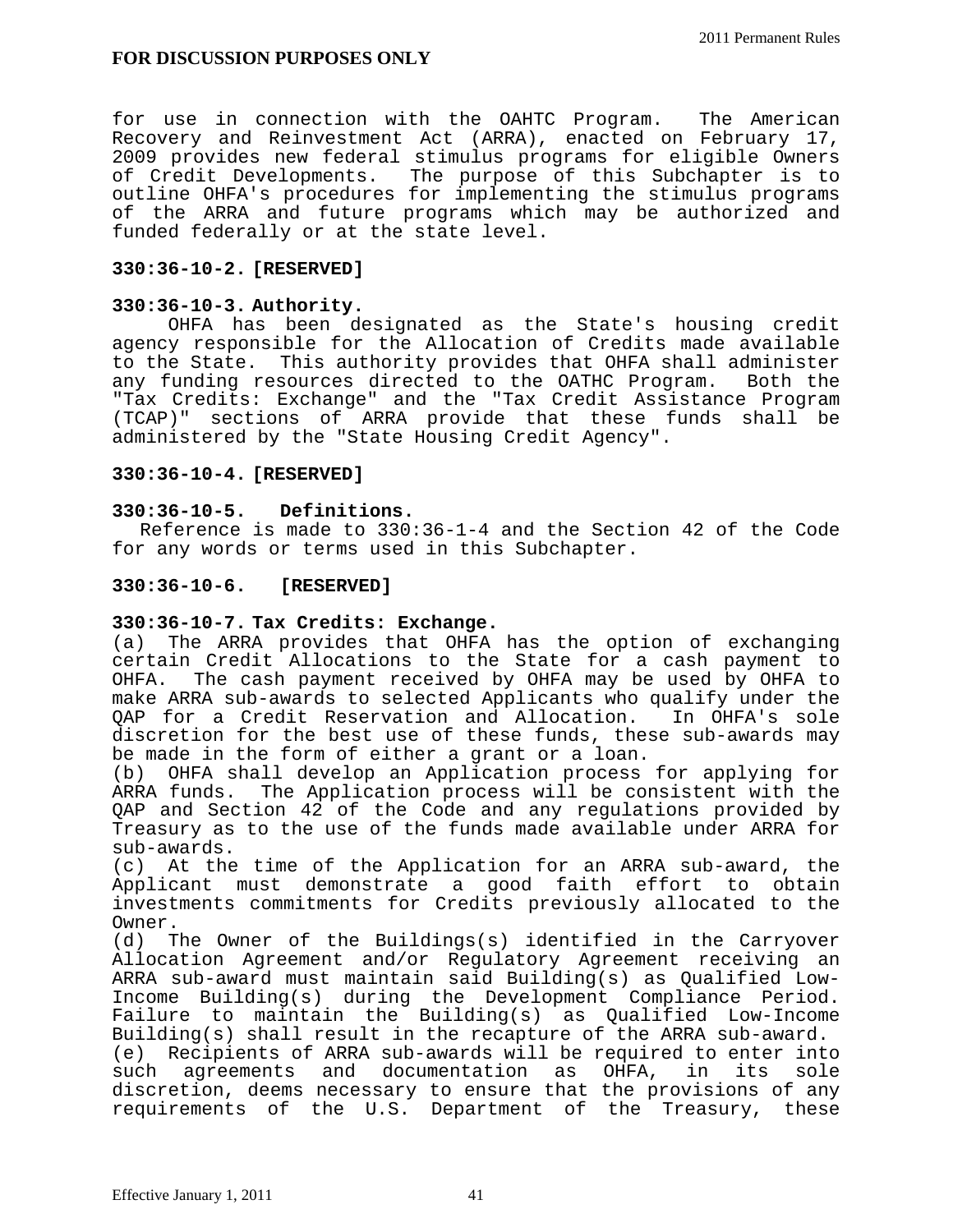Chapter 36 Rules, the Code, any relevant rules, regulations, rulings or other guidance issued by the IRS and terms of the ARRA sub-award are met throughout the Development Compliance Period. Required agreements and documentation may include without limitation, loan documentation, an amended Carryover Allocation Agreement and/or Regulatory Agreement and Owner guarantees.

## **330:36-10-8. [RESERVED]**

## **330:36-10-9. Tax Credit Assistance Program (TCAP).**

(a) The ARRA provides funds through the HOME Investment Partnership Program (the "HOME Program") for awards to certain Owners of Credit Developments. These funds have been designated Tax Credit Assistance Program (TCAP) by HUD. In OHFA's sole discretion for the best use of these funds, these awards may be made in the form of either a grant or a loan.

(b) OHFA will develop an Application process for awarding TCAP funds to eligible Credit Development Owners. The Application process will be consistent with the QAP and Section 42 of the Code and any regulations provided by Treasury or HUD as to the use of funds made available under the ARRA for awards.

(c) The Application for the TCAP funds will include a competitive component. Evaluation Criteria will be developed, but will include, without limitation, a priority for Developments expected to be completed and Placed in Service by February 17, 2012.

(d) Any Owner failing to expend awarded TCAP funds within the time period specified in the TCAP Award Agreement between the Owner and OHFA shall return the funds to OHFA for redistribution. (e) Recipients of ARRA TCAP funds will be required to enter into such agreements and documentation as OHFA, in its sole discretion, deems necessary to ensure that the provisions of any requirements of the U.S. Department of the Treasury, HUD, these Chapter 36 Rules, the Code, any relevant rules, regulations, rulings or other guidance issued by the IRS and terms of the ARRA TCAP are met throughout the Development Compliance Period. Required agreements and documentation may include without limitation, loan documentation, an amended Carryover Allocation Agreement and/or Regulatory Agreement and Owner guarantees.

# **330:36-10-10. [RESERVED]**

## **330:36-10-11. Asset Management.**

(a) OHFA shall perform asset management functions to ensure compliance with section 42 of the Code and the continued long term viability of Building(s) funded by either form of assistance identified in this Subchapter. OHFA may sub-contract this function to another entity (ies).

(b) Any Building(s) receiving funds pursuant to the Grant Program of the TCAP shall be subject to all restrictions and regulations of the OAHTC Program, Section 42 of the Code and, as applicable, the HOME Program.

## **330:36-10-12. [RESERVED]**